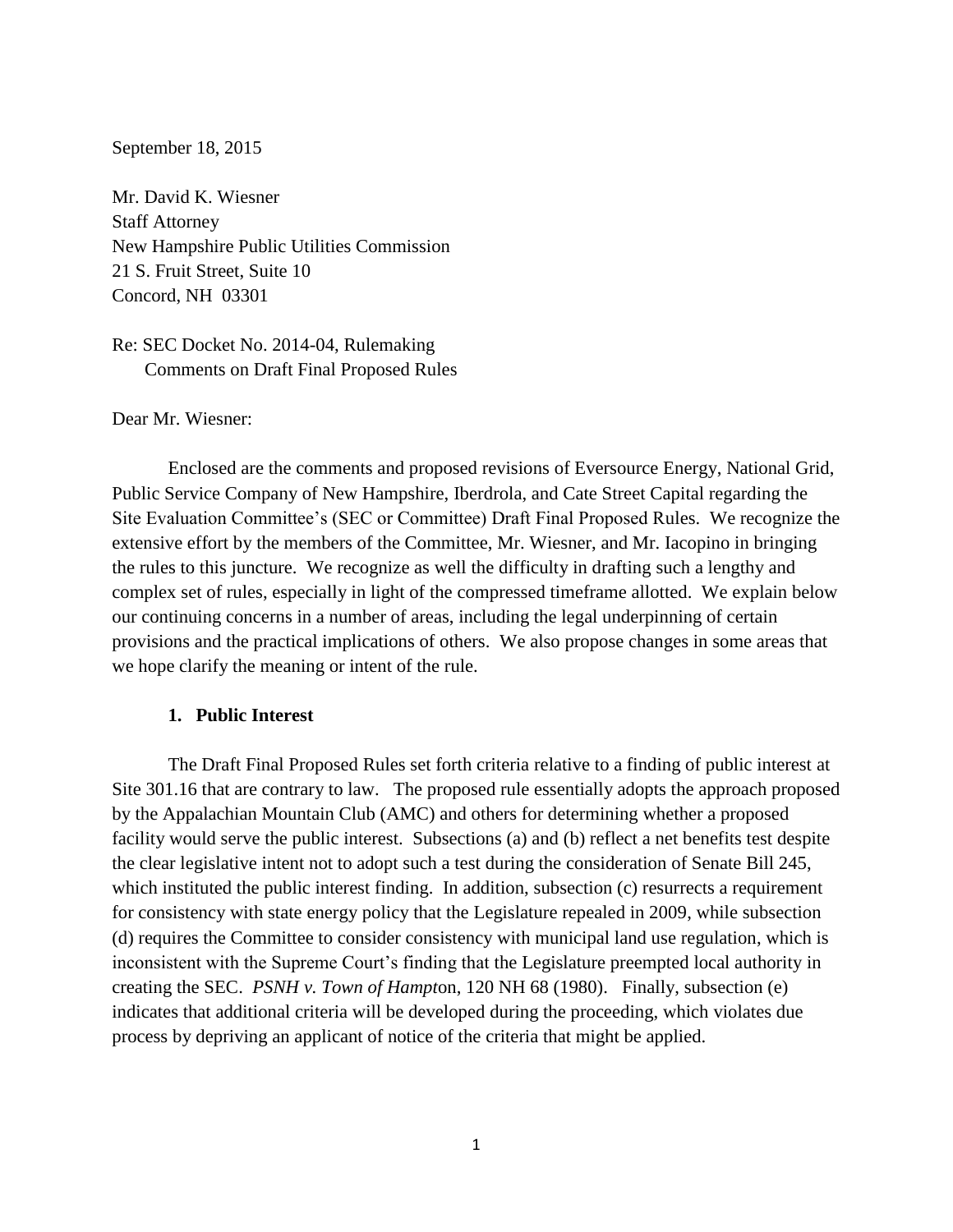In its consideration of Senate Bill 245 during the 2014 legislative session, the House and Senate considered many proposals to amend RSA Chapter 162-H. The legislative history of SB 245 demonstrates that the net benefits approach was considered and rejected. During the Senate Energy Committee hearing on February 19, 2014, for instance, Senator Bradley expressly asked Attorney Susan Geiger about the net public benefit standard and he observed that the public interest standard was much more defined in terms of case law and legal implications. Furthermore, the net benefits criteria proposed by AMC *et al*. is nearly identical to language offered as an amendment dated March 6, 2014, which was not enacted by the Legislature. Ultimately, the public interest standard was enacted as RSA 162-H:16, IV (e) instead of the net benefit standard.

It is fair to conclude that the Legislature intended the Committee to exercise some additional judgment when it added the finding that a proposed facility will serve the public interest. It is not fair to conclude, however, that the Legislature intended the Committee to implement the public interest finding in such a way that it would adopt rules defining the public interest contrary to legislative history, express legislative action, the interpretation of the Supreme Court, and, fundamental due process.

Under the pre-existing findings in RSA 162-H:16, IV (a), (b), and (c) the focus was on the applicant's capabilities, and whether the facility would have unreasonable adverse effects or unduly interfere with the orderly development of the region. The logical conclusion about the purpose for adding the requirement that a facility will serve the public interest is that now a facility must not only avoid specified unreasonable or undue harms but that it must also provide some cognizable benefit. Such benefits, however, are not net benefits as weighed against some adverse effects or interference, but benefits viewed independently. Under the previous statutory regime, there was no requirement to demonstrate benefits and a certificate could be issued so long as the effects were not unreasonably adverse and there was no undue interference with the orderly development of the region. Under the new statutory regime, an applicant must now show, and the Committee must find, that a project will also serve the public interest by providing some benefit.

We propose that Site 301.03 (h) (6) require applicants to file information describing the extent to which the proposed facility will benefit or promote one or more of the following: the economy; the environment; the stability, reliability or security of energy supply or delivery; or state, regional, or national policy. Correspondingly, we propose that Site 301.16 require the Committee to consider the effects of the facility on one or more of those areas in determining whether a proposed project serves the public interest.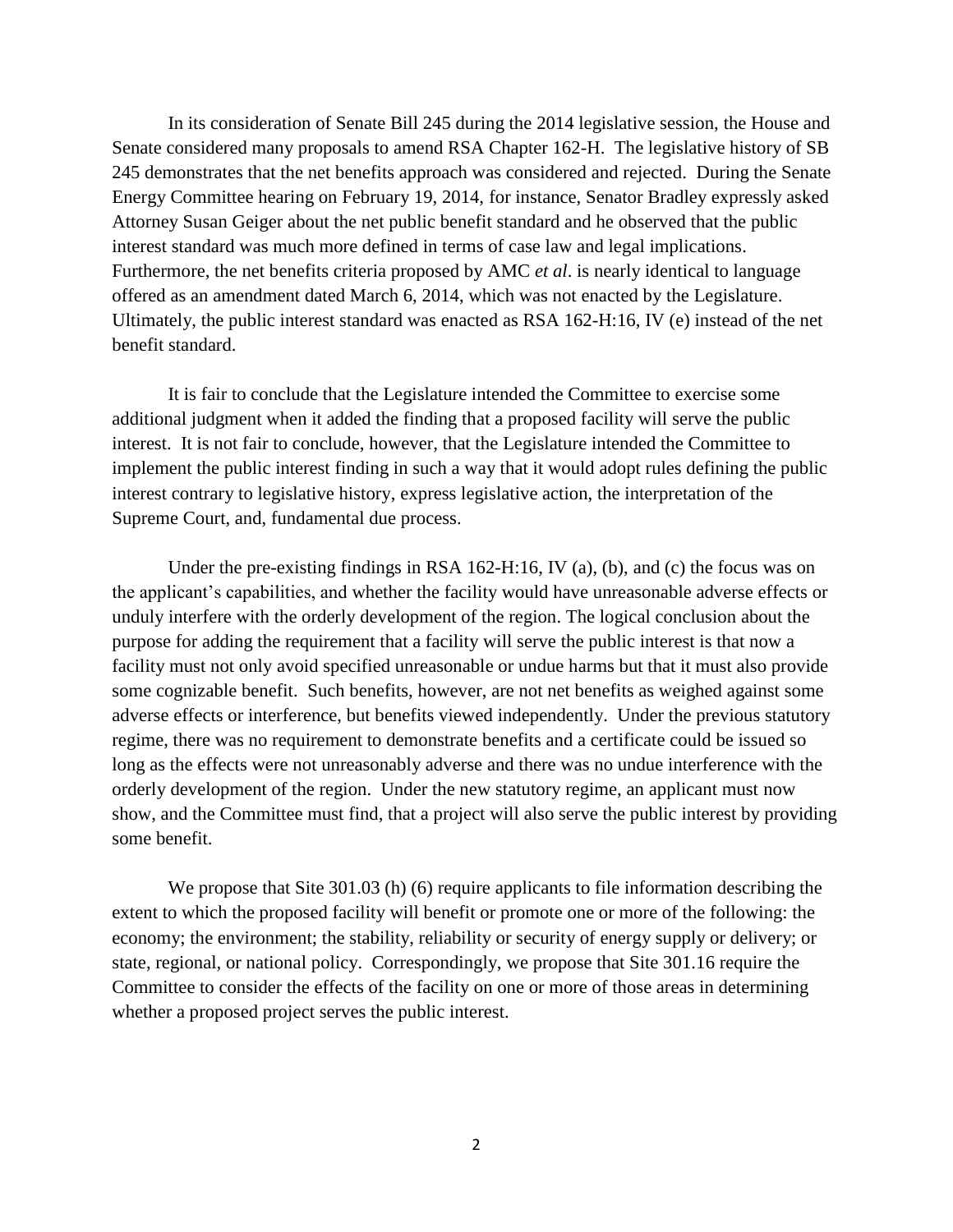## **2. RSA 162-H:10-a**

The Draft Final Proposed Rules include the concepts of "best practical measures" and "cumulative impacts." Best practical measures are defined at Site 102.09, while cumulative impacts are defined at Site 102.15. House Bill 1602, codified as RSA 162-H:10-a, requires the Committee to *address* certain items when adopting rules for wind energy systems. Among other things, the Committee must address best practical measures (BPM) to avoid, minimize, or mitigate adverse effects, and cumulative impacts (CI) to natural, scenic, recreational and cultural resources. The proposed rules do not confine the concepts to wind energy systems but appear to apply them to all facilities.

# **a. BPM and CI as Criteria**

Including the concepts of best practical measures and cumulative impacts in the Committee's rules regarding criteria for determining unreasonable adverse effects may create fundamental and potentially irreconcilable conflicts. RSA 162-H:16, IV establishes four findings the Committee must make in order to issue a certificate of site and facility. These four findings comprise the statutory standard or test that all applicants must pass. The focus of the findings, except for the applicant's capabilities, is on the effects of the facility, or the end results. Best practical measures, however, focus on methods or means to an end. At the same time, cumulative impacts, as applied, appear to accumulate effects from different categories, rather than from different projects, which is the thrust of the statute.

It is not clear from Site 301.14 (g) what the Committee intends when it considers best practical measure to avoid, minimize or mitigate unreasonable adverse effects and cumulative impacts. Is the Committee creating a new test based on results? Does one override the other, and under what circumstances? It is not clear how the two approaches could be compatible. If a project uses best practical measures is the result *per se* reasonable?

Similarly, it is not clear from Site 301.14 (h) what the Committee intends when it considers cumulative impacts to natural, wildlife, habitat, scenic, recreational, historic, and cultural resources, which expands the list of resources set forth in the statute. Is the Committee creating a new test that accumulates effects from different categories? Could the Committee find that there is no unreasonable adverse effect in each of the categories set forth in RSA 162-H:16, IV (c), but conclude that the cumulative impacts with respect to its expanded definition constitutes a separate basis for denying a certificate?

Based on these concerns, we urge the Committee to delete Site 301.14 (g) and (h) and to not use the concepts in the criteria for determining whether a facility causes unreasonable adverse effects. To the extent the Committee addresses best practical measures and cumulative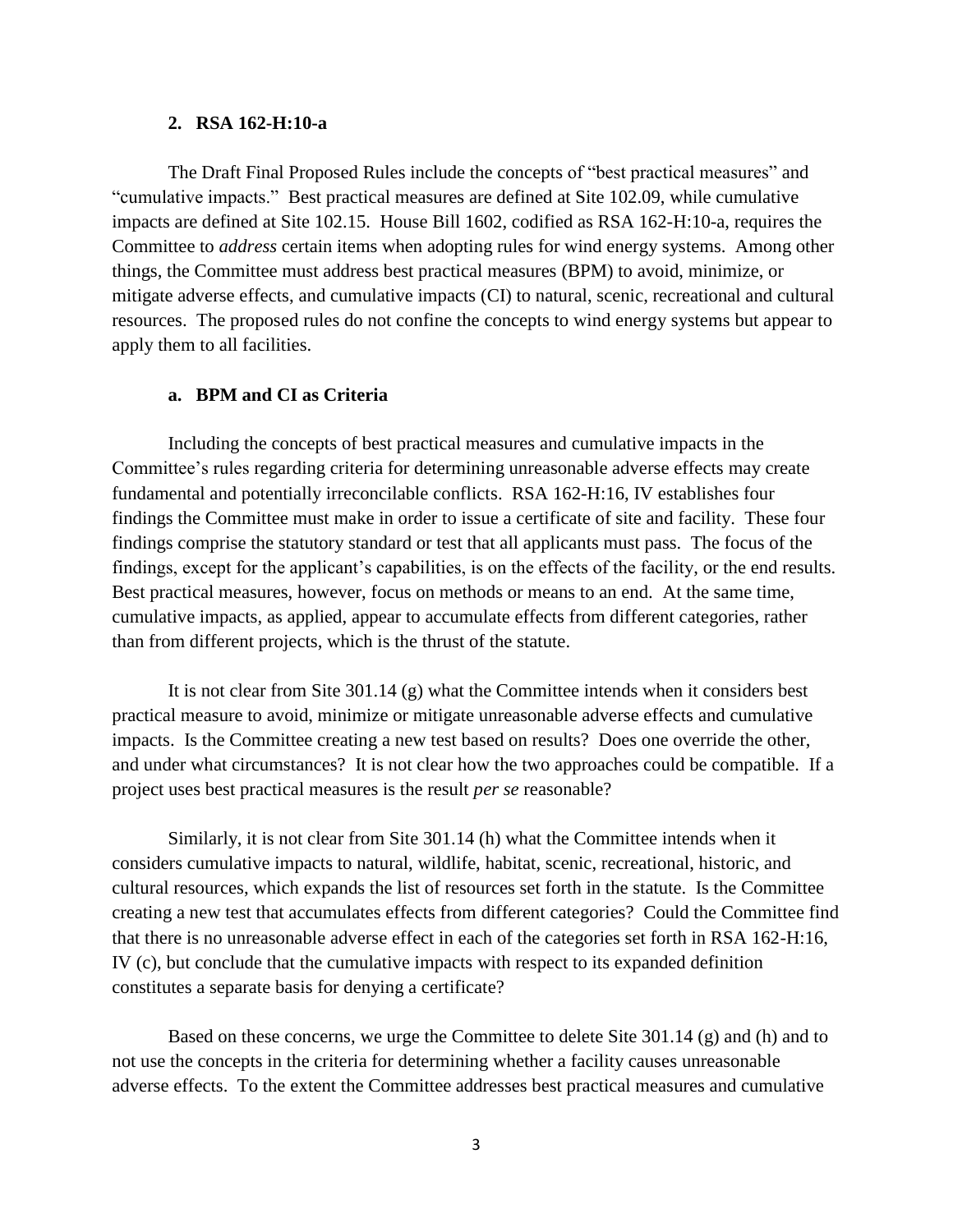impacts, it is better done in Site 301.05 through 301.07, in the context of the type of information to be included in an application.

### **b. BPM and CI as Information to be Filed**

Cumulative impacts are first mentioned in Site 301.03 (h) (6). In this section, the Committee expands the types of resources set forth in RSA 162-H:10-a, II and inserts references to aspects of visual impact analyses regarding aesthetics. This section is problematic in a number of regards. First, the underlying definition of cumulative impacts, which includes facilities that may be only at the stage of acceptance, would require an applicant to provide information about projects that are yet to be built, including projects that have not even received a certificate, the confines or reality of which are still to be determined by the SEC. We recommend that the Committee delete the references to projects for which an application has been accepted and those that have been granted a certificate. Second, it expands the scope of cumulative impacts beyond the statute. In this aspect, we recommend that the rules use the statutory language. Third, requiring an applicant to provide information in a separate section of the application, when it is already required to provide such information in other sections of the rules, is, at best, duplicative and, at worst, an impossible burden given the current definition.

The concept of cumulative impacts appears to have been imported from the National Environmental Policy Act (NEPA). In an Environmental Impact Statement (EIS) a federal agency basically identifies potential impacts or spots possible issues for others to decide in separate forums. NEPA can be viewed as a process statute, focused on gathering information, as opposed to a substantive statute, focused on decision making. This is a critical distinction for purposes of applying the concept to the SEC's rules.

Insofar as the Committee addresses cumulative impacts in its rules, it is important to keep in mind that it is conducting an adjudication when it reviews an application and that its requirements about the type of information or evidence an applicant must produce should reflect the practical limitations involved in producing such evidence. How, for instance, could an applicant provide evidence about the impacts of an unrelated facility whose application has just been accepted when such impacts are speculative and not generally foreseeable. The same analysis applies to a considerable degree with respect to projects that may have been certificated but which have not begun construction. Therefore, while it is appropriate for the SEC to require an applicant to incorporate existing facilities in its assessment of aesthetics, historic sites, and the natural environment, respectively, Site 301.05, 301.06, and 301.07 (c), requiring information about projects that are yet to be built imposes substantial evidentiary hurdles.

Best practical measures are first mentioned in Site 301.05 (b) (9), which requires a description of best practical measures planned to avoid, minimize, or mitigate potential adverse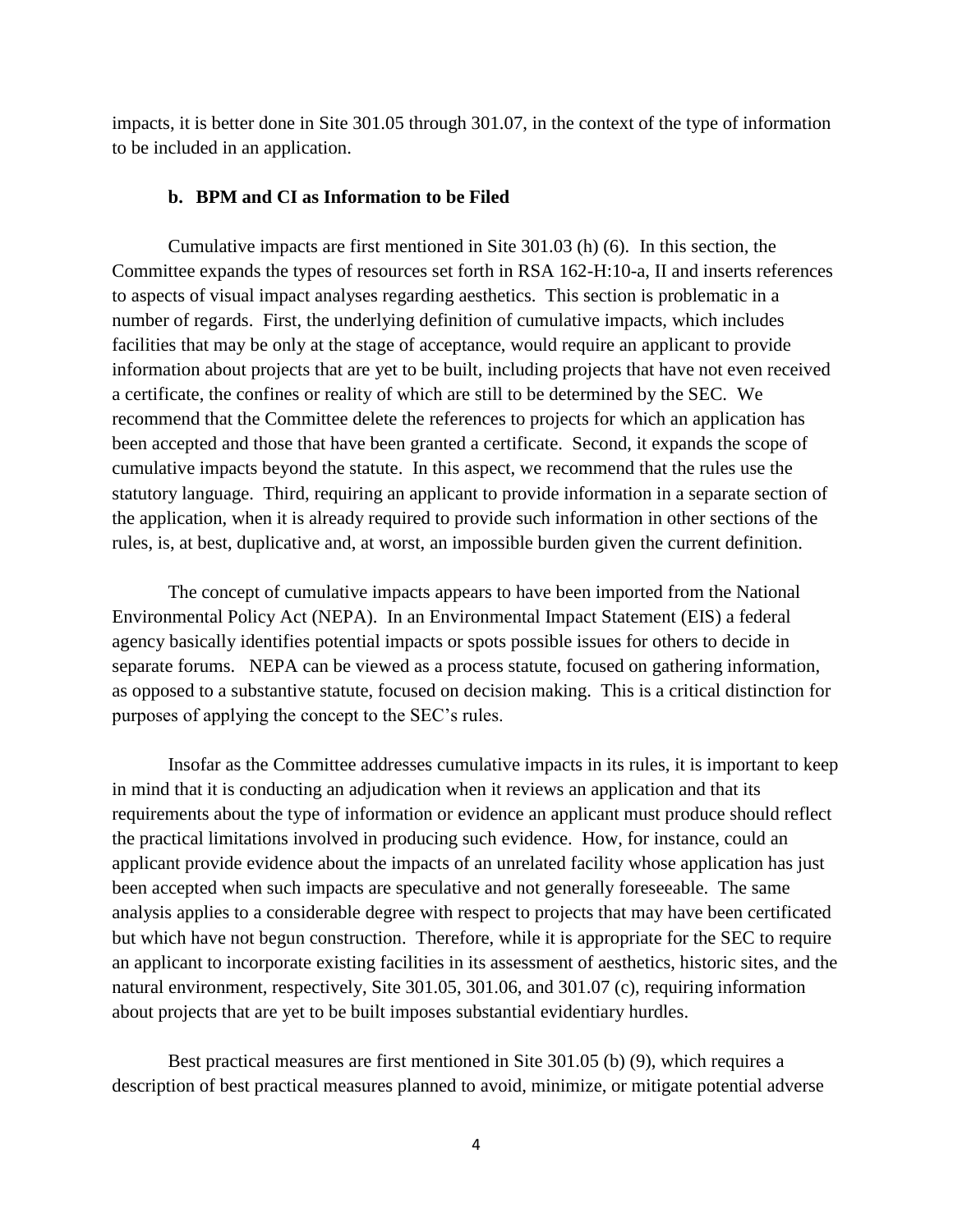effects. Similar references are made in Site 301.06 (d) and 301.07 (c) (4). In each instance, a better formulation would require a description of all measures, including best practical measures for wind energy systems. In this way, the Committee fulfills its requirement under RSA 162- H;10-a, while avoiding a potential conflict with RSA 162-H:16, IV.

It should also be noted that Site 301.05 (b) (9) includes a requirement that the applicant describe alternative means it considered and rejected. This requirement fundamentally misapprehends the applicant's burden of proof and the Committee's adjudicatory role. The applicant must demonstrate by a preponderance of the evidence that its proposed facility meets the standards in RSA 162-H:16, IV. The Committee must weigh the evidence and make the required findings. The statutory scheme does not require the applicant to provide alternative approaches for satisfying the elements of its case and it does not authorize the Committee to require a different approach if the proposed approach is reasonable.

## **c. Recommendation**

The Committee has only been directed to "address" best practical measures and cumulative impacts for wind energy systems in its rules. There is no basis for concluding that it has been authorized to alter the findings it must make under RSA 162-H:16, IV. Accordingly, in order to implement the new statute in a way that does not conflict with the substantive requirements of the existing statute, which an agency is obliged to do, the Committee should avoid application of the concepts to its criteria for making findings and apply the concepts solely to the types of information an applicant is required to file for wind energy systems.

Doing so will promote the orderly and efficient conduct of proceedings by obviating the potential for an entire subset of litigation about whether a particular measure constitutes a best practical measure. Furthermore, there is a real question as to whether the Committee has been authorized to apply best practical measures and cumulative impacts to non-wind facilities. Given the complexity of the issues, and the fact that the Legislature confined best practical measures and cumulative impacts to wind energy systems, the Committee might be better served if the proposed rules implemented the statute and did not go beyond it.

## **3. Decommissioning**

Site 301.08 (c) (2) requires that an applicant include a decommissioning plan "prepared by an independent, qualified person with demonstrated knowledge and experience in similar energy facility projects and cost estimates." The section also prohibits the recognition of salvage value (a well-established accounting concept) in the decommissioning plan and narrowly limits the types of financial assurances that may be employed.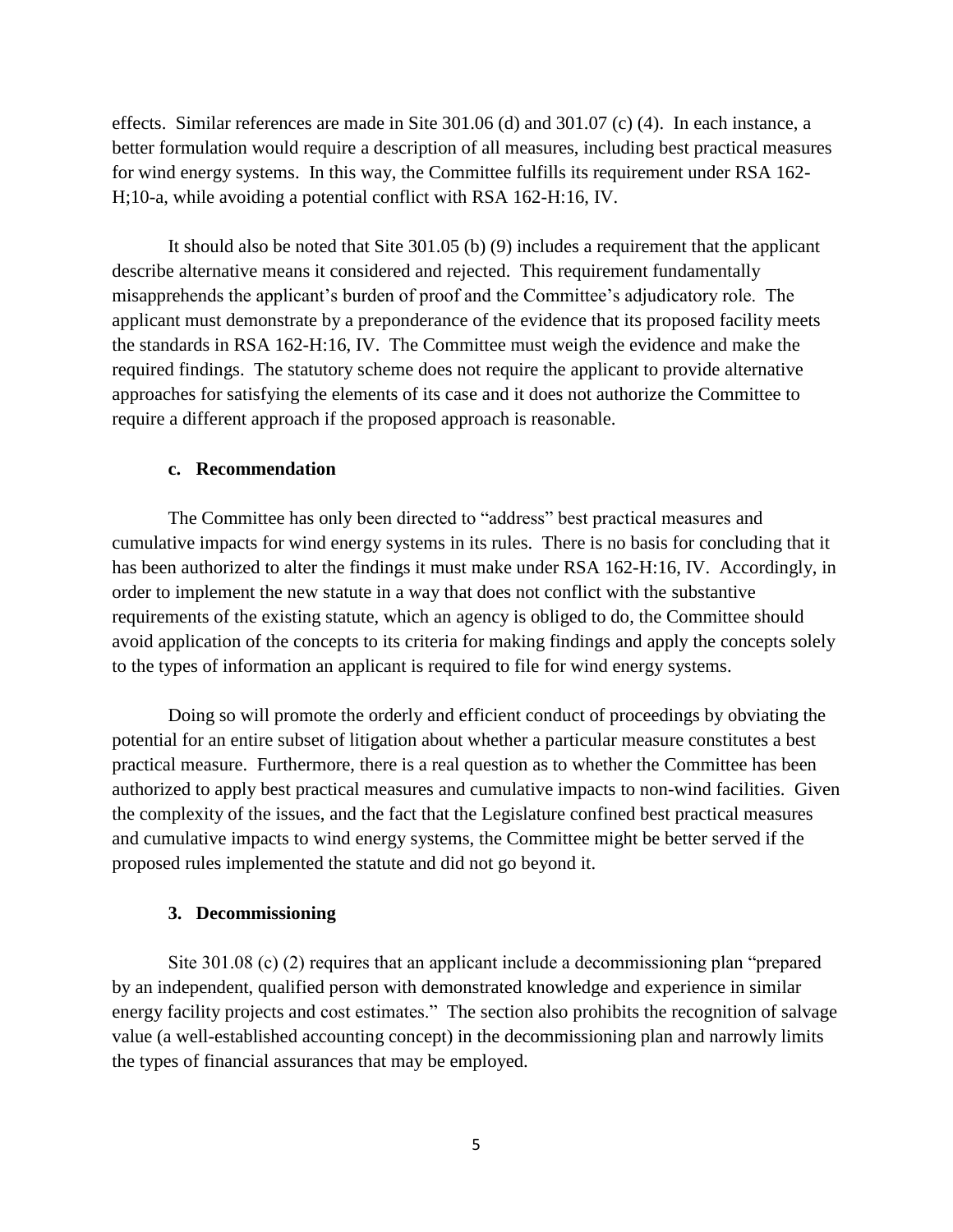From a purely drafting standpoint, there is too much going on in this one section. Furthermore, since section 301.08 deals with the information an applicant must submit, a cleaner, clearer approach would be to just use the statutory language from RSA 162-H:7, V  $(g)$ , which requires that an application "[d]escribe in reasonable detail the elements of and financial assurances for facility decommissioning."

The rule as drafted, moreover, predetermines substantive outcomes without permitting the applicant to make its case, overlooking the adjudicative nature of the proceedings. Inasmuch as an applicant has the burden of proving its case by a preponderance of the evidence, it should be permitted the opportunity to make its case. Limiting an applicant's options in the section detailing the type of information it must supply flies in the face of the structure the Committee has otherwise adopted. This goes to the notion of salvage value, which may provide the Committee with useful information, as well as the types of assurances. It is also worth noting, as it was at the hearing on September 15, 2015 by Mr. Rielly from National Grid, that this is one of those sections of the rules where the outcomes and underlying concerns may differ substantially by industry. Accordingly, the Committee may wish to consider an approach that affords it greater flexibility and collects the information needed to make a well informed decision.

# **4. Participating Landowners**

Site 301.03 (c) (8) requires the identification of all "participating landowners," a description of the properties they own, and the scope of any waivers to which they have agreed. It is not clear from the rules what such information would be used for or what protections would be afforded such landowners, in terms of confidentiality or recognizing their contractual, property, and other rights. It appears that this provision migrated from Site 301.14 (f) (2) (d) in the initial proposed rules, dealing with the public health and safety of wind systems in the context of sound, setbacks, and shadow flicker. Elevation of this provision to a general requirement for all facilities, without context, fails to meet basic rulemaking drafting requirements of clarity and specificity and does not seem to address any particular Committee goal or purpose.

# **5. Site Information and Mapping**

Site 301.03 (c) (2) through (5) purport to address site information, but they require a considerable amount of information beyond the site. There has been some uncertainty about how to interpret the term "adjacent" in the existing rules, whether it pertains to the entire abutting property or is limited to physical contact with the site boundaries, which has very practical implications for an applicant. Section (c) is clearly focused on the site, and requiring an applicant to provide information on a map showing buildings, wetlands, and other resources makes sense and it is done routinely in applications. The issues arise, however, when going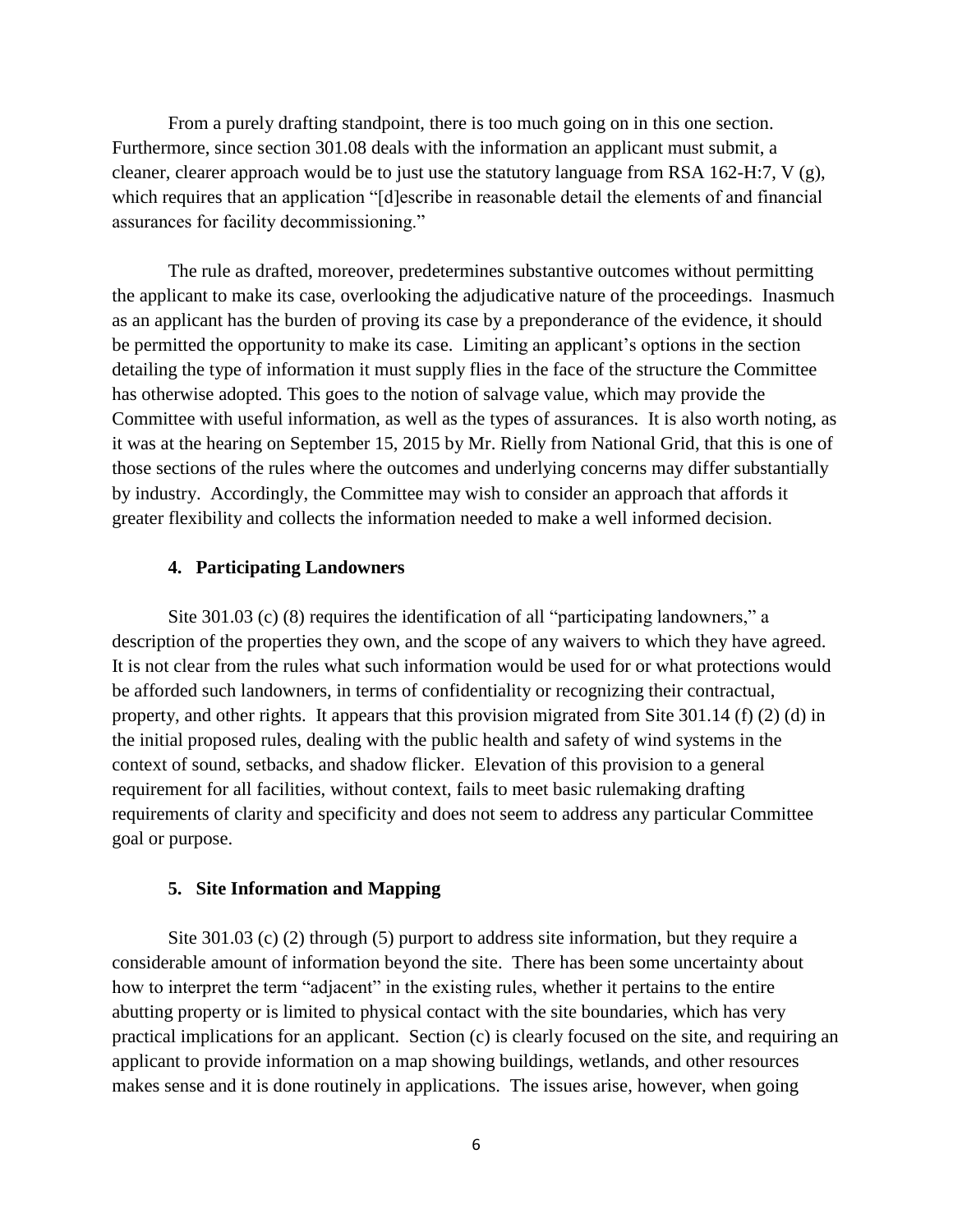beyond the site, which often will involve property where an applicant does not have rights. One issue concerns how far outside the site the applicant is expected to provide information and the other concerns how and even whether it may be able to acquire the information.

Some information, such as the location of buildings beyond the site may be available through sources like Google Earth. At the same time, however, the presence or absence of some above-ground resources, such as wetlands, on adjacent property may be able to be provided only in a general way. However, for subsurface resources like archeological artifacts, an applicant may not be able to provide the information at all.

The proposed language in subsections (3), (4), and (5) may have been intended to clarify the meaning of adjacent but the revisions cause problems because, as written, they talk about abutting property or within 100 feet, which can be very different things, and they do not consider how an applicant would obtain the information. One thing to recall about this section, in addition to it being focused on the site, is that there are numerous new additions to the Committee's rules that require an applicant to provide information about the effects of a facility on aesthetics, historic sites, and the natural environment, etc. Therefore, this original section of the rules could be revised to require mapping of the site alone, which would clarify the provision and recognize the practical implications to an applicant, while not diminishing the information that the Committee would receive from an applicant.

# **6. Historic Sites**

Site 102.20 defines historic sites as historic properties as defined in 36 CFR 800.16 (l) (1) and RSA 227-C:1, VI and then says it may include rural, designed, traditional, and natural landscapes. The federal and state definitions cited do not include rural, designed, traditional, and natural landscapes. The federal definition mentions only "properties of traditional religious and cultural importance to an Indian tribe or Native Hawaiian organization." Consequently, we suggest removing the added phrase.

Site 301.06 (c) refers to a "finding" by the Division of Historical Resources (DHR). A finding is a term of art under RSA 162-H:16, IV and it does not appear that DHR makes a finding or issues a decision that, for instance, no historic properties are affected. We suggest use of the term "determination" instead.

Site 301.06 (f) requires an applicant to provide the Committee information about the status of its consultations with the "consulting parties." An applicant consults with the DHR in its role as the State Historic Preservation Officer; it does not "consult" in the same sense with the consulting parties. To the extent the Committee seeks information about the status of what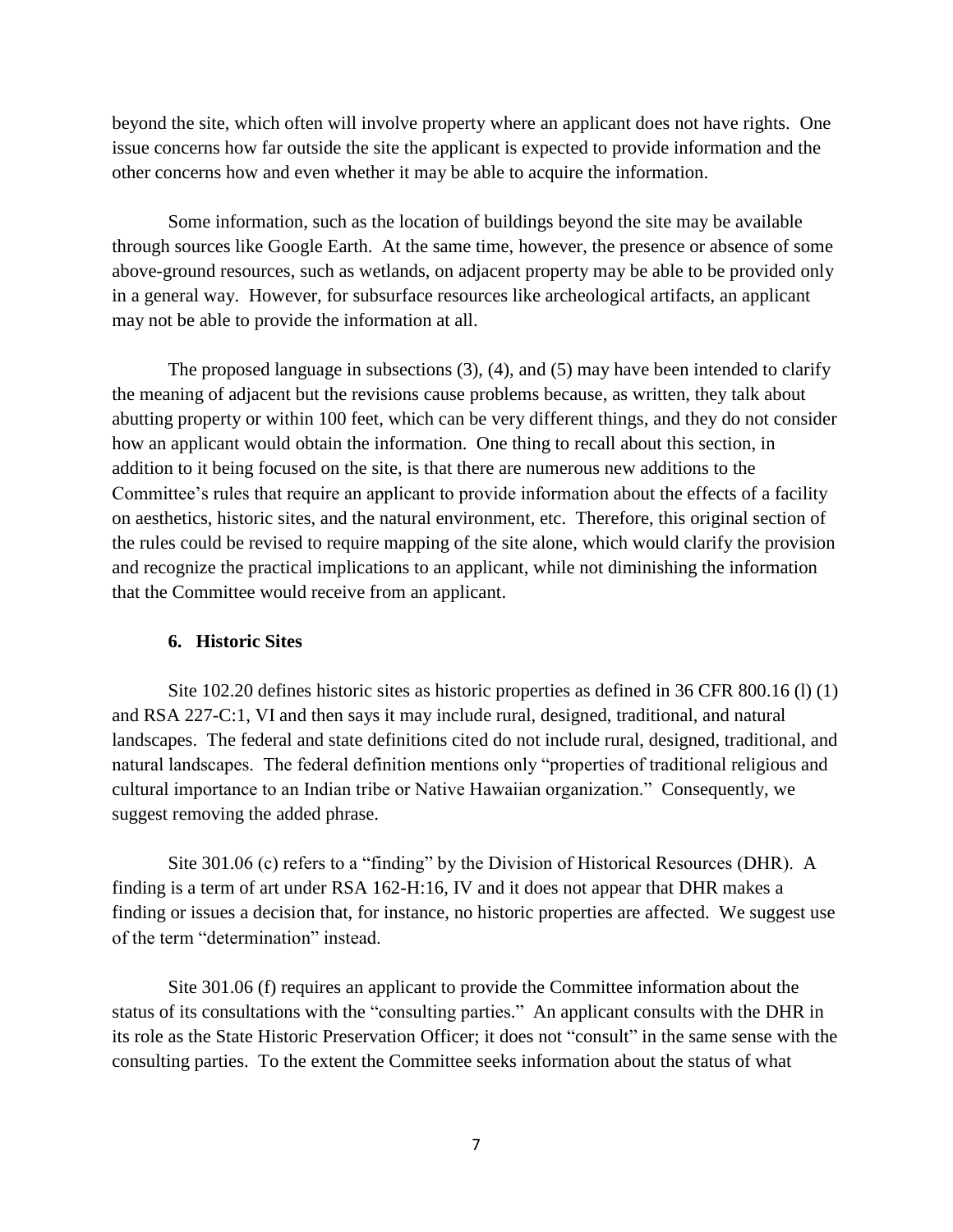consulting parties are doing with DHR, an applicant may not have such information available to it unless it's part of the public record. This reasoning applies as well to Site 301.14 (b) (5).

Site 301.14 (b) has been revised in ways that are unclear and which may raise drafting concerns with the Joint Legislative Committee on Administrative Rules (JLCAR). First, with respect to subsection (1), the phrase about consultation is unnecessary; all that is required is whether the application identifies the sites and resources, not how it did it. Second, subsection (4) simply employs a number of synonyms in an attempt to define what is unreasonably adverse. Subsection (4) also appears to create the type of checklist the Committee said it wanted to avoid during its July 9, 2015 deliberations. (Tr. pp. 69-74.)

The better approach here may be to follow the model used in Site 301.14 (e) for the natural environment. Subsections (1) and (2) of that section talk about the significance of the resources as well as the extent, nature, and duration of the effects of a facility on those resources. That approach is equally applicable to historic sites and appears to capture the essence of the proposed subsection (4).

## **7. Orderly Development**

The preface to Site 301.09 requires an applicant to include the written views of municipalities, including master plans and zoning ordinances. RSA 162-H:16, IV (b) requires the Committee to give due consideration to the views of municipalities. Surely, the Committee will not be relying solely on what an applicant files about municipal views in making its orderly development finding. Requiring an applicant to file such views, which it may or may not be aware of, would seem to serve no real purpose, especially given the history of municipalities making their views known to the Committee without the applicant having to bring them forward.

With respect to subsections (a) and (b), the Committee, in seeking to clarify the scope of an applicant's estimates of the effects of its facility on land use and the economy, may have muddied the waters. This looks like a situation where less would be more.

As for subsection (a), land use in the region, section (1) could simply require a description of the effects on the prevailing land uses in the host communities. This terms come from RSA 162-H:2, XI and is well understood. Actual effects on land uses from a facility, moreover, are limited and likely confined to the boundaries of the site itself and therefore the host communities.

As for subsection (b), subsections (1) and (2) could be combined to require a description of the effects on the economy of the region by including an assessment of economic activity during construction and operation without reference to host municipalities, etc. The additional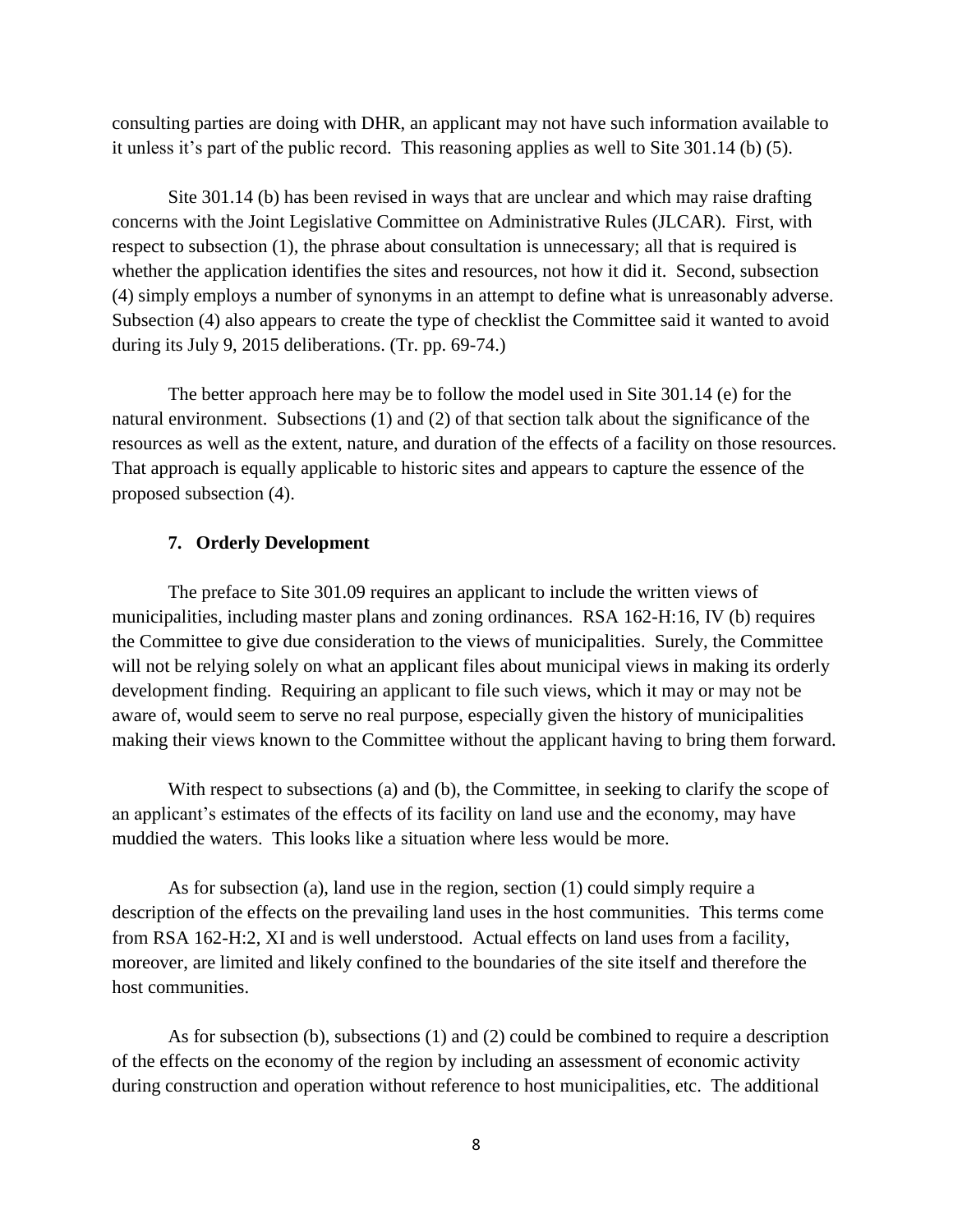language is confusing, unnecessarily limiting, and could be misinterpreted as well to require a town-by-town economic analysis, which is not feasible. In addition, references to "regional" in subsections (4) and (6) could be deleted as redundant.

# **8. Adaptive Management**

Site 102.03 defines adaptive management. Site 301.14 (e) (7) sets forth the applicable considerations for determining whether a facility will have an unreasonable adverse effect on the natural environment, providing that the Committee will consider whether a condition should be imposed for "post-construction monitoring and reporting to address potential adverse effects that cannot reliably be predicted at the time of application." The impetus for this overly broad provision appears to be the Committee's past practice with respect to wind energy systems and avian mortality studies. It would be more direct to delete adaptive management as a defined term and refashion this provision to the circumstances, and we propose language to do so. In addition, because this provision deals with a condition, it should be moved to Site 301.17.

# **9. Financial Capability**

Site 301.04 (a) (4) requires an applicant to provide an explanation of how its financing plan compares to plans for similar projects. We suggest that the provision be amended to require a description of plans the applicant itself has employed for other energy facilities. As written, it would appear that an applicant would be required to compare its plan to other projects elsewhere in the region or possibly the country, which is impractical in scope and in terms of whether an applicant could even obtain such, likely confidential, information.

## **10. Site Control**

Site 301.03 (c) (6) is confusing as written. We suggest breaking it into subparts that will more clearly lay out the acceptable forms of rights. There were numerous references to site control at the SEC hearing on September 15, some of which referred to "complete control." It is not clear what that phrase is intended to convey, but the important issue for applicants is the Committee's recognition of the entirely proper mechanism of acquiring permission from a government agency as part of site control. Similarly, with respect to Site 301.03 (c) (7), we suggest that the Committee recognize that there may be private properties outside the boundaries of the site or public properties that are effectively part of the site for which an applicant does not have a right of access for a site visit.

# **11. Scenic Resources**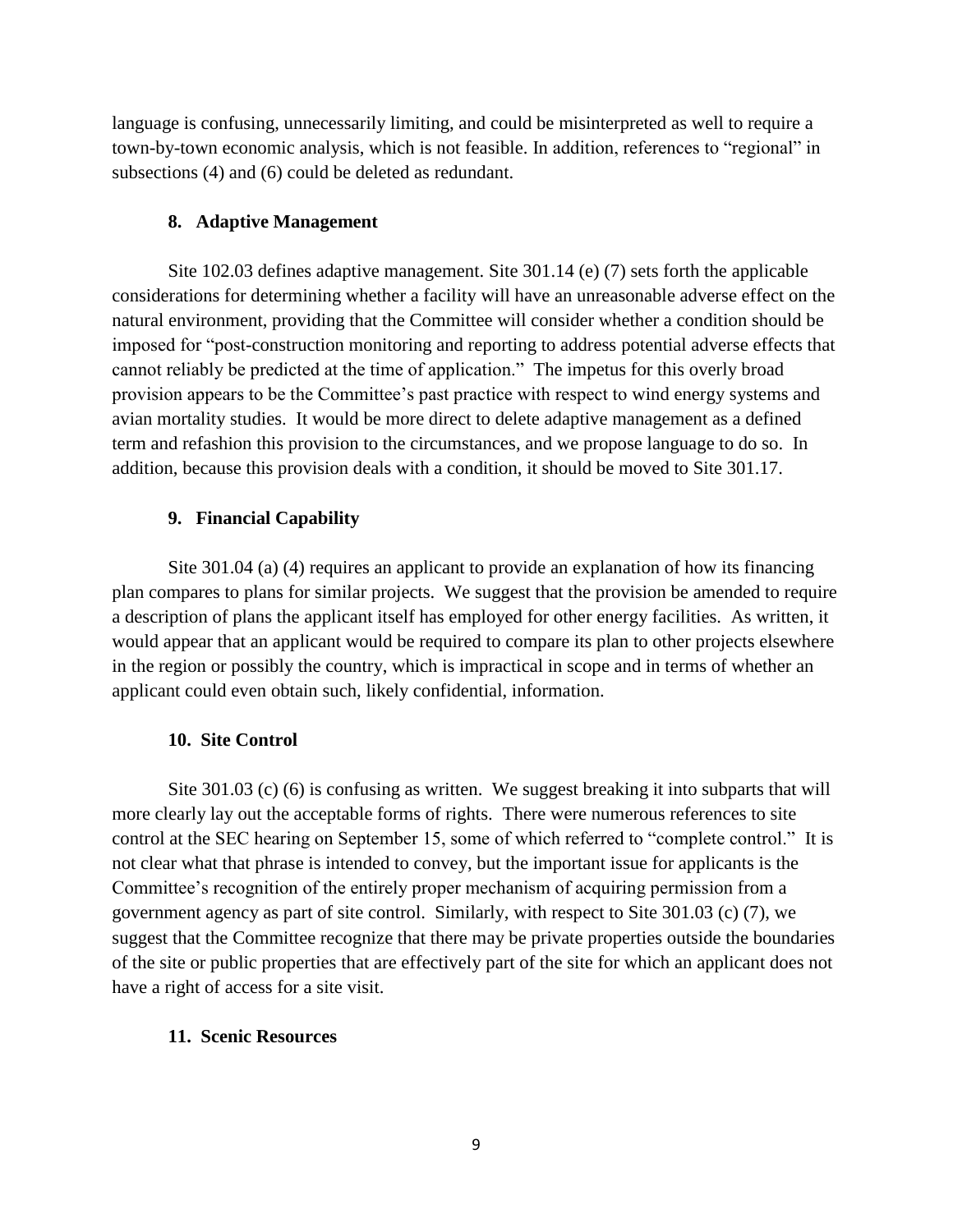Site 102.41 defines scenic resources to include areas designated by national, state, or municipal authorities. We propose that municipalities not be included in this provision because it creates an incentive for those bodies to designate resources as part of a strategy to prevent construction of a project. Such action, moreover, would be tantamount to a municipality exercising authority reserved to the SEC. The better course would be to limit the definition to state and federal authorities, which would be consistent with the SEC's exclusive jurisdiction over the siting of energy facilities.

# **12. Agency Liaisons**

Site 202.05 pertains to participation by Committee and Agency Staff. Section (c) addresses the new role of agency liaison created by RSA 162-H:7-a, IV, which permits the presiding officer to request the attendance of a designated agency liaison at an SEC session if it "could materially assist the committee in its examination or consideration of a matter." It appears from sections III and IV of the statute that such a liaison would come from an agency that did not have regulatory or other permitting authority and was thus required to effectively intervene in the proceeding. In such a circumstance, and to avoid any *ex parte* concerns, procedural fairness would require that any liaison, especially, if he or she is going to testify or comment about an issue, should be subject to examination by the applicant, counsel for the public, and any intervenors.

## **13. Miscellaneous**

### **a. Site 301.06 (e)**

Subsection (e) is deleted because it appears to be redundant inasmuch as subsection (d) already requires an evaluation of the measures.

## **b. Site 301.07 (c) (5)**

"Consultation" is a term of art used in the context of historic site reviews. Consequently, the term "discussion" has been substituted. Also, "permitting and other regulatory authority" has a specific meaning. The requirement has therefore been written more generically.

## **c. Site 301.08 (b)**

Use of the term "current" scientific knowledge could be interpreted to mean the latest report or study regardless of its reliability. Accordingly the term "established" has been substituted.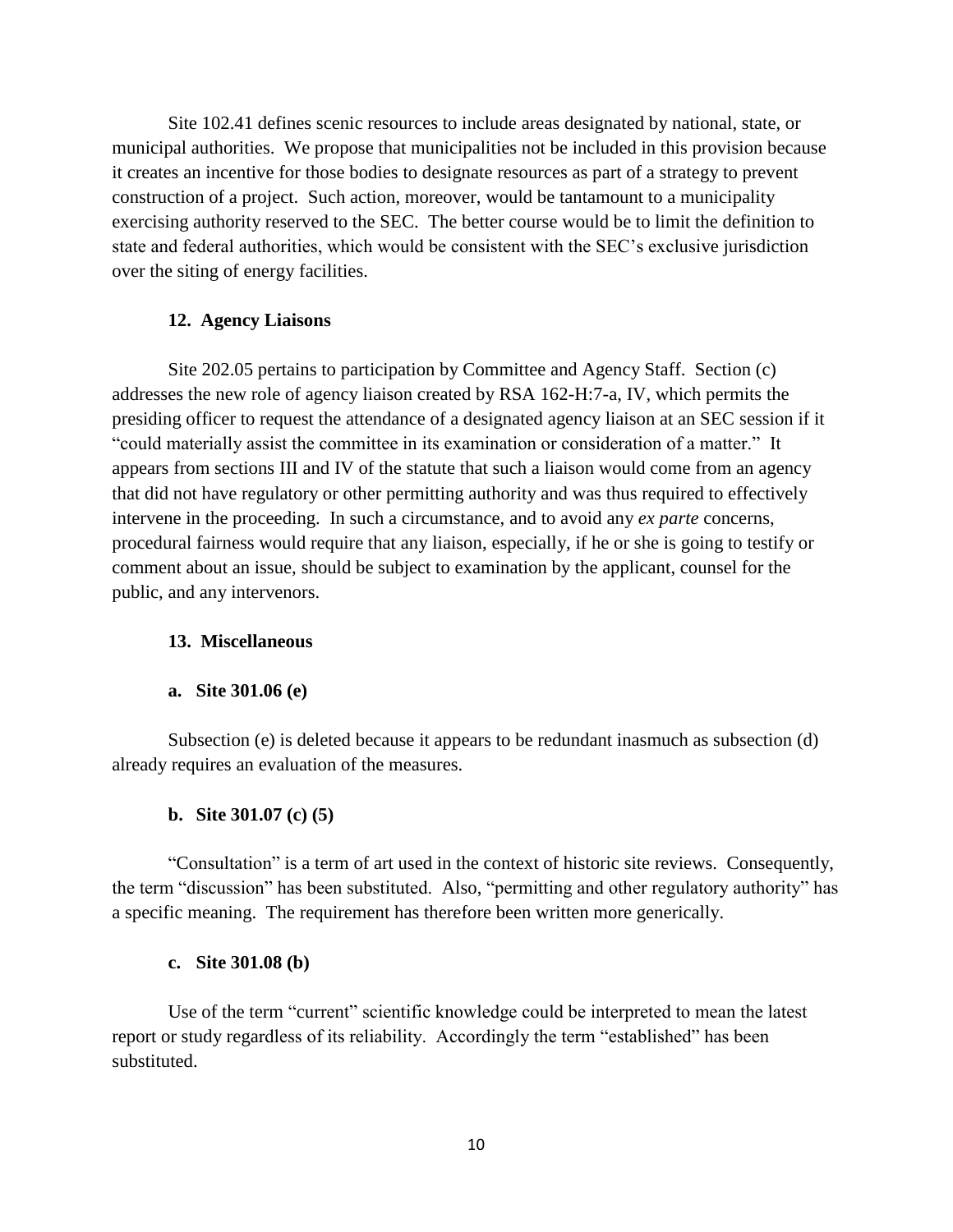# **d. Site 301.14 (a) (1)**

Because the area of potential visual impact is a defined term, the remainder of the section has been deleted.

# **e. Site 301.14 (e) (4)**

Listing the agencies suggests that they may have a role whether they seek to participate pursuant to RSA 162-G:7-a or not. Accordingly the generic term "agencies" has been substituted. This approach corresponds with Site 301.07 (c) (5).

Respectfully submitted,

Alexandra Ritchie Manchester, NH 03101 Senior Vice President Christopher Allwarden

Iberdrola Renewables PO Box 326 Eversource Energy Concord, NH 03302 107 Selden Street Ed Cherian Berlin CT 06037 New England Development Director Robert Clarke

Cate Street Capital Public Service Company of New Hampshire 1 Cate Street, Suite 100 d/b/a Eversource Energy Portsmouth, NH 03801 780 N. Commercial Street Senior Counsel

Director, Transmission Business Operations

National Grid 40 Sylvan Road Waltham, MA 02451 Mark Rielly Managing Director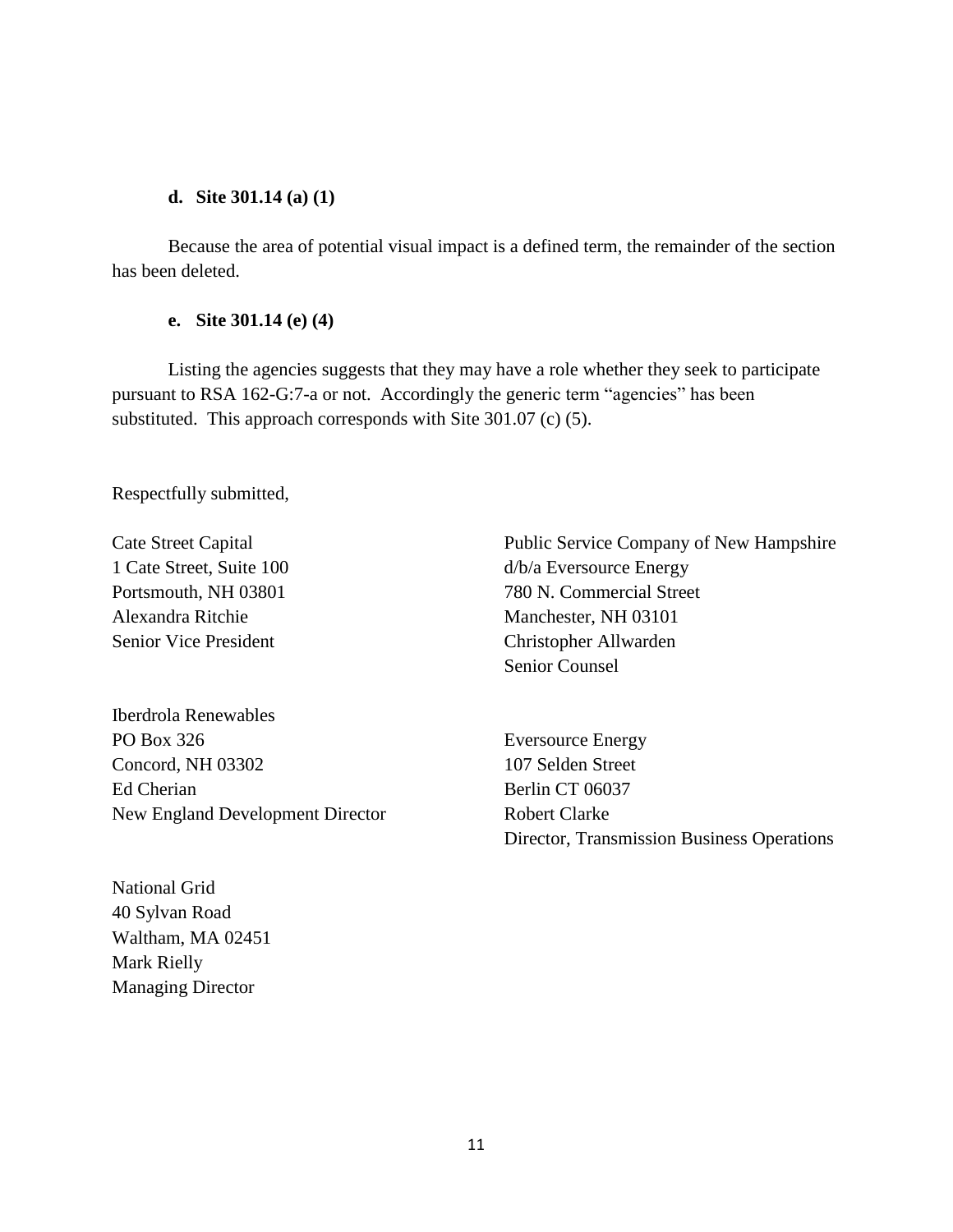### **Readopt with amendments Site 100, effective 6-17-08 (Document #9182), to read as follows:**

### CHAPTER Site 100 ORGANIZATIONAL RULES

### PART Site 101 PURPOSE AND APPLICABILITY

Site 101.01 Purpose. The purpose of these rules of the site evaluation committee is to:

(a) Describe the requirements and procedures of the site evaluation committee in reviewing and acting upon applications to construct energy facilities, requests for modification of facilities, determinations of jurisdiction and exemption, and similar or related business before the committee or any designated subcommittee; and

(b) Describe the organization of the site evaluation committee and any designated subcommittee.

Site 101.02 Applicability. These rules of the site evaluation committee shall apply to:

(a) Any person who constructs or operates, or proposes to construct or operate an energy facility in New Hampshire;

(b) Any person who participates in public information sessions scheduled by the applicant or adjudicative or informational public hearings conducted by the committee, or a designated subcommittee, concerning an energy facility; and

(c) Any person or organization appearing as a party, an intervenor, or a public commenter before the committee or any designated subcommittee.

### PART Site 102 DEFINITIONS

Site 102.01 "Abutting property" means any property that is contiguous to or directly across a road, railroad, or stream from property on, under or above which an energy facility is located or proposed to be located.

Site 102.024 "Acceptance" means "acceptance" as defined in RSA 162-H:2, I, namely, "a determination by the committee that it finds that an application is complete and ready for consideration."

Site 102.032 "Adaptive management" means a system of management practices based on specified desired outcomes, monitoring to determine if management actions are meeting the desired outcomes, and, if not, provisions for management changes designed to ensure that the desired outcomes are met or are re-evaluated.

Site 102.043 "Adjudicatory hearing" means "adjudicative proceeding" as defined in RSA 541- A:1, I, namely, "the procedure to be followed in contested cases, as set forth in RSA 541-A:31 through RSA 541-A:36."

Site 102.054 "Administrator" means "administrator" as defined in RSA 162-H:2, I-a, namely, "the administrator of the committee," as established by RSA 162-H.

Site 102.065 "Applicant" means any person seeking to construct and operate any energy facility within this state.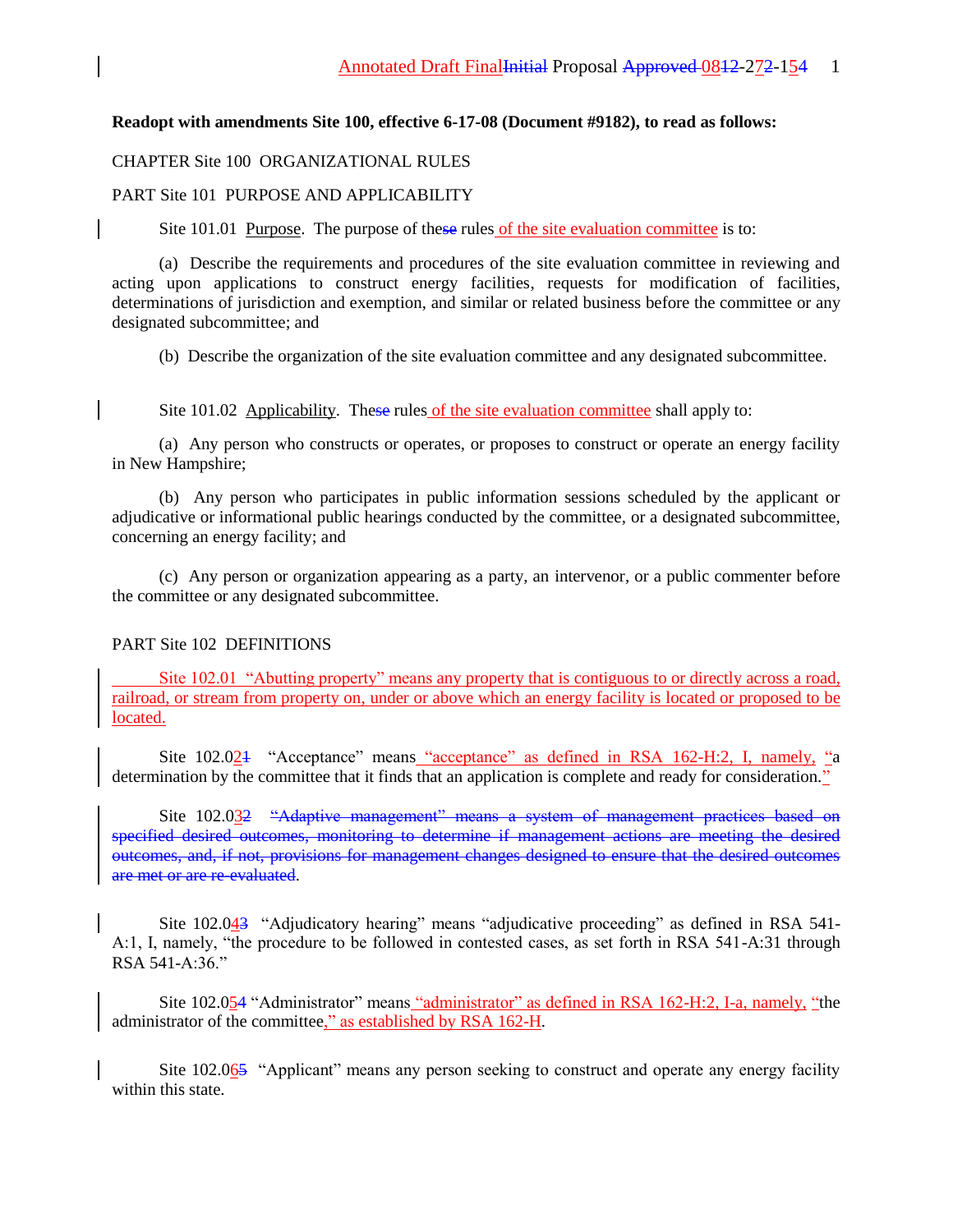Site 102.076 "Application" means the written document filed with the committee seeking the issuance of a Certificate of Site and Facility.

Site 102.087 "Area of potential visual impacteffect" means a geographic area from which a proposed facility would be visible, and would result in potential visual impacts, subject to the limitations in Site 301.05(b)(4).

Site 102.098 "Best practical measures" means available, effective, and economically feasible onsite or off-site methods or technologies used during siting, design, construction, and operation of an wind energy facility thatactions that utilize available technology and have been demonstrated to the committee to effectively avoid, minimize, or mitigate relevant facility impacts.

Site 102.109 "Certificate" or "certificate of site and facility" means "certificate" or "certificate of site and facility" as defined in RSA 162-H:2, II-a, namely "the document issued by the committee, containing such terms and conditions as the committee deems appropriate, that authorizes the applicant to proceed with the proposed site and facility." "Certificate" includes the document issued by a subcommittee, containing such conditions as the subcommittee deems appropriate, that authorizes the applicant to proceed with the proposed renewable energy facility.

Site  $102.110$  "Combined observation" means a viewer sees multiple energy facilities from a stationary point within a typical cone of vision.

Site 102.121 "Commission" means the New Hampshire public utilities commission.

Site 102.132 "Committee" means the site evaluation committee established under RSA 162-H and these rules.

Site 102.143 "Critical wildlife habitat" means, for a federally listed threatened or endangered species:

(a) Tthe designated and mapped specific areas within the geographical area occupied by the species, at the time it is listed in accordance with the provisions of section 4 of the Endangered Species Act, 16 U.S.C. §-1533, on which are found those physical or biological features:

(1) Eessential to the conservation of the species; and

(2) W which can may require special management considerations or protection; and

(b) Sspecific areas outside the geographical area occupied by the species at the time it is listed in accordance with the provisions of section 4 of the Endangered Species Act, 16 U.S.C. § 1533, upon a determination by the Secretary of the United States Department of the Interior that such areas are essential for the conservation of the species.

Site 102.154 "Cumulative impacts" means the totality of effects resulting from the proposed wind energy facility, and all existing energy facilities, all energy facilities for which a certificate of site and facility has been granted, and all proposed energy facilities for which an application has been accepted.

Site 102.165 "Energy facility" means "energy facility" as defined in RSA 162-H:2,VII, namely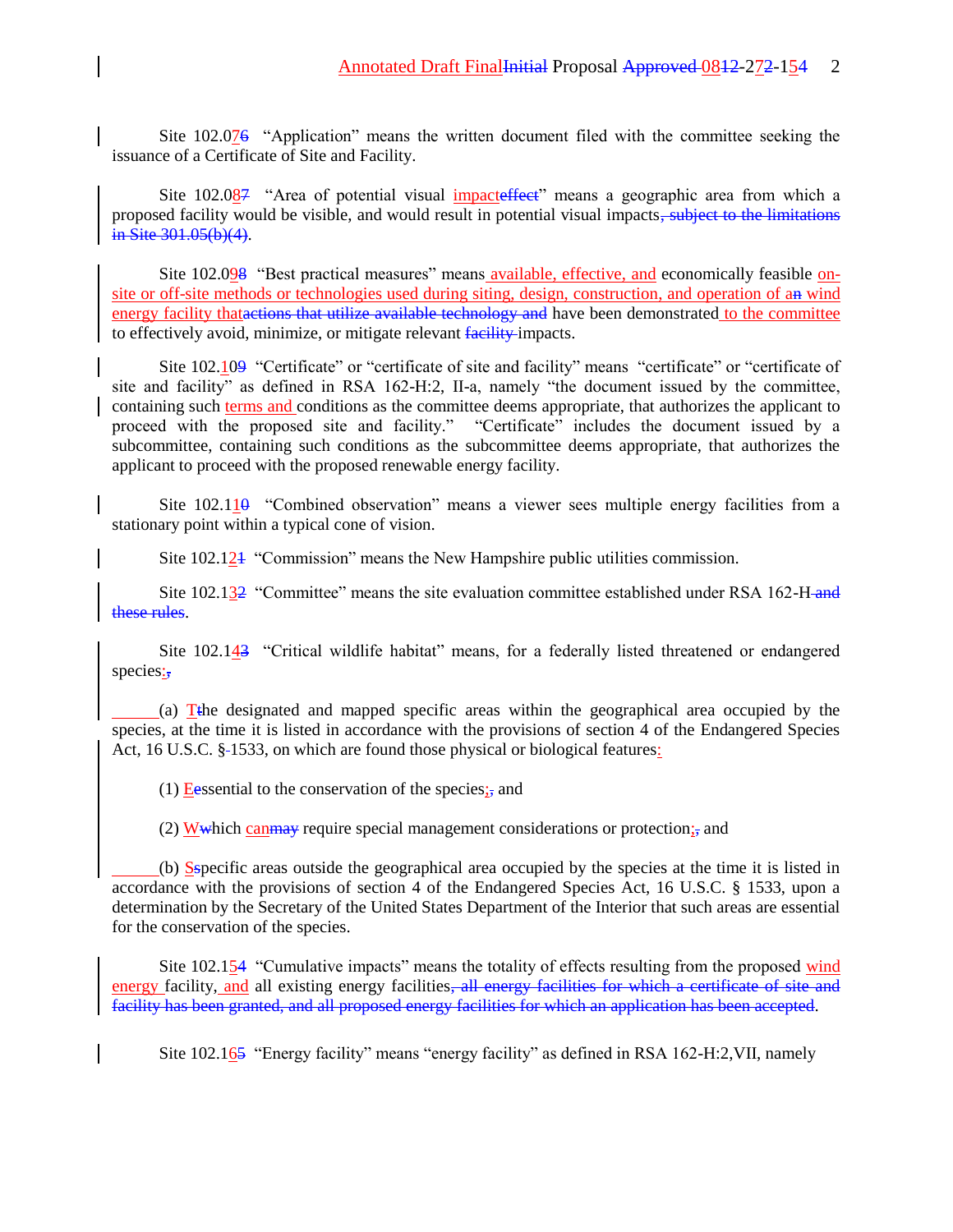(a) any industrial structure that may be used substantially to extract, produce, manufacture, transport or refine sources of energy, including ancillary facilities as may be used or useful in transporting, storing or otherwise providing for the raw materials or products of any such industrial structure. This shall include but not be limited to industrial structures such as oil refineries, gas plants, equipment and associated facilities designed to use any, or a combination of, natural gas, propane gas and liquefied natural gas, which store on site a quantity to provide 7 days of continuous operation at a rate equivalent to the energy requirements of a 30 megawatt electric generating station and its associated facilities, plants for coal conversion, onshore and offshore loading and unloading facilities for energy sources and energy transmission pipelines that are not considered part of a local distribution network.;

(b) electric generating station equipment and associated facilities designed for, or capable of, operation at any capacity of 30 megawatts or more.;

(c) an electric transmission line of design rating of 100 kilovolts or more, associated with a generating facility under subparagraph (b), over a route not already occupied by a transmission line or lines.;

(d) an electric transmission line of a design rating in excess of 100 kilovolts that is in excess of 10 miles in length, over a route not already occupied by a transmission line.;

(e) a new electric transmission line of design rating in excess of 200 kilovolts.;

(f) a renewable energy facility. $\div$ **and** 

(g) any other facility and associated equipment that the committee determines requires a certificate, consistent with the findings and purposes of RSA 162-H:1, either on its own motion or by petition of the applicant or 2 or more petitioners as defined in RSA 162-H:2, XI."

Site 102.17 "Energy transmission pipeline" means a pipeline used to transport natural gas, oil, or other source of energy.

Site 102.186 "Exemplary natural community" means "exemplary natural community" as defined in RSA 217-A:3, VII, namely, "a viable occurrence of a rare natural community type or a and high quality example of a more common natural community type as designated determined by the New Hampshire Nnatural hHeritage bBureau based on community size, ecological condition, and landscape context."

Site 102.19 "Fragmentation" means the loss of habitat that results from the division of relatively large, continuous habitats into smaller, more isolated remnants.

Site 102.2017 "Historic sites" means "historic property," as such term is defined in 36 C.F.R. §800.16(l)(1) and RSA 227-C:1, VI, and may include rural, designed, traditional and natural landscapes.

Site 102.21 "Investment grade credit rating" means a current rating for senior unsubordinated debt of AAA, AA, A, or BBB, as issued by Standard and Poor's Corporation, or Aaa, Aa, A, or Baa, as issued by Moody's Investors Service, Inc.

Site 102.2248 "Key observation point" means a viewpoint that receives regular public use and from which the a scenic resource that has the greatest number of proposed facility would be prominently visiblestructures or components potentially visible, where the greatest amount of public use is anticipated, and at which access to the scenic resource is most easily or likely achieved.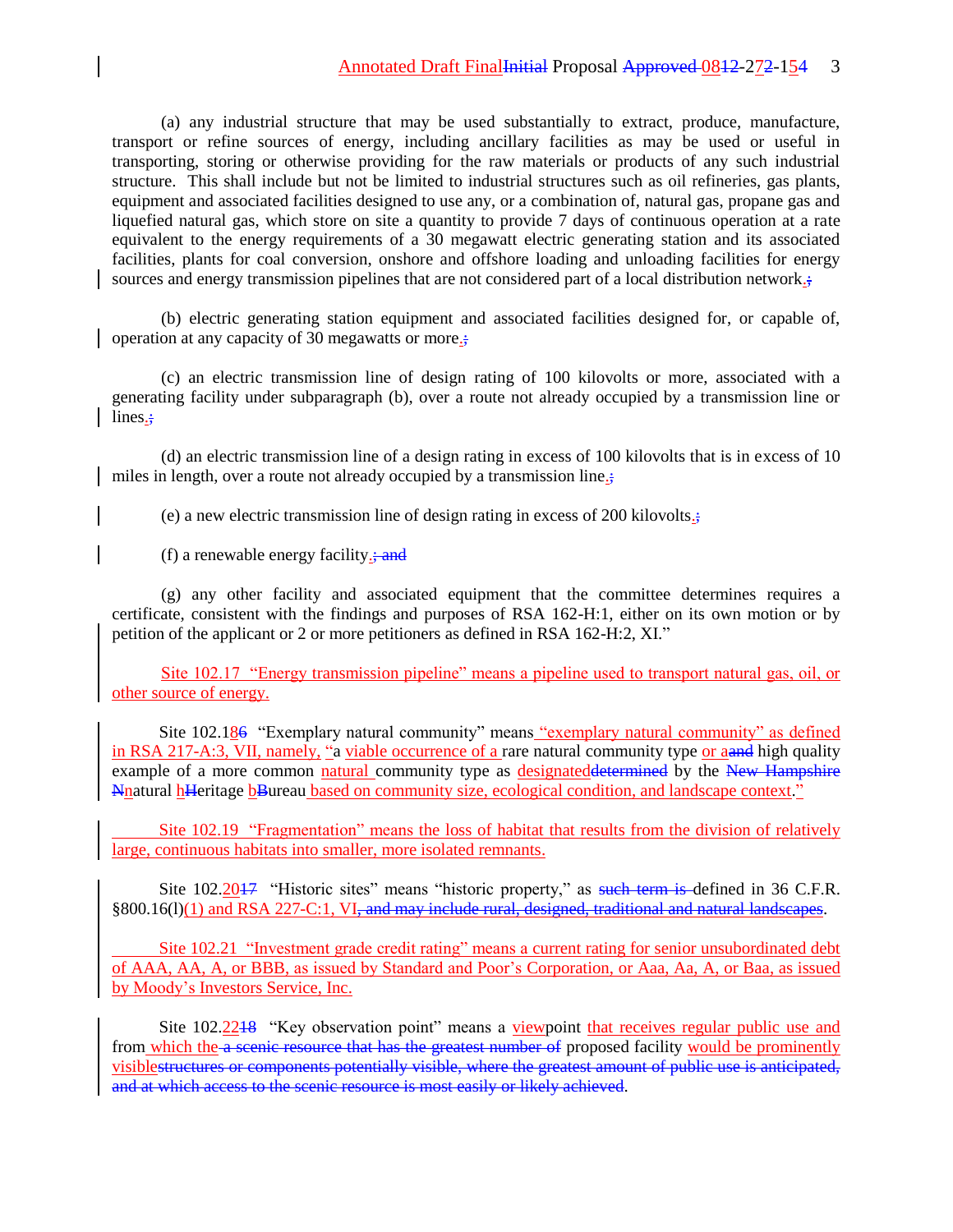Site 102.2319 "Landscape" means the characteristic, visible features of an area including landforms, water forms, vegetation, historic and cultural features and all other objects and aspects of natural and human origin.

Site  $102.240$  "Motion" means a request made to the committee or the presiding officer after the commencement of a contested proceeding for an order or ruling directing some act to be done in favor of the party making the motion, including a statement of justification or reasons for the request.

Site 102.251 "Natural community" means "natural community" as defined in RSA 217-A:3, XI, namely, "a recurring assemblage of plants and animals found in a particular physical environments." As classified by the New Hampshire Natural Heritage Bureau.

Site 102.26 "Natural heritage bureau" means the natural heritage bureau administered within the division of forests and lands of the department of resources and economic development.

Site 102.27 "Participating landowner" means the owner of a property who or which has agreed in writing to waive setbacks or other restrictions, conditions or requirements that would otherwise be applicable to the owner's property under these rules or the certificate issued to an energy facility.

Site 102.282 "Party" means "party" as defined by RSA 541-A:1, XII, namely, "each person or agency named or admitted as a party, or properly seeking and entitled as a right to be admitted as a party." The term "party" includes all intervenors in a proceeding, subject to any limitations established pursuant to RSA 541-A:32, III.

Site 102.293 "Person" means "person" as defined by RSA 162-H:2, IX, namely, "any individual, group, firm, partnership, corporation, cooperative, municipality, political subdivision, government agency or other organization."

Site 102.3024 "Petition" means:

(a) A request to the committee to rule on the applicability of this chapter to a particular proposed energy facility;

(b) A petition for intervention made pursuant to RSA 541-A:32; or

(c) Any other initial filing that requests the committee to take action with respect to a matter within its jurisdiction or to determine whether it has jurisdiction over a matter.

Site 102.3125 "Petitioner" means

(a) For a petition as defined in Site  $102.3024(a)$ , "petitioner" as defined in RSA 162-H:2, XI, namely, "a person filing a petition meeting any of the following conditions:

> $(a+)$  A petition endorsed by 100 or more registered voters in the host community or host communities;

 $(b2)$  A petition endorsed by 100 or more registered voters from abutting communities;

(c3) A petition endorsed by the governing body of a host community or 2 or more governing bodies of abutting communities; or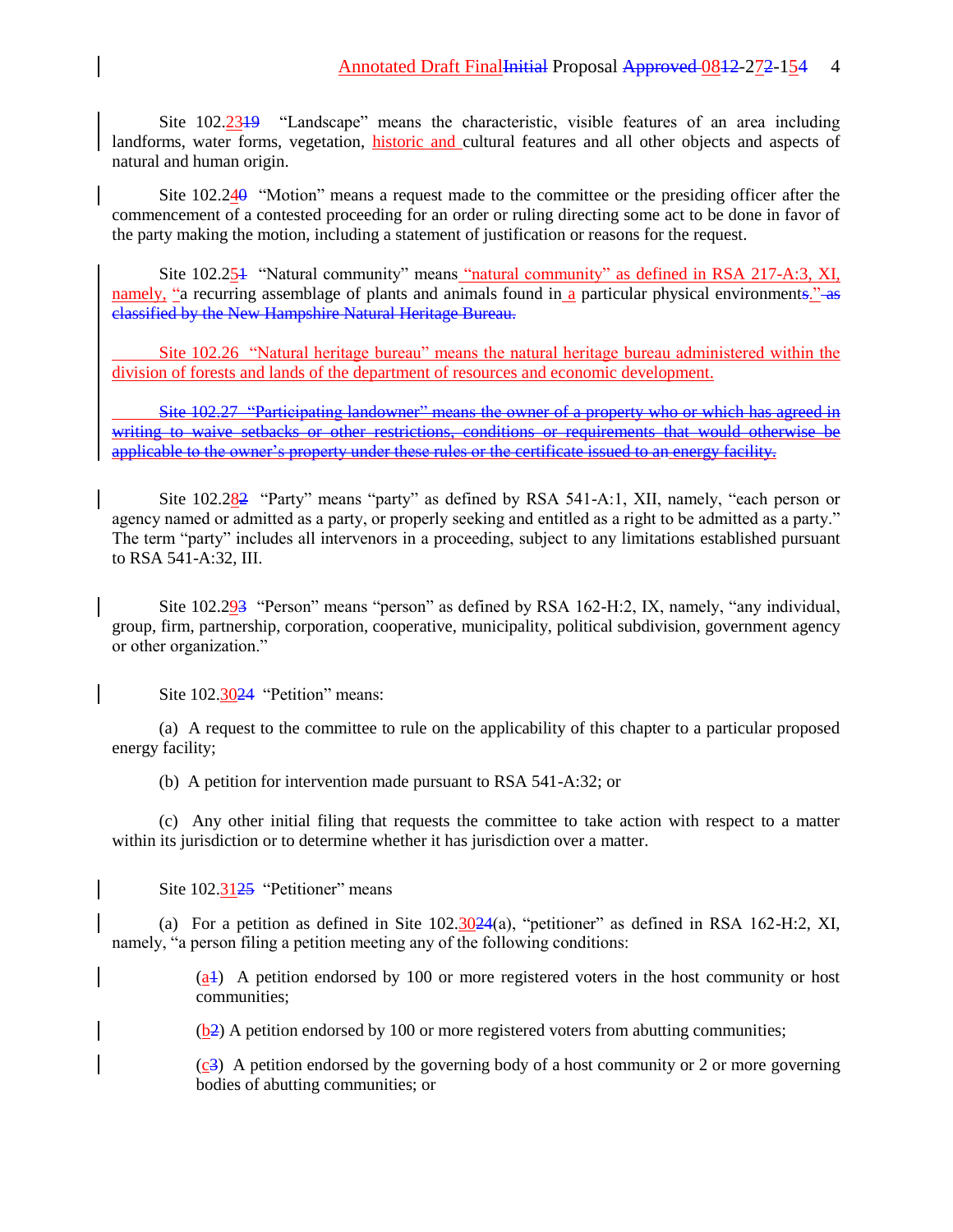$(d4)$  A petition filed by the potential applicant;"

(b) For a petition as defined in Site  $102.3024(b)$ , a person who files a petition for intervention pursuant to RSA 541-A:32; or

(c) For a petition as defined in Site  $102.3024(c)$ , a person who files the petition with the committee.

Site 102.3226 "Photosimulations" means computer-enhanced images generated using professionally accepted software that illustrate the visible effects anticipated from a proposed facility.

Site 102.3327 "Presiding officer" means "presiding officer" as defined in RSA 541-A:1, XIV, namely, "that individual to whom the agency has delegated the authority to preside over a proceeding, if any; otherwise, it shall mean the head of the agency."

Site 102.3428 "Proof by a preponderance of the evidence" means that what is sought to be proved is determined to be more probable than not.

Site 102.3529 "Public information hearing" means a hearing scheduled pursuant to RSA 162- H:10, I-c where the applicant presents information to the site evaluation committee and other agencies that have permitting or other regulatory authority over the subject matter and to the public about the proposed facility.

Site  $102.36\theta$  "Public information session" means a public meeting held before or after the filing of an application at which the applicant presents information to the public regarding the proposed facility, as provided for in RSA 162-H:10, I and I-a.

Site 102.31 "Public utility" means any electric utility engaged in the production, distribution, sale, delivery or furnishing of electricity, including municipalities, cooperatives, regulated electric companies, agencies or any combination thereof.

Site  $102.372$  "Rare natural community" means a natural community ranked by the New Hampshire Nnatural hHeritage bBureau as S1 (critically imperiled), S2 (imperiled), or S3 (very rare and local).

Site 102.383 "Rare plant" means any species included on the most recent version of the "Rare Plant List for New Hampshire" maintained by the New Hampshire nNatural hHeritage bBureau.

Site 102.394 "Renewable energy facility" means "renewable energy facility" as defined in RSA 162-H:2, XII, namely, "electric generating station equipment and associated facilities designed for, or capable of, operation at a nameplate capacity of greater than 30 megawatts and powered by wind energy, geothermal energy, hydrogen derived from biomass fuels or methane gas, ocean thermal, wave, current, or tidal energy, methane gas, biomass technologies, solar technologies, or hydroelectric energy. "Renewable energy facility'' shall also include electric generating station equipment and associated facilities of 30 megawatts or less nameplate capacity but at least 5 megawatts which the committee determines requires a certificate, consistent with the findings and purposes set forth in RSA 162-H:1, either on its own motion or by petition of the applicant or 2 or more petitioners as defined in RSA 162-  $H:2, XI.$ "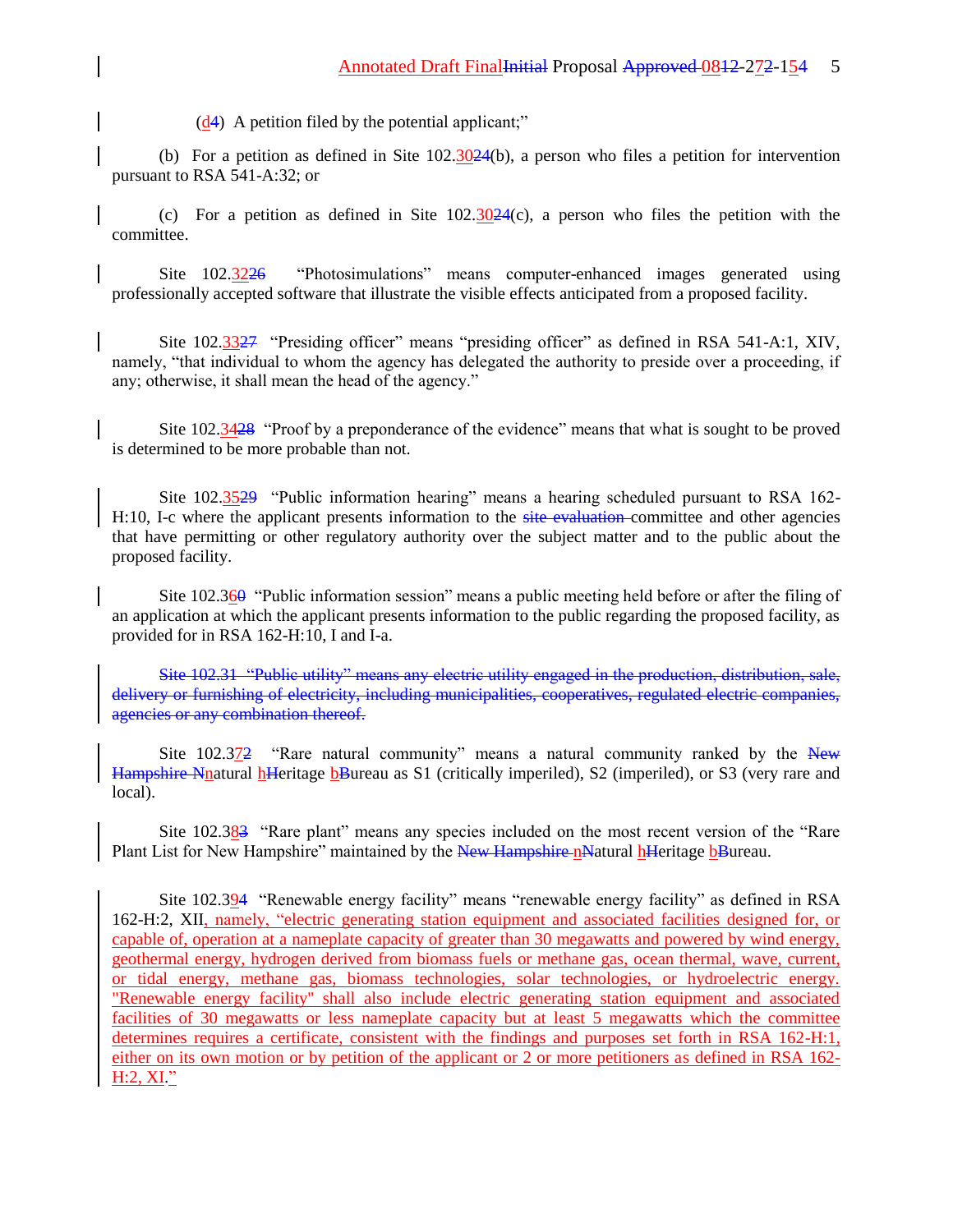Site 102.4035 "Scenic quality" means a reasonable person's perception of the intrinsic beauty of landforms, water features, or vegetation in the landscape, as well as any visible human additions or alterations to the landscape.

Site 102.4136 "Scenic resources" means resources to which the public has a legal right of access that are:

(a) resources dDesignated pursuant to applicable statutory authority by national, or state, or municipal authorities for their scenic quality and to which the public has a legal right of access;

(b) Ceonservation lands or easement areas that possess a scenic quality and to which the public has a legal right of access;

(c) Llakes, ponds, rivers, parks, scenic drives and rides, and other tourism destinations that possess a recognized by the New Hampshire Division of Travel and Tourism as having scenic quality and to which the public has a legal right of access;

(d) Recreational trails, parks, or areas that possess a scenic quality established, protected or maintained in whole or in part with public funds;

(e) Historic sites that possess a scenic quality; and

(f) Ttown and village centers that possess a scenic quality.

Site 102.4237 "Sequential observation" means a viewer is capable of seeings multiple energy facilities from different viewpoints as the viewer travels along a particular route such as a hiking-trail, river, scenic byway, or on a lake.

Site 102.4338 "Service list" means a list maintained by the committee containing the names and addresses of all parties and intervenors in a proceeding and all other interested persons or groups who request to be included on the service list.

Site 102.4439 "Shadow flicker" means the alternating changes in light intensity that can occur when the rotating blades of a wind turbine are back-lit by the sun and cast moving shadows on the ground or on structures.

Site 102.450 "Significant habitat resource" means habitat used by a wildlife species for critical life cycle functions.

Site 102.464 "Significant wildlife species" means:

(a) Aany species listed as threatened or endangered, or which is a candidate for such listing, by the United States fFish and wWildlife sService;, or

(b) Aany species listed as threatened, endangered, or of special concern by the New Hampshire dDepartment of **fF**ish and **gGame**.

Site 102.472 "Subcommittee" means any subcommittee established under RSA 162-H:4-a for the purpose of reviewing an application for an energy facility or to exercise any other authority or perform any other duty of the committee, subject to the limitations set forth in RSA 162-H:4-a, I.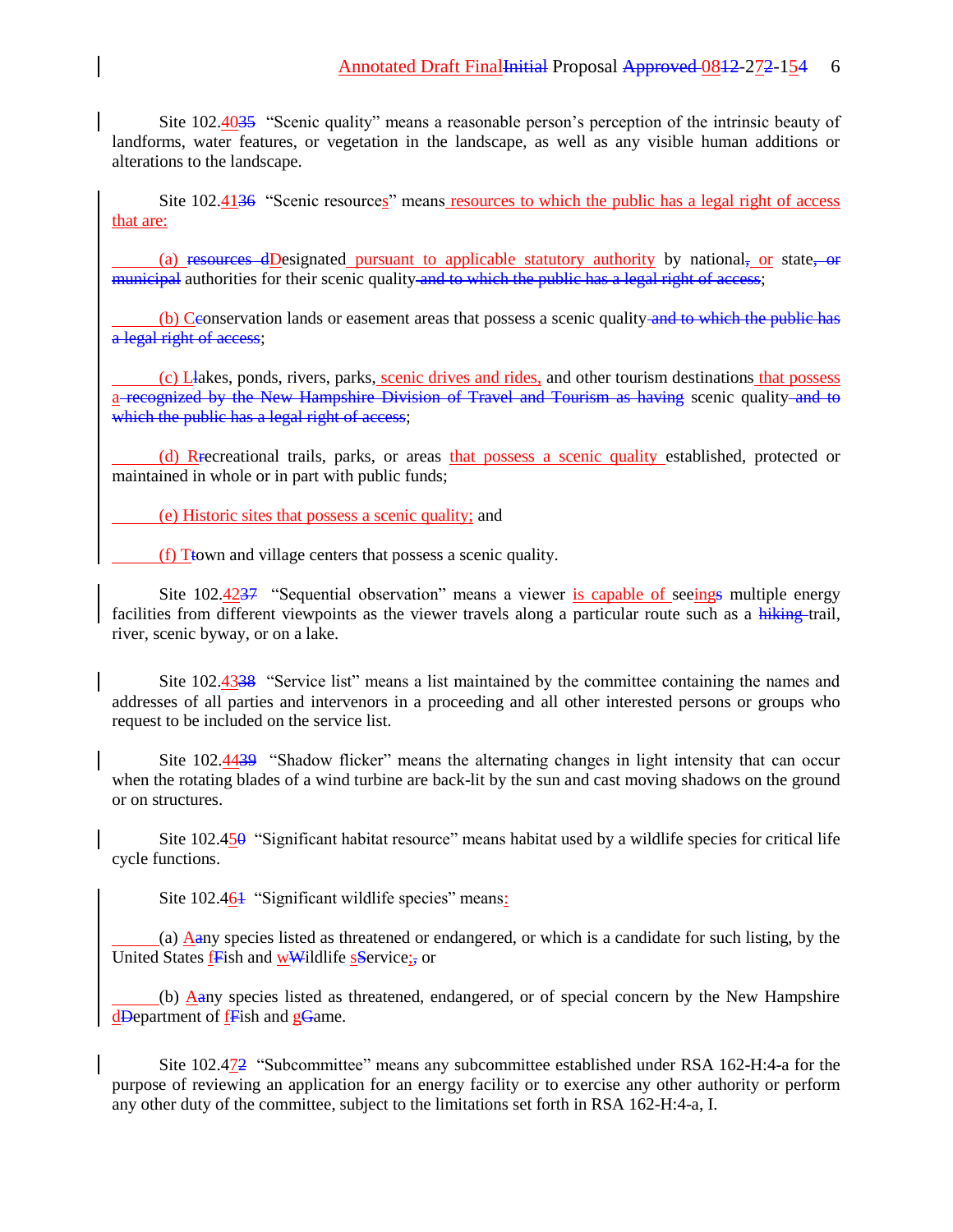Site 102.483 "Successive observation" means a viewer sees multiple energy facilities from a particular viewpoint, but not within the same viewing arc, by changing the viewer's cone of vision.

Site 102.494 "Visibility analysis" means a spatial analysis conducted using computer software to determine the potential visibility of a proposed facility.

Site 102.5045 "Visual impact assessment" means the process for determining the degree of change in scenic quality resulting from construction of a proposed facility.

Site 102.5146 "Wildlife" means "wildlife" as defined inunder RSA 207:1, XXXV, namely, "all species of mammals, birds, fish, mollusks, crustaceans, amphibians, invertebrates, reptiles or their progeny or eggs which, whether raised in captivity or not, are normally found in a wild state."

## PART Site 103 COMMITTEE DESCRIPTION

Site 103.01 Committee Membership and Responsibilities.

(a) The site evaluation committee consists of the following 9 persons, except as otherwise provided in (b) below:

- (1) The commissioners of the commission;
- (2) The commissioner of the department of environmental services;
- (3) The commissioner of the department of resources and economic development;
- (4) The commissioner of the department of transportation;

(5) The commissioner of the department of cultural resources or the director of the division of historical resources as designee; and

(6) Two members of the public appointed pursuant to RSA 162-H:3, I (f), except in any matter for which an alternate public member is appointed pursuant to RSA 162-H:3, XI.

(b) If at any time a member who is a state employee must recuse himself or herself on a matter, or is not otherwise available for good reason, such member shall designate a senior administrative employee or a staff attorney from his or her agency to sit on the committee.

(c) The committee shall be responsible for the following:

(1) Evaluation and issuance of any certificate for an energy facility under RSA 162-H and these rules;

(2) Determination of the terms and conditions of any certificate issued under RSA 162-H and these rules;

(3) Adjudication and determination of any petition filed under RSA 162-H and these rules;

(4) Monitoring of the construction and operation of any energy facility issued a certificate under RSA 162-H and these rules to ensure compliance with such certificate;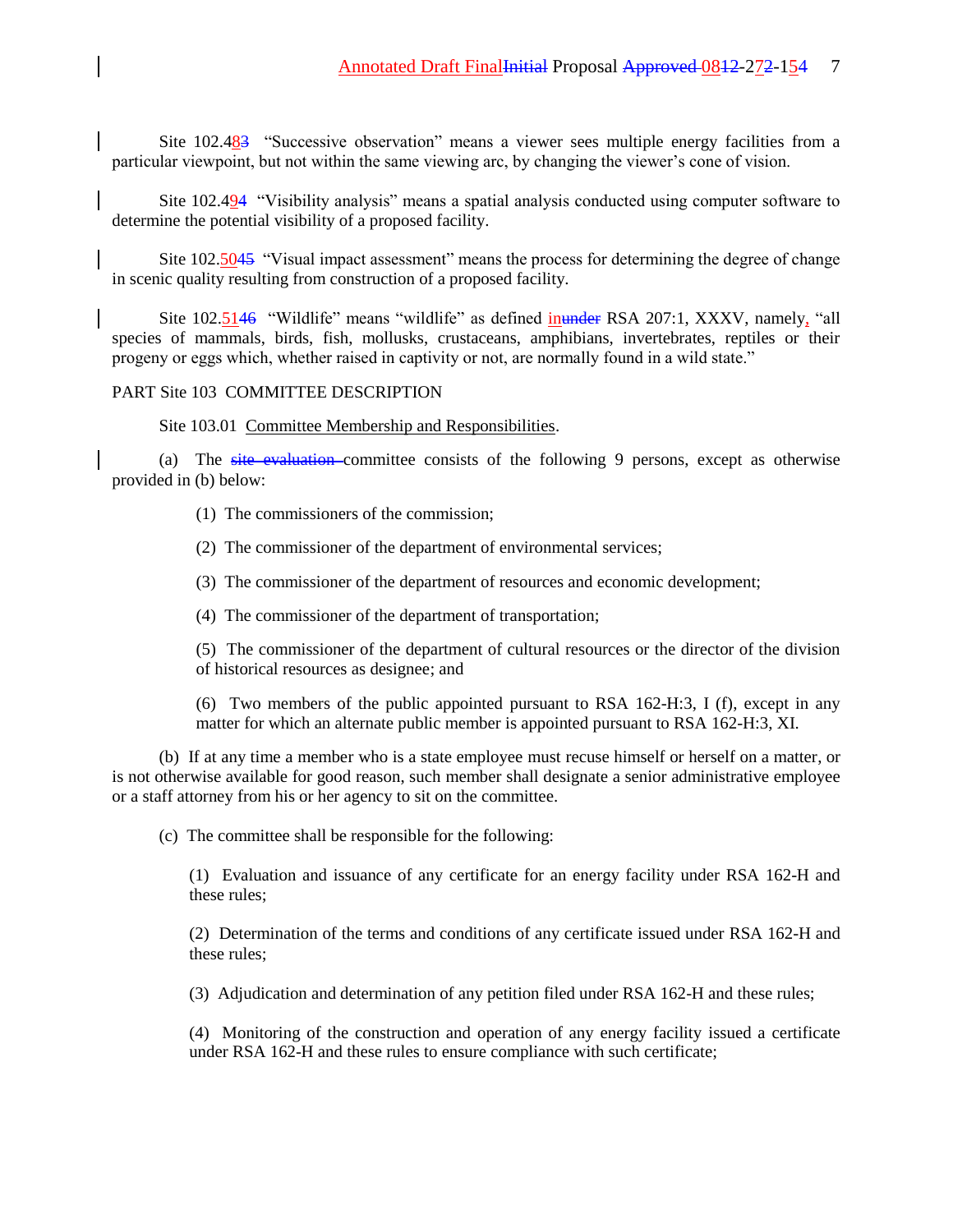(5) Enforcement of the terms and conditions of any certificate issued under RSA 162-H and these rules; and

(6) Assistance to the public in understanding the requirements of RSA 162-H and these rules.

Site 103.02 Committee Chairperson and Vice-Chairperson and Authority.

(a) The chairperson of the commission shall be chairperson of the committee.

(b) The commissioner of the department of environmental services shall be the vice-chairperson of the committee.

(c) The chairperson shall serve as the chief executive of the committee and shall have the authority to do the following:

(1) Delegate to other members the duties of presiding officer;

(2) Perform administrative actions for the committee;

(3) Establish the budgetary requirements of the committee, with the consent of the committee;

(4) Hire or engage the administrator and other personnel to provide services to the committee;

(5) In the absence of an administrator, and with approval of the committee, engage independent contractors or additional personnel to provide technical, legal, or administrative support to fulfill the functions of the committee; and

(6) Form subcommittees pursuant to RSA 162-H:4-a and Site 103.03.

Site 103.03 Subcommittee Formation and Authority.

(a) Pursuant to RSA 162-H:4-a, I, the chairperson may establish aA subcommittee may be established to consider and make a decision on an application, including the issuance of a certificate, or to exercise any other authority or perform any other duty of the committee under this chapter, except that no subcommittee shall:

(1) Approve the budgetary requirements of the committee;

(2) Approve any support staff positions paid for through the site evaluation committee fund;

(3) Propose the committee funding plan under RSA 162-H:21; or

(4) Adopt initial or final rulemaking proposals.

(b) For purposes of executing its regulatory functions under RSA 162-H and these rules, a subcommittee shall assume the role of and be considered the committee with all of its associated powers and duties in order to execute the charge given the subcommittee upon its formation.

(c) When considering the issuance of a certificate or a petition of jurisdiction, a subcommittee shall have no fewer than 7 members, provided that: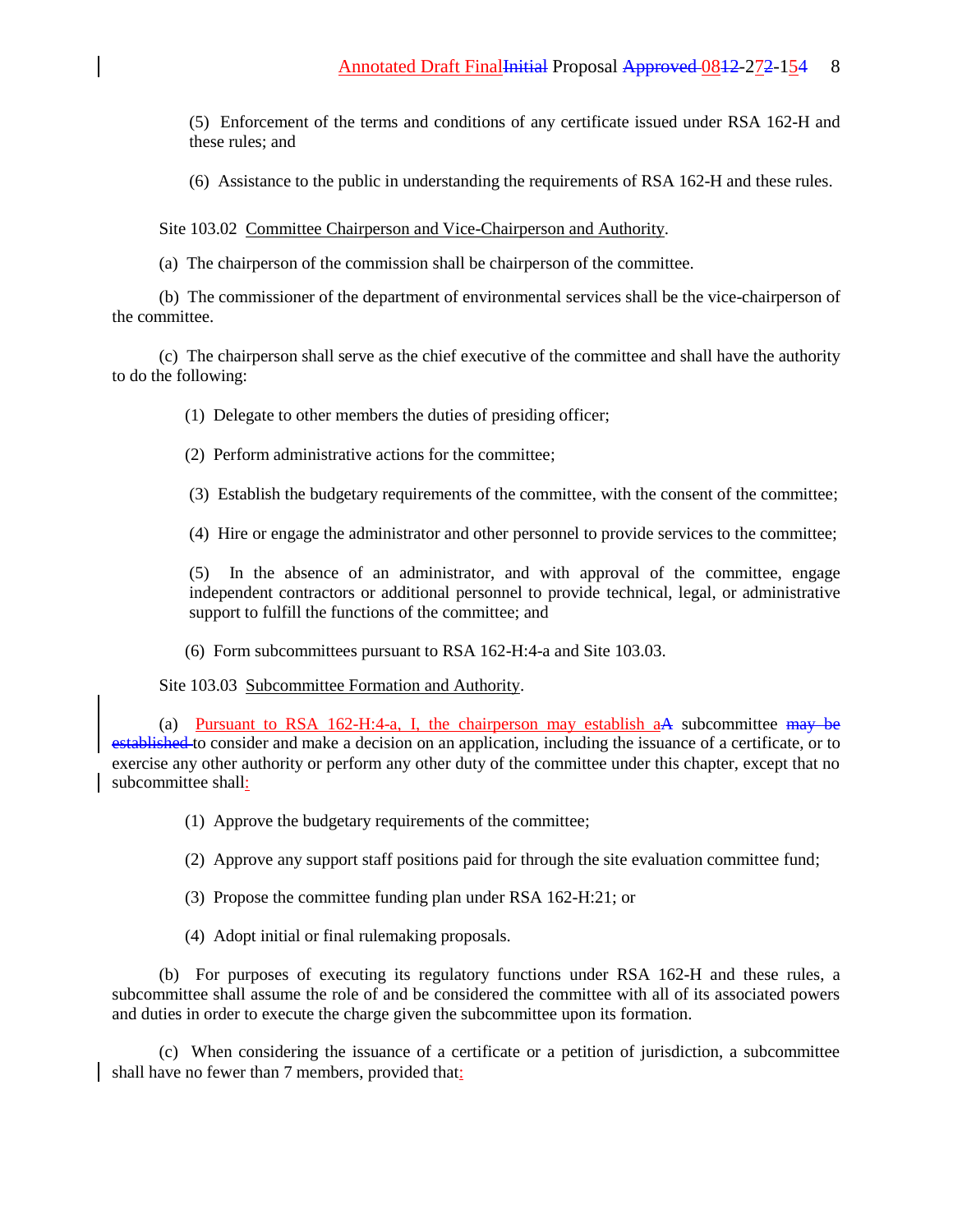(1) The 2 public members shall serve on each subcommittee with the remaining 5 or more members selected by the chairperson from among the state agency members of the committee;

 (2) Pursuant to RSA 162-H:4-a, II, eEach selected member may designate a senior administrative employee or staff attorney from his or her respective agency to sit in his or her place on the subcommittee; and

 (3) The chairperson shall designate one member or designee to be the presiding officer who shall be an attorney whenever possible.

(d) Pursuant to RSA 162-H:4-a, III, iIn any matter not covered under (c) above, the chairperson may establish a subcommittee of 3 members, consisting of 2 state agency members and one public member, provided that:

 (1) Pursuant to RSA 162-H:4-a, III, eEach state agency member may designate a senior administrative employee or staff attorney from his or her agency to sit in his or her place on the subcommittee; and

 (2) The chairperson shall designate one member or designee to be the presiding officer who shall be an attorney whenever possible.

(e) Any party whose interests may be affected shall have the right tomay object to a matter being assigned to a 3-person subcommittee pursuant to (d) above not less than 14 days before the first hearing before such subcommittee.

(f) If an objection as described in (e) above is received by the committee, the chairperson shall remove the matter from the 3-person subcommittee and either assign it to a subcommittee formed under (c) above or have the full committee decide the matter.

Site 103.04 Quorum.

(a) For purposes of conducting a hearing, voting on motions, or conducting other business of the committee, a quorum shall be 7 members of the committee.

(b) For purposes of conducting the business of a subcommittee established under Site 103.03(c), 5 members of the subcommittee shall constitute a quorum.

(c) For purposes of conducting the business of a subcommittee established under Site 103.03(d), 2 members of the subcommittee shall constitute a quorum.

(d) If a quorum of the committee or a subcommittee is lacking, the members present shall adjourn until a quorum is present.

### Site 103.045 Committee Administrator and Staff.

(a) Administrative services for the Committee shall be provided by the administrator.

(b) The administrator shall monitor the construction or operation of any energy facility issued a certificate under RSA 162-H and these rules, if and to the extent such monitoring duties are delegated to the administrator pursuant to RSA 162-H:4, III.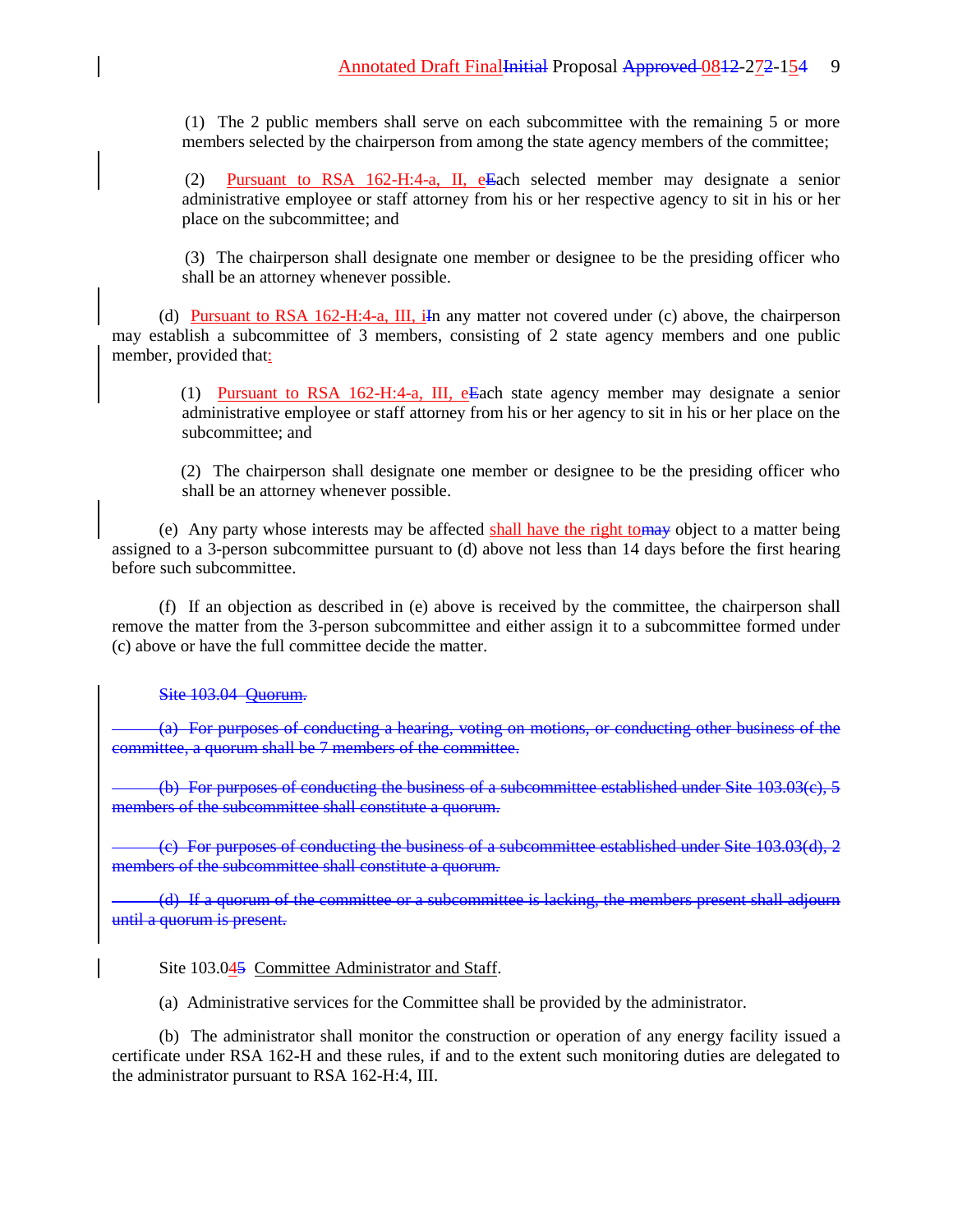(c) The administrator shall specify the use of any technique, methodology, practice, or procedure approved within a certificate, if and to the extent such duty is delegated to the administrator pursuant to RSA 162-H:4, III-a.

(d) The administrator shall specify minor changes in route alignment to the extent that such changes are authorized by a certificate for those portions of a proposed electric transmission line or energy transmission pipeline, for which information was unavailable due to conditions which could not have been reasonably anticipated prior to the issuance of the certificate, if and to the extent such authority is delegated to the administrator pursuant to RSA 162-H:4, III-a.

(e) The administrator, with committee approval, shall engage additional technical, legal, or administrative support to fulfill the functions of the committee as are deemed necessary, provided that any such person to be hired by the administrator shall be approved by the chairperson.

(f) The chairperson or the administrator shall appoint counsel to conduct all prehearing conferences, if such appointment would promote the orderly conduct of the proceeding.

Site 103.056 Counsel for the Public. Pursuant to RSA 162-H:9, the attorney general shall appoint an assistant attorney general as counsel for the public in seeking to protect the quality of the environment and in seeking to assure an adequate supply of energy.

## PART Site 104 PUBLIC REQUESTS FOR INFORMATION

Site 104.01 Requests for Committee Public Records.

(a) Requests for access to the public files and records of the committee shall be directed to the administrator, or to the chairperson of the committee if no administrator has been appointed, as follows:

> Administrator [Chairperson] Site Evaluation Committee c/o New Hampshire Public Utilities Commission 21 South Fruit Street, Suite 10 Concord, NH 03301-2429 Tel. (603) 271-2431 Fax (603) 271-3878 TDD Access Relay N.H. 1-800-735-2964

(b) Any member of the public may request photocopies of minutes and records of the committee in any proceeding or in any other matter before the committee pursuant to (a) above upon a determination by the presiding officer, in the case of a proceeding, or the chairperson, with respect to all other committee matters, that such requested documents are not exempt from disclosure pursuant to RSA 91- A:5.

(c) The committee shall provide the requested documents to the person requesting such documents upon payment of the cost of copying such documents pursuant to (b) above and (d) and (e) below.

(d) Copies shall be free for requests of 10 pages or less.

(e) A charge of \$0.10 per page shall be assessed for every copy over the first 10 pages.

(f) The committee shall post public information on its website at [www.nhsec.n](http://www.nhsec./)h.gov.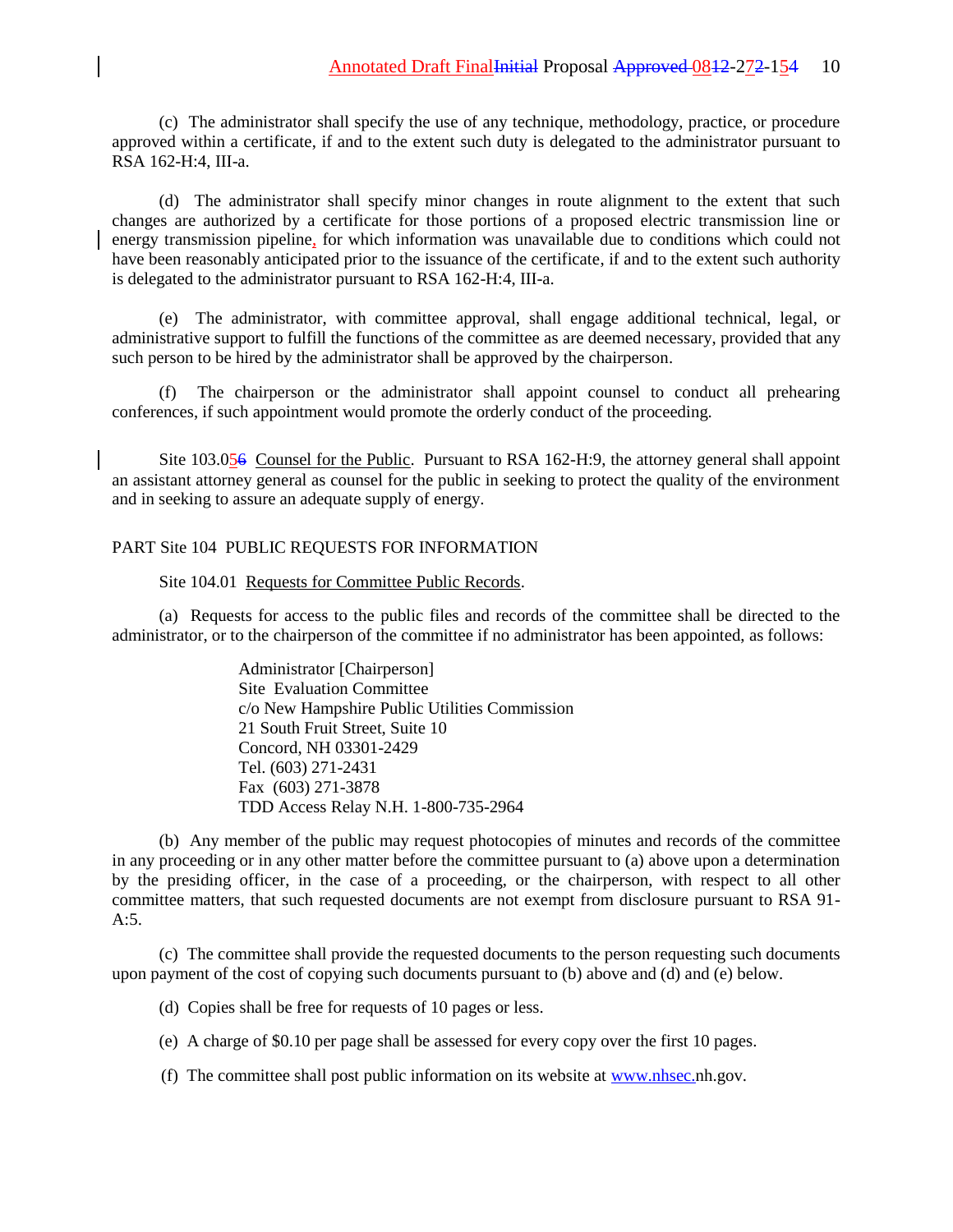## **Readopt with amendments Site 201 – 204, effective 6-17-08 (Document #9183-A), cited and to read as follows:**

## CHAPTER Site 200 PRACTICE AND PROCEDURE RULES

## PART Site 201 PUBLIC INFORMATION SESSIONS AND HEARINGS

### Site 201.01 Public Information Sessions Prior to Application.

(a) Not less thanAt least 30 days prior to filing an application for a certificate, the applicant shall hold not less than at least one public information session in each county in which the proposed facility is to be located, at which session the applicant shall present information regarding the project and receive provide an opportunity for comments and questions from the public to be addressed by the applicant.

(b) The applicant shall publish a public notice not less than 14 days before each such session in one or more newspapers having a regular circulation in the county in which the session is to be held. This, which notice shall describe the nature and location of the proposed facility. The applicant shall mail a copy of this notice to the proposed facility host municipalities and unincorporated places, municipalities and unincorporated places abutting the host municipalities and unincorporated places, and other municipalities and unincorporated places that are the subject of or covered by studies included with or referenced in the application.

(c) Not less than 10 days before each such session, the applicant shall provide to the chairperson of the committee a copy of the public notice published pursuant to (b) above.

(d) The applicant shall arrange for a transcript of such session to be prepared and shall include the transcript in its application for a certificate.

## Site 201.02 Public Information Sessions After Application.

(a) Within 45 days after acceptance of an application for a certificate pursuant to Site 301.10, the applicant shall hold not less thanat least one public information session in each county in which the proposed facility is to be located, at which session the applicant shall present information regarding the proposed energy facility described in the application and provide an opportunity for comments and questions from the public to be addressed by the applicant.

(b) The applicant shall publish a public notice not less than 14 days before each such session in one or more newspapers having a regular circulation in the county in which the session is to be held, describing the nature and location of the proposed facility. The applicant shall mail a copy of this notice to the proposed facility host municipalities and unincorporated places, municipalities and unincorporated places abutting the host municipalities and unincorporated places, and other municipalities and unincorporated places that are the subject of or covered by studies included with or referenced in the application.

(c) Not less than 10 days before each such session, the applicant shall provide to the presiding officer of the committee a copy of the public notice published pursuant to (b) above.

(d) The administrator, or a designee of the presiding officer of the committee, shall act as presiding officer of the public information session, and shall explain to the attendees at such session the process to be used by the committee to review the application for the proposed facility.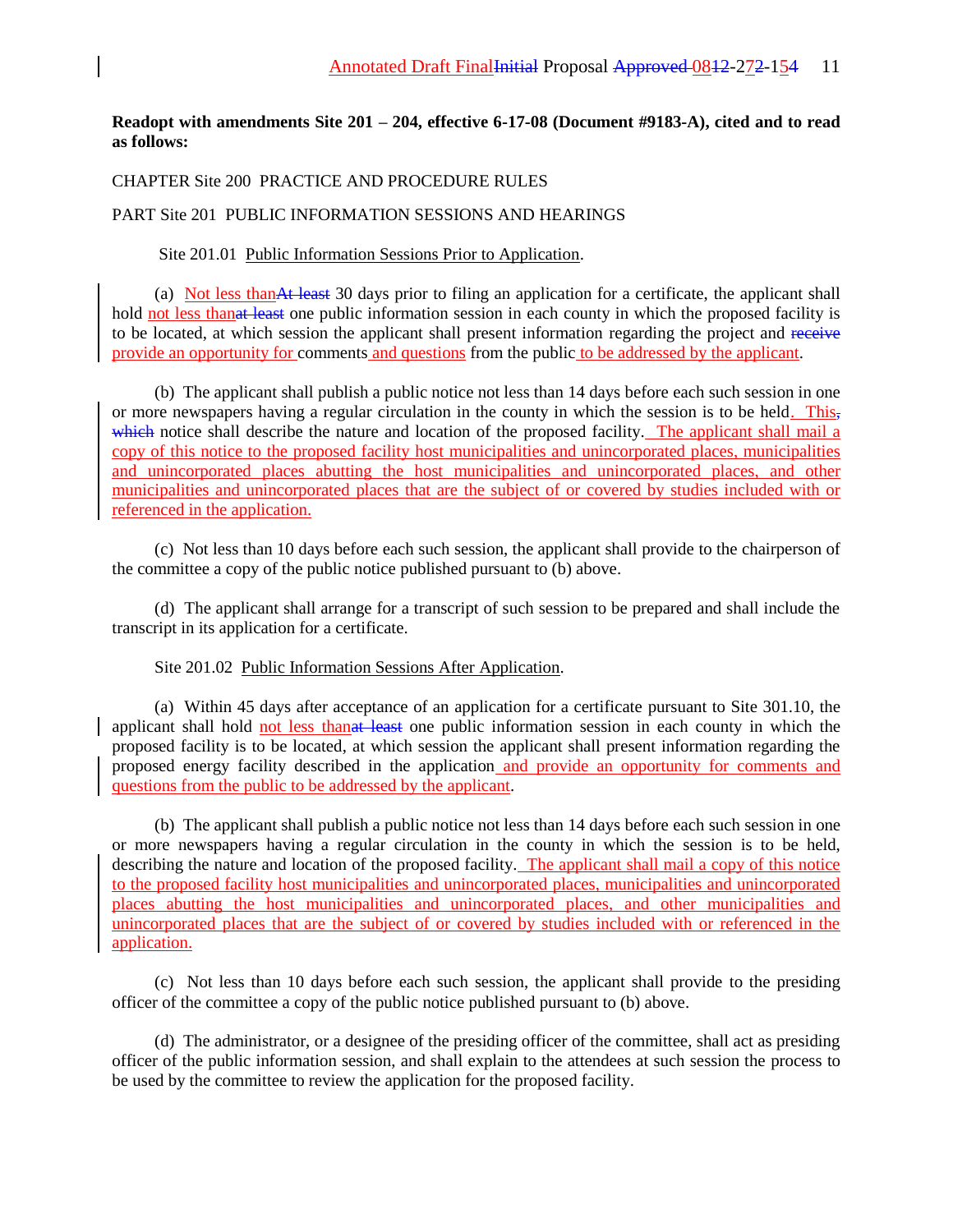# Site 201.03 Public Hearings in Host Counties.

(a) Within 90 days after acceptance of an application for a certificate pursuant to Site 301.10, the committee shall hold not less than at least one public hearing in each county in which the proposed facility is to be located.

(b) Each public hearing held under (a) above shall be a joint hearing with representatives of any agencies that have permitting or other regulatory authority over the subject matter, and shall be in lieu of and deemed to satisfy all initial requirements for public hearings under the statutes requiring permits relative to environmental impact applicable to the proposed facility.

(c) Notwithstanding (b) above, if any agency that has permitting or other regulatory authority over the subject matter does not otherwise have authority to conduct hearings, such agency may not join in the public hearing, provided that the ability or inability of any such state agency to join in the public hearing shall not affect the composition of the committee or the ability of any member of the committee to act in accordance with RSA 162-H and these rules.

(d) The committee shall publish a public notice not less than 14 days before each such public hearing in one or more newspapers having a regular circulation in the county in which the hearing is to be held, describing the nature and location of the proposed facility. The committee shall mail a copy of this notice to the proposed facility host municipalities and unincorporated places, municipalities and unincorporated places abutting the host municipalities and unincorporated places, and other municipalities and unincorporated places that are the subject of or covered by studies included with or referenced in the application.

Site 201.04 Additional Information Sessions. Pursuant to RSA 162-H:10, I-b, uUpon request of the governing body of a municipality or unincorporated place in which the proposed energy facility is to be located, or on the committee's own motion, the committee may shall have the authority to order the applicant to provide such additional public information sessions as are reasonable to inform the public regarding the proposed energy facility. At each such additional public information session, the applicant shall present information regarding the project and provide an opportunity for comments and questions from the public to be addressed by the applicant.

### PART Site 202 ADJUDICATIVE PROCEEDINGS

Site 202.01 Adjudicative Hearing. Except for petitions to intervene, which shall be governed by Site 202.11, the committee shall conduct an adjudicative proceeding regarding an application or petition, or when determining whether to suspend or revoke a certificate, in accordance with the administrative procedure act, RSA 541-A, and these rules.

### Site 202.02 Presiding Officer and Hearing Officer.

(a) The chairperson of the committee shall preside over adjudicative hearings conducted before the full committee or shall designate the vice-chairperson or another member as presiding officer for such proceedings. In the case of any adjudicative proceeding to be conducted before a subcommittee, the chairperson shall designate one member or designee to be the presiding officer, who shall be an attorney whenever possible.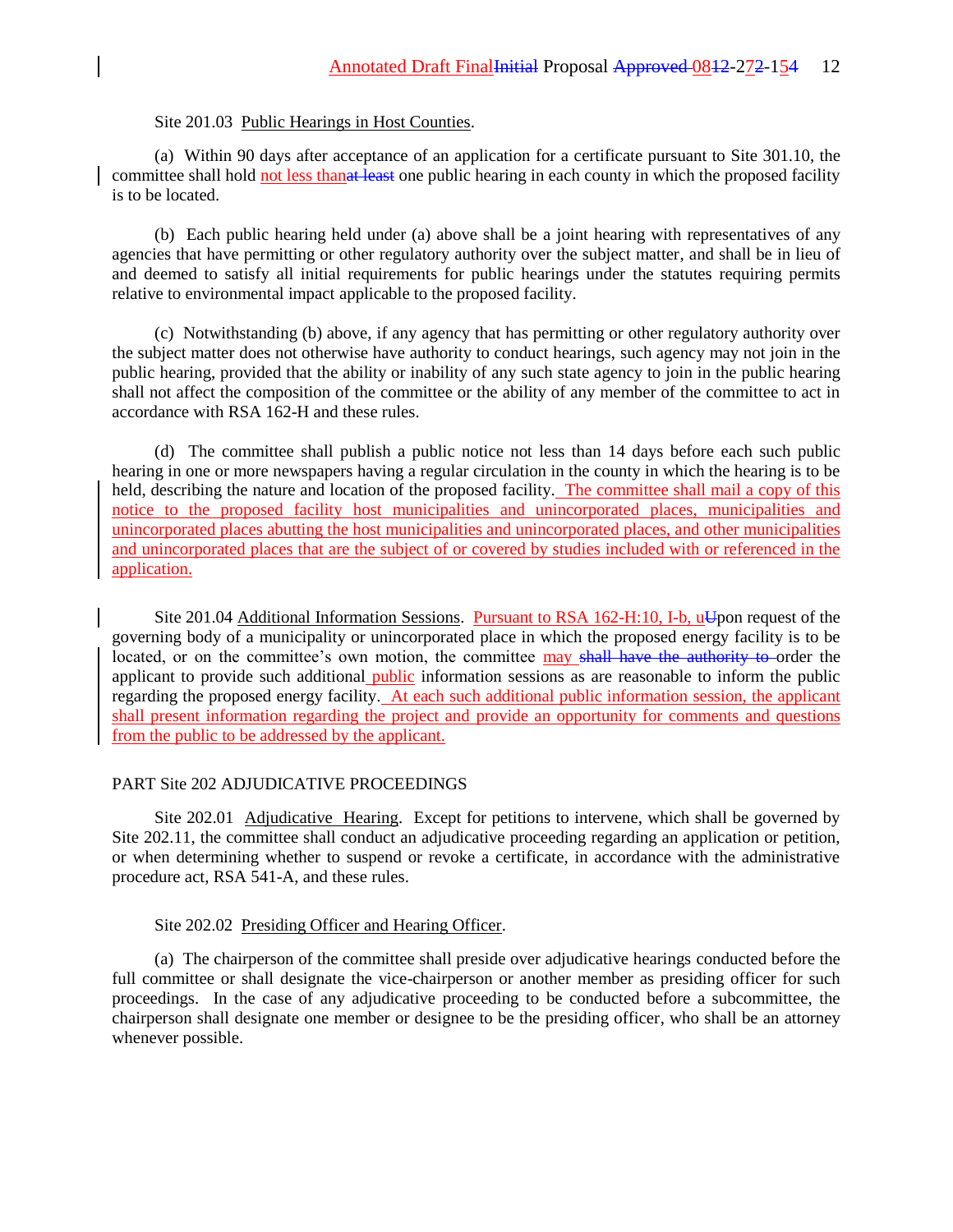(b) In the absence of the designated presiding officer, the members of the committee or subcommittee, as applicable, who are present shall select by majority vote a member of such committee or subcommittee to serve as presiding officer.

- (c) In adjudicative proceedings, the presiding officer shall:
	- (1) Facilitate informal resolution of contested issues;
	- (2) Conduct any hearing in a fair, impartial and efficient manner;
	- (3) Decide any disputed petitions for intervention;

(4) Admit relevant evidence and exclude irrelevant, immaterial or unduly repetitious evidence;

- (5) Provide opportunities for the parties and committee members to question any witness;
- (6) Receive public statements; and
- (7) Cause a complete record of any hearing to be made.

(d) In any matter before the committee or any subcommittee, the presiding officer, or a hearing officer designated by the presiding officer, shall hear and decide procedural matters that are before the committee, including the following:

- (1) Procedural schedules for proceedings;
- (2) Discovery schedules for proceedings;
- (3) Discovery motions in proceedings;
- (4) Consolidation of parties having substantially similar interests;
- (5) Decisions on undisputed petitions for intervention; and
- (6) Identification of significant disputed issues for hearing and decision by the committee.

### Site 202.03 Withdrawal of Committee or Subcommittee Member.

(a) Upon his or her own initiative, or upon the motion of any party, a member of the committee or any subcommittee shall, for good cause, withdraw from a proceeding to consider an application or petition.

(b) Good cause shall exist if a committee or subcommittee member has:

(1) A direct interest in the outcome of the proceeding, including, but not limited to, a financial or family relationship within the third degree of relationships, with any party or representative; or

(2) Made statements or engaged in behavior which a reasonable person would believe indicates that he or she has prejudged the facts of the case; or

(3) Personally believes he or she cannot fairly judge the facts of the case.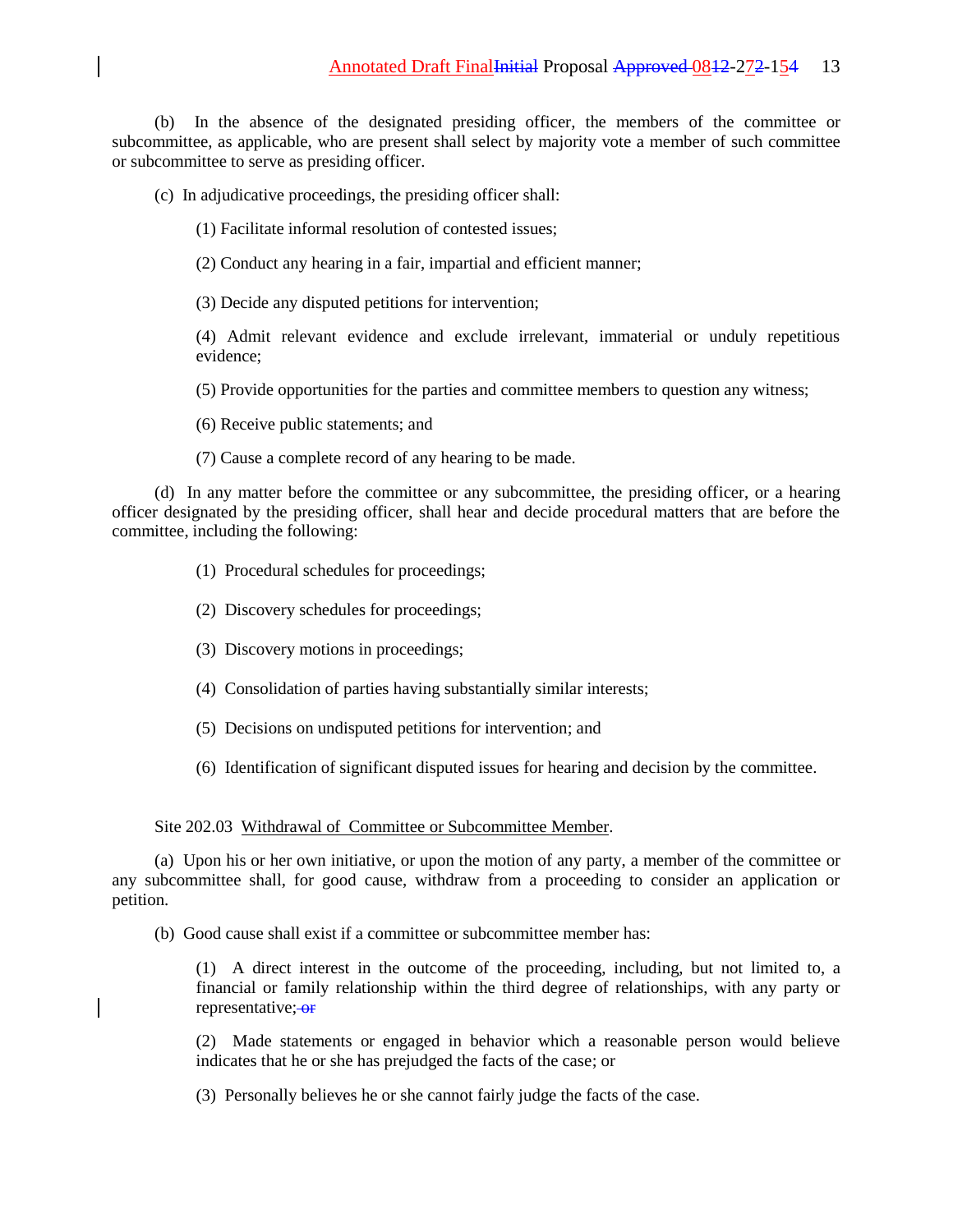(c) Mere knowledge of the issues, the parties, counsel, consultants, representatives or any witness shall not constitute good cause for withdrawal.

Site 202.04 Appearances and Representation. A party or the party's representative shall file an appearance that includes the following information:

(a) A brief identification of the matter;

(b) A statement as to whether or not the representative is an attorney and, if so, whether the attorney is licensed to practice in New Hampshire; and

(c) The party or representative's daytime address, telephone number, e-mail address, and other basic contact information.

#### Site 202.05 Participation of Committee and Agency Staff.

(a) The administrator and committee staff designated by the chairperson shall participate in adjudicative proceedings on an advisory basis.

(b) The commissioner or director of each state agency that intends to participate in a committee proceeding shall advise the presiding officer of the name of the individual on the agency's staff designated to be the agency liaison for the proceeding.

(c) The presiding officer shallmay request the attendance of a participating state agency's designated liaison at a session of the committee or any subcommittee, if that person could materially assist the committee or subcommittee in its examination or consideration of a matter. The applicant, counsel for the public, or any party to a proceeding may examine the agency liaison with respect to any matter for which the agency liaison's attendance has been requested.

(d) Within 30 days of receipt of notification of a committee proceeding, a state agency not having permitting or other regulatory authority but seeking to participate in the proceeding shall advise the presiding officer of the committee in writing of such intent to participate.

(e) The presiding officer shall permit the participation of a state agency in a committee proceeding pursuant to a request submitted under (d) above if the presiding officer finds that the agency has demonstrated a material interest in the proceeding and its participation conforms with the procedural rules of the committee.

(e) All communications between the committee and state agencies regarding a pending committee proceeding shall be included in the official record of the proceeding and shall be publicly available.

## Site 202.06 Format of Documents.

(a) All correspondence, pleadings, motions, petitions or other documents filed under these rules shall:

(1) Include the title and docket number of the proceeding, if known;

(2) Be typewritten or clearly printed on paper  $8\frac{1}{2}$  by 11 inches in size;

(3) Be signed by the party or proponent of the document, or if the party appears by representative, by the representative; and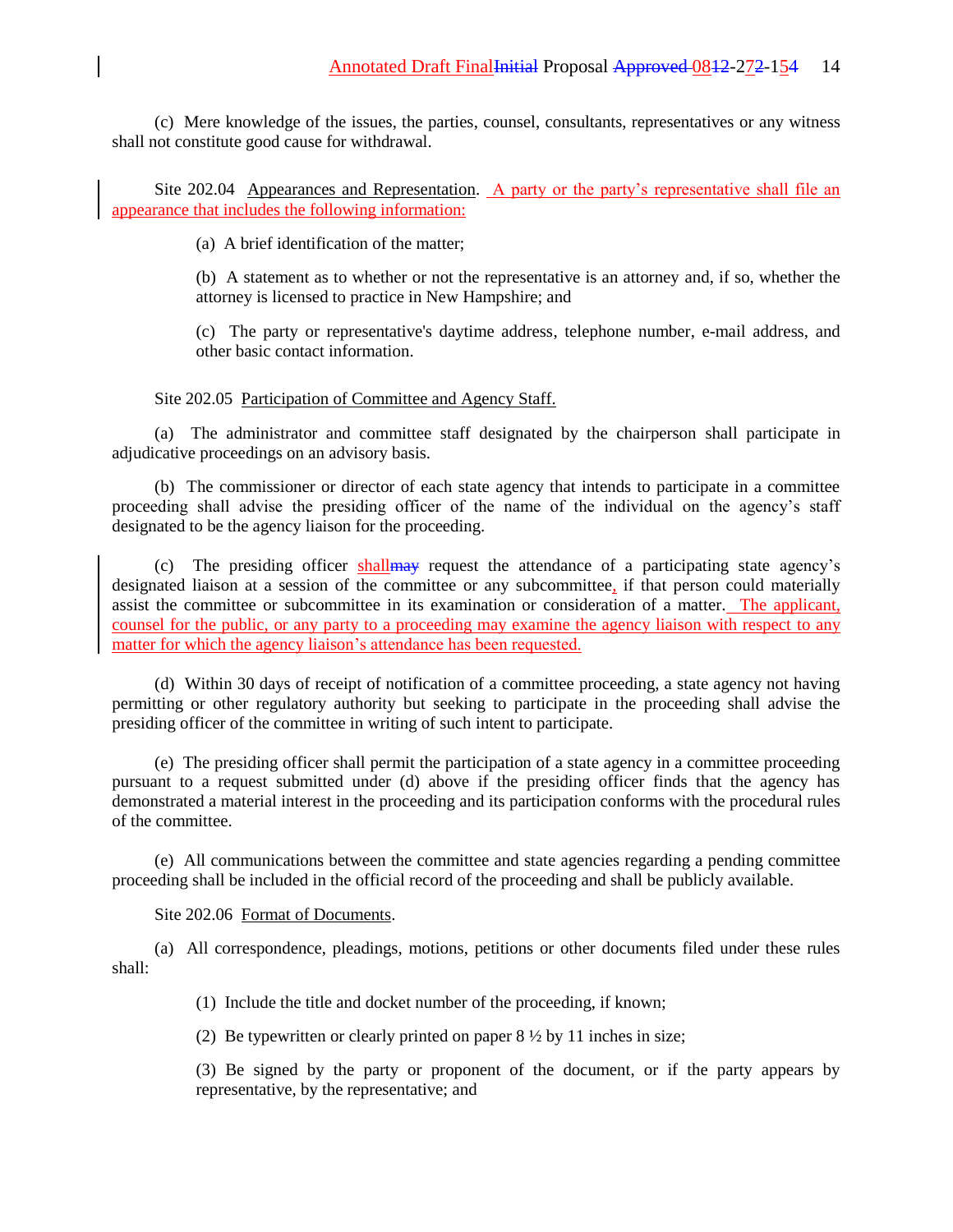(4) Include a statement certifying that the document has been served on all parties to the proceeding.

(b) The signature on a document filed with the committee or subcommittee, as applicable, shall constitute certification that:

(1) The signer has read the document;

(2) The signer is authorized to file the document;

(3) To the best of the signer's knowledge, information and belief, there are good and sufficient grounds to support the document; and

(4) The document has not been filed for purposes of delay.

### Site 202.07 Service of Documents.

(a) All petitions, motions, exhibits, memoranda, comments, correspondence or other documents filed by any party to a proceeding governed by these rules shall be served by that party upon all other parties on the service list.

(b) All notices, orders, decisions or other documents issued by the committee or subcommittee, as applicable, pursuant to these rules shall be served by the presiding officer upon all parties on the service list.

(c) Service of all documents relating to a proceeding shall be made by electronic mail, unless a party or person listed on the service list has indicated an inability to receive service by electronic mail, in which case service shall be made by first class mail, postage prepaid, in the United States mail.

(d) If a party serving any document does not have the ability to serve such document by electronic mail, service shall be made by first class mail, postage prepaid, in the United States mail.

(e) Notwithstanding paragraphs (a) through (c), when a party appears by a representative, service shall be upon the representative by electronic mail, unless the representative has indicated an inability to receive service by electronic mail, in which case service shall be made by first class mail, postage prepaid, in the United States mail at the address stated in the appearance filed by the representative.

Site 202.08 Computation of Time.

(a) Unless otherwise specified, all time periods referenced in this chapter shall be calendar days.

(b) Computation of any period of time referred to in these rules shall begin with the day after the action which sets the time period in motion, and shall include the last day of the period so computed.

(c) If the last day of the period so computed falls on a Saturday, Sunday or legal holiday, then the time period shall be extended to include the first business day following the Saturday, Sunday or legal holiday.

Site 202.09 Notice of Hearing. A notice of an adjudicative hearing issued by the committee or subcommittee, as applicable, shall contain the information required by RSA 541-A:31, III and a description of the nature and location of the proposed energy facility.

### Site 202.10 Prehearing Conference.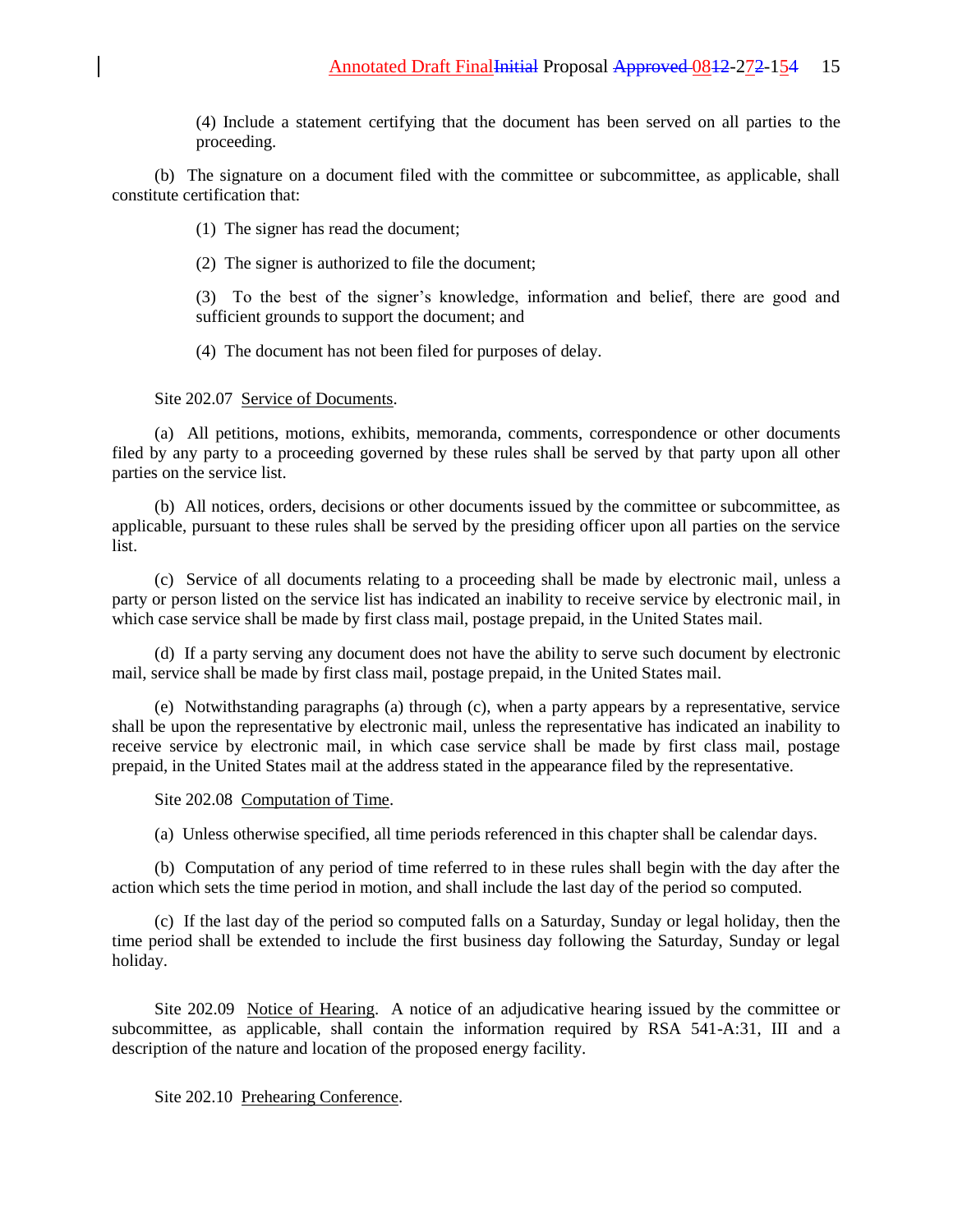(a) Prehearing conferences shall be conducted in accordance with RSA 541-A:31.

(b) The committee or subcommittee shall designate counsel or the administrator to serve as the presiding officer for a prehearing conference when it is necessary to assure the orderly process of the proceeding.

(c) Following the prehearing conference, the presiding officer shall issue in writing to the parties and intervenors a procedural schedule for the proceeding, including a schedule for the conduct of discovery.

Site 202.11 Intervention.

(a) Persons seeking to intervene in a proceeding shall file petitions with the committee or subcommittee, as applicable, with copies served on all parties identified in the committee or subcommittee notice of hearing or prehearing conference.

(b) The presiding officer, or any hearing officer designated by the presiding officer if the petition is undisputed, shall grant a petition to intervene if:

> (1) The petition is submitted in writing to the presiding officer, with copies mailed to all parties named in the order of notice of the hearing or prehearing conference, not less thanat least 3 days before the hearing or prehearing conference;

> (2) The petition states facts demonstrating that the petitioner's rights, duties, privileges, immunities or other substantial interests might be affected by the proceeding or that the petitioner qualifies as an intervenor under any provision of law, including a state agency pursuant to RSA 162-H:7-a, VI; and

> (3) The presiding officer or hearing officer, as applicable, determines that the interests of justice and the orderly and prompt conduct of the proceedings would not be impaired by allowing the intervention.

(c) The presiding officer, or any hearing officer designated by the presiding officer if the petition is undisputed, shall grant one or more late-filed petitions to intervene pursuant to RSA 541-A:32, II, upon determining that such intervention would be in the interests of justice and would not impair the orderly and prompt conduct of the hearings.

(d) The presiding officer, or any hearing officer designated by the presiding officer if the petition is undisputed, shall impose conditions upon an intervenor's participation in the proceedings, either at the time that intervention is granted or at any subsequent time, including the following conditions, if such conditions promote the efficient and orderly process of the proceeding:

> (1) Limitation of such intervenor's participation to designated issues in which the intervenor has a particular interest demonstrated by the petition;

> (2) Limitation of such intervenor's use of cross-examination and other procedures so as to promote the orderly and prompt conduct of the proceedings; and

> (3) Requiring 2 or more such intervenors to combine their presentations of evidence and argument, cross-examination and other participation in the proceedings.

(e) Limitations imposed in accordance with paragraph (d) shall not be so extensive as to prevent such an intervenor from protecting the interest that formed the basis of the intervention.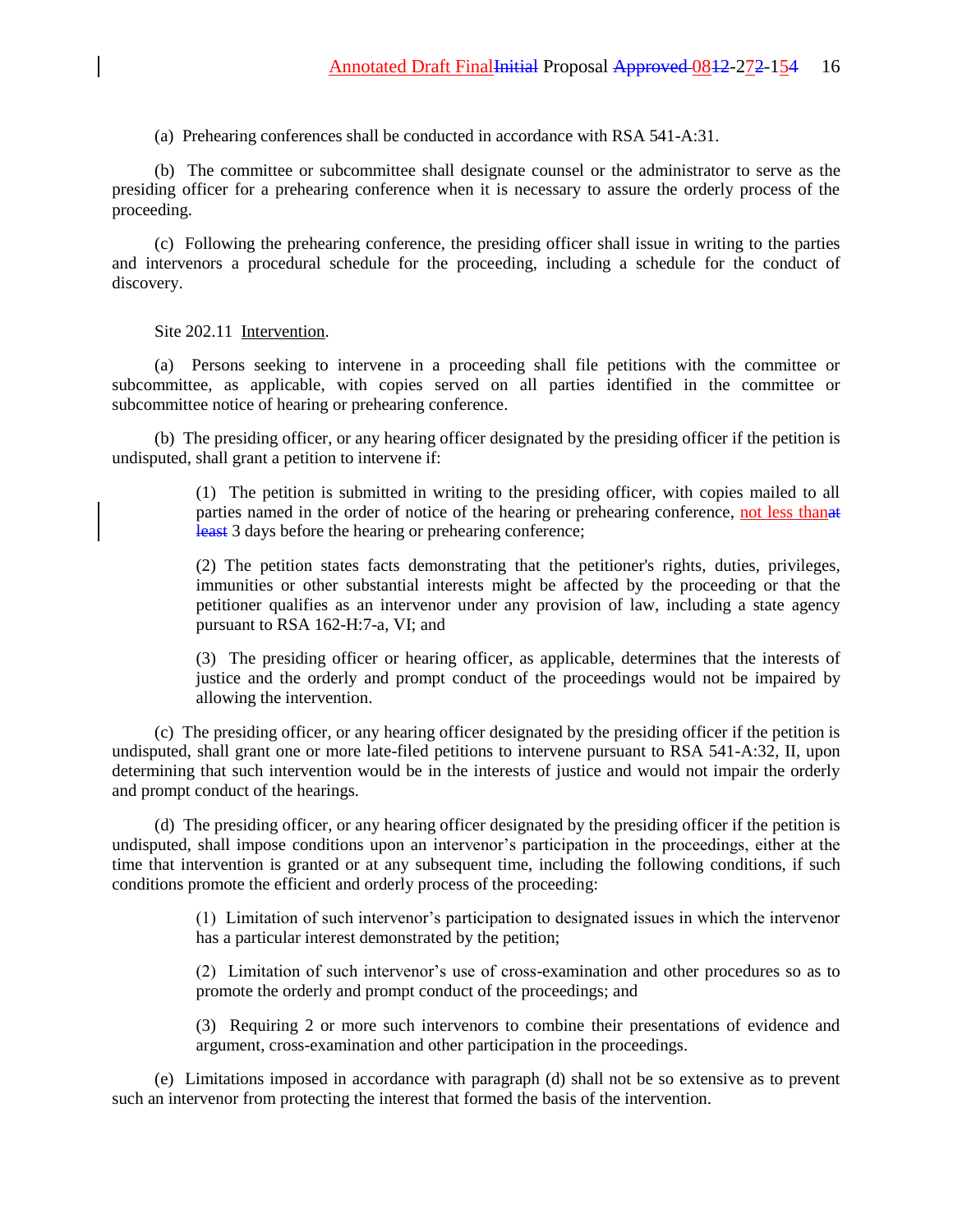(f) Any party aggrieved by a decision on a petition to intervene may within 10 days request that the decision be reviewed by the committee or subcommittee, as applicable.

## Site 202.12 Discovery.

(a) The applicant or petitioner, the public counsel, and any person granted intervenor status shall have the right to conduct discovery in an adjudicative proceeding pursuant to this rule and in accordance with an applicable procedural order.

(b) Unless inconsistent with an applicable procedural order,  $a\Delta ny$  person entitled to conduct discovery pursuant to (a) above shall have the right to serve upon any party data requests, which may consist of a written interrogatory or request for production of documents.

(c) Data requests shall identify with specificity the information or materials sought.

(d) A person or group of persons who or which are voluntarily or by order participating in the proceeding together may serve more than one set of data requests on a party, but the total number of data requests served by each person or group, as the case may be, shall not exceed 50, unless otherwise permitted for good cause shown by ruling of the presiding officer or any hearing officer designated by the presiding officer, upon request of the person and a finding that the proposed number of data requests is necessary to address the complexity of relevant issues and would not adversely affect the conduct of the proceeding.

(e) In determining what constitutes a data request for the purpose of applying the number limitation set forth in (d) above, each question shall be counted separately, whether or not it is subsidiary or incidental to or dependent upon or included in another question, and however the questions may be grouped, combined, or arranged.

(f) A copy of each data request, each objection to data requests, and each response to data requests shall be served upon every person designated for discovery filings on the committee's official service list for the proceeding.

(g) Responses to data requests and objections to data requests shall not be filed with the committee or subcommittee.

(h) A response to a data request shall be made within 10 days of the date of receipt or in accordance with a procedural schedule established by the presiding officer or any hearing officer designated by the presiding officer in order to permit the timely and efficient conduct of the proceeding.

(i) Objections to data requests shall:

(1) Be served in writing on the propounder of the requests within 10 days following receipt of the request unless a different time period is specified in an applicable procedural order; and

(2) Clearly state the grounds on which the objections are based.

(j) Failure to object to a data request or requests for documents within 10 days of its receipt without good cause shall be deemed a waiver of the right to object.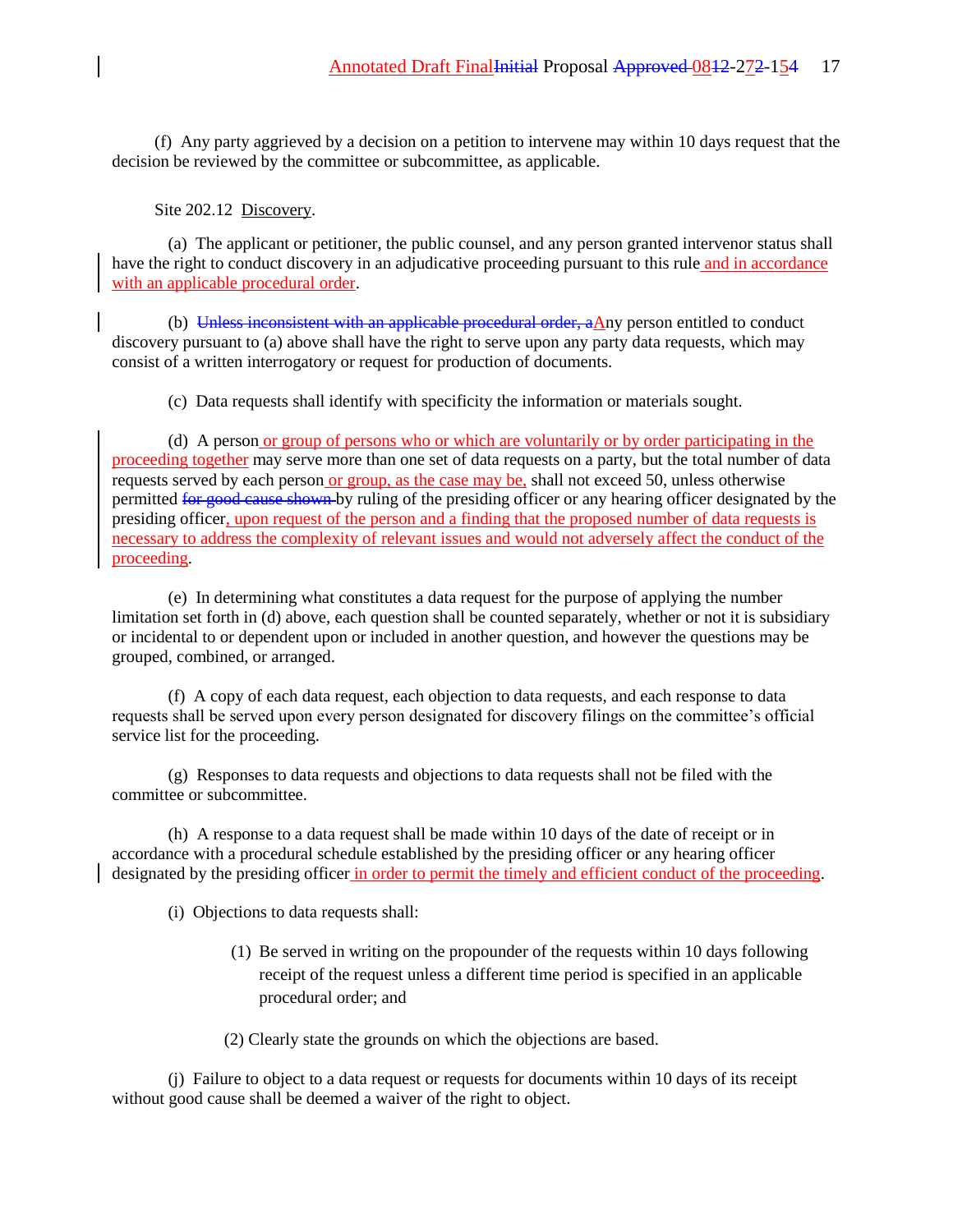(k) Motions to compel responses to data requests shall:

(1) Be made pursuant to Site 202.14;

(2) Be made within 10 days of receiving the applicable response or objection, or the deadline for providing the response, whichever is sooner;

(3) Specify the basis of the motion; and

(4) Certify that the movant has made a good-faith effort to resolve the dispute informally.

(l) The presiding officer or any hearing officer designated by the presiding officer shall authorize other forms of discovery, including technical sessions, requests for admission of material facts, depositions, and any other discovery method permissible in civil judicial proceedings before a state court, when such discovery is necessary to enable the parties to acquire evidence admissible in a proceeding.

(m) When a party has provided a response to a data request, and prior to the issuance of a final order in the proceeding, the party shall have a duty to reasonably and promptly amend or supplement the response if the party obtains information which the party would have been required to provide in such response had the information been available to the party at the time the party served the response.

Site 202.13 Site Inspections.

(a) The committee or subcommittee, as applicable, and public counsel shall conduct a site visit of any property which is the subject of a proceeding if requested by a party, or on its own motion, if the committee or subcommittee determines that the site visit will assist the committee or subcommittee in reaching a determination in the proceeding.

(b) The presiding officer shall determine who may attend any site visit conducted pursuant to (a) above and shall specify the conditions and restrictions applicable to the site visit.

(c) The applicant shall provide full access to the site of its proposed energy facility for any site visit conducted pursuant to (a) above at reasonable times and subject to reasonable conditions.

#### Site 202.14 Motions and Objections.

(a) Motions shall be in writing and filed with the committee unless made in response to a matter asserted for the first time at a hearing.

(b) Oral motions and any contemporaneous objection to such motions shall be recorded in full in the record of the hearing.

(c) The presiding officer or any hearing officer designated by the presiding officer shall direct the moving party to submit the motion in writing, with supporting information, by the deadline established by the presiding officer or hearing officer if the presiding officer or hearing officer finds that the motion requires additional information in order to be fully and fairly considered. The presiding officer or hearing officer designated by the presiding officer shall establish a deadline that promotes the efficient and orderly process of the proceeding.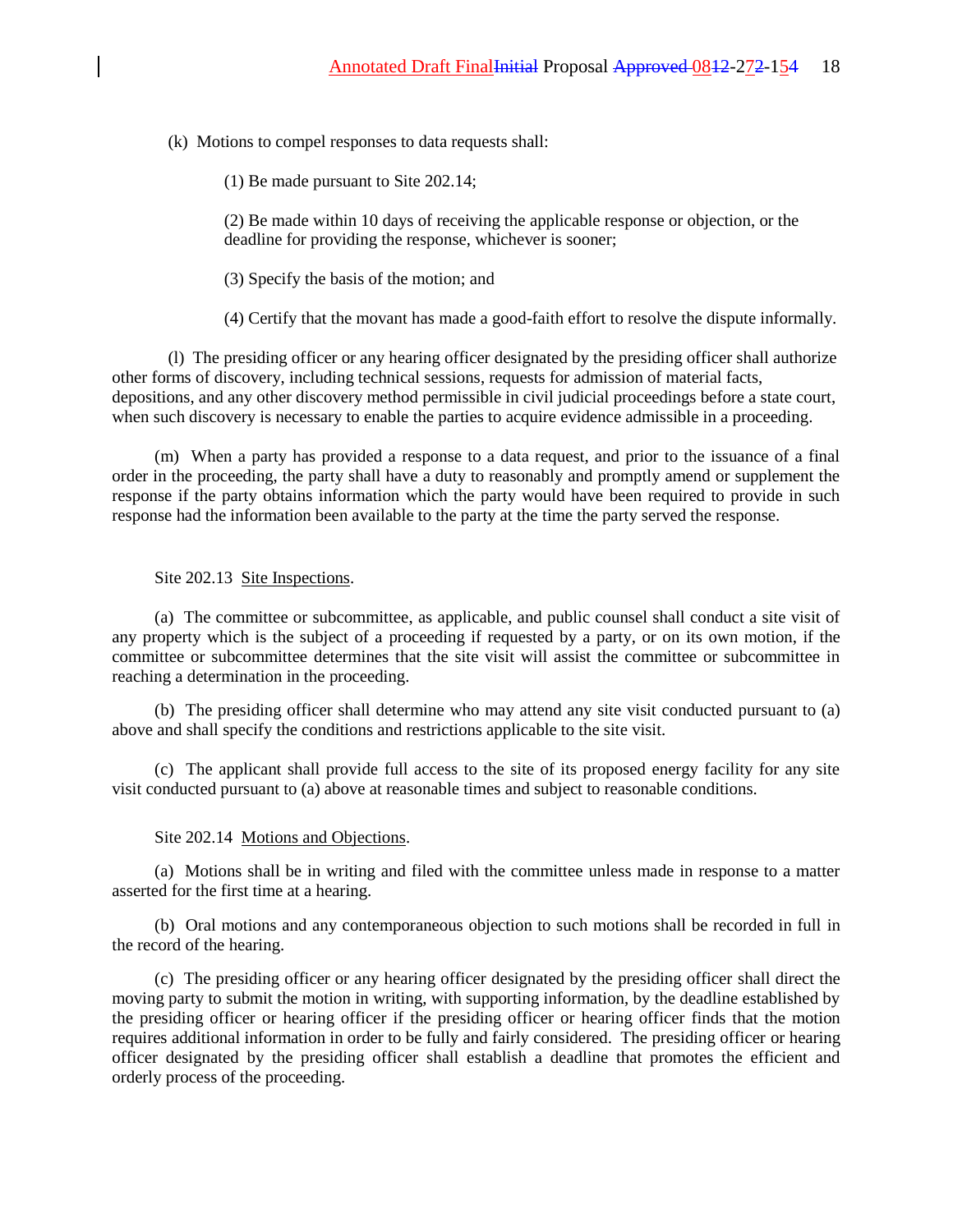(d) The moving party shall make a good faith effort to obtain concurrence with the relief sought from other parties, if the relief sought involves a postponement or extension of time.

(e) The caption of a motion shall state whether it is assented-to or contested, and shall identify within the body of the motion those parties that:

(1) Concur in the motion;

(2) Take no position on the motion;

(3) Object to the motion; and

(4) Could not be reached despite a good faith effort to do so, if the motion requests a postponement or extension of time.

(f) Objections to written motions shall be filed within 10 days after the date of the motion, unless a different time period is prescribed by the presiding officer or any hearing officer designated by the presiding officer.

(g) Failure by an opposing party to object to a motion shall not in and of itself constitute grounds for granting the motion.

(h) The presiding officer or any hearing officer designated by the presiding officer shall rule upon a motion after full consideration of all objections and other factors relevant to the motion.

Site 202.15 Waiver of Rules.

(a) The committee or subcommittee, as applicable, shall waive any of the provisions of these rules, except where precluded by statute, on its own motion or upon request by an interested party, if the committee or subcommittee finds that:

(1) The waiver serves the public interest; and

(2) The waiver will not disrupt the orderly and efficient resolution of matters before the committee or subcommittee.

(b) In determining the public interest, the committee or subcommittee shall waive a rule if:

(1) Compliance with the rule would be onerous or inapplicable given the circumstances of the affected person; or

(2) The purpose of the rule would be satisfied by an alternative method proposed.

(c) Any interested party seeking a waiver shall make a request in writing, except as provided in (d) below.

(d) The committee or subcommittee, as applicable, shall accept for consideration any waiver request made orally during a hearing or prehearing conference.

(e) A request for a waiver shall specify the basis for the waiver and the proposed alternative, if any.

(f) Other parties shall be provided the opportunity to comment on any waiver request before the committee.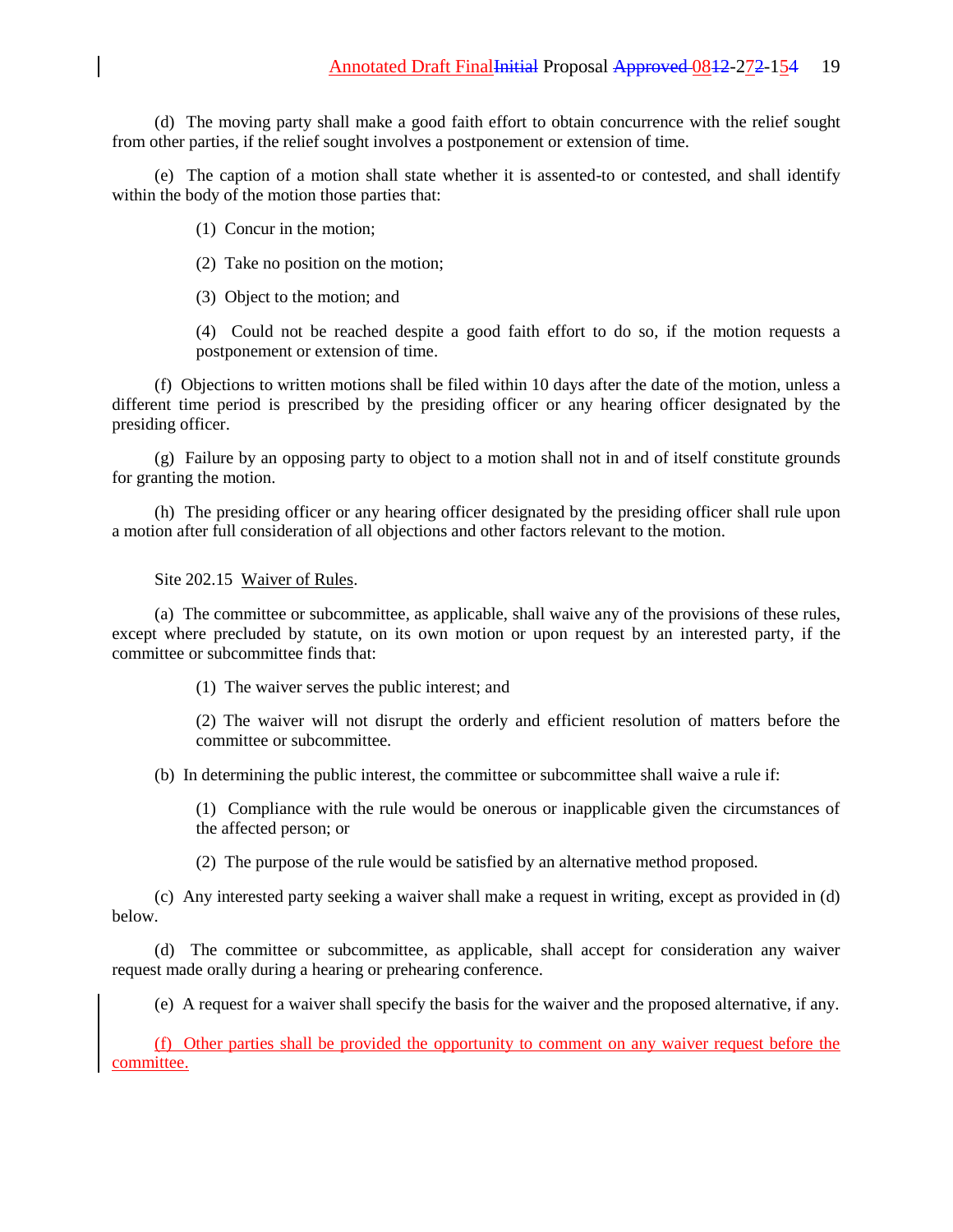### Site 202.16 Postponements.

(a) A party requesting postponement of a hearing shall file a written request with the committee or subcommittee, as applicable, not less than at least 7 days prior to the date of the hearing.

(b) The party requesting postponement shall make a good faith attempt to seek the concurrence of the other parties with the request.

(c) The committee or subcommittee, as applicable, shall grant a request for postponement of a hearing if it finds that to do so would promote the orderly and efficient conduct of the proceeding.

(d) If the later date, time and place are known at the time of the hearing that is being postponed, the date, time and place shall be stated on the record.

(e) If the later date, time and place are not known at the time of the hearing that is being postponed, the committee shall issue a written order stating the date, time and place of the postponed hearing as soon as practicable.

#### Site 202.17. Continuances.

(a) The applicant or any other party may make an oral or written motion at hearing that the hearing be continued to a later date or time, stating good cause for such requested continuance.

(b) A motion for continuance shall be granted if the presiding officer or any hearing officer designated by the presiding officer determines that the moving party has stated a valid basis for the proposedgood cause exists to grant the continuance and the continuance could assist in resolving the case fairly.

(c) If the later date, time and place are known when the hearing is continued, the information shall be stated on the record.

(d) If the later date, time and place are not known when the hearing is continued, the presiding officer or the designated hearing officer, as applicable, shall issue a written scheduling order stating the date, time and place of the continued hearing.

Site 202.18 Record of the Hearing. A record shall be kept of hearings and transcripts shall be made available in accordance with RSA 541-A:31.

### Site 202.19 Burden and Standard of Proof.

(a) The party asserting a proposition shall bear the burden of proving the proposition by a preponderance of the evidence.

(b) An applicant for a certificate of site and facility shall bear the burden of proving facts sufficient for the committee or subcommittee, as applicable, to make the findings required by RSA 162-H:16.

(c) In a hearing held to determine whether a certificate, license, permit or other approval that has already been issued should be suspended, revoked or not renewed, the committee or subcommittee, as applicable, shall make its decision based on a preponderance of the evidence in the record.

Site 202.20 Order of Proceeding. Unless otherwise determined by the presiding officer upon a finding that a different order would facilitate the conduct of the proceeding fairly and expeditiously,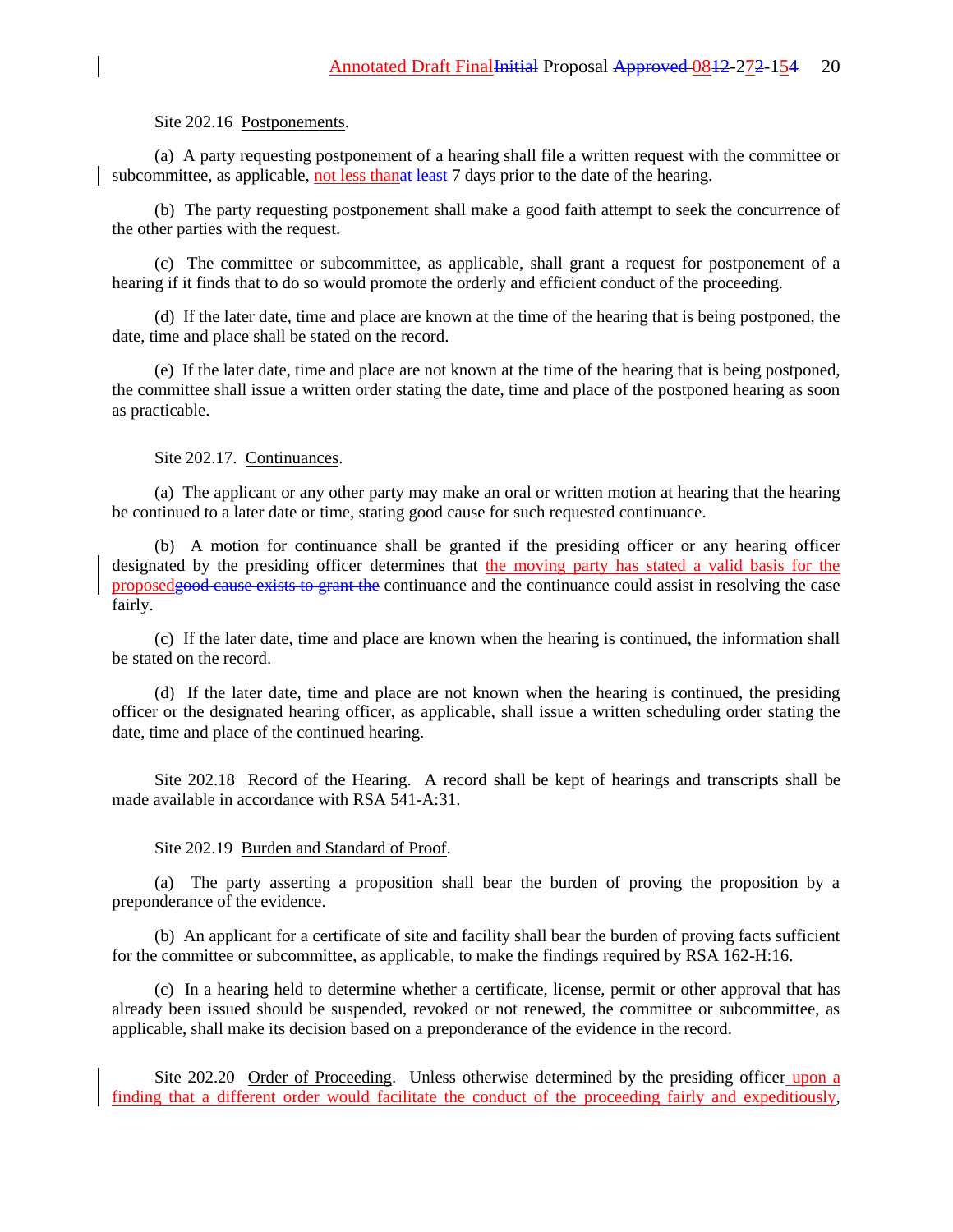evidence shall be offered in the following order at any proceeding before the committee or subcommittee, as applicable:

- (a) The applicant or other party bearing the overall burden of proof;
- (b) Intervenors; and
- (c) Counsel for the public.

Site 202.21 Testimony. All testimony shall be under oath or affirmation, and shall be subject to cross-examination by parties or their representatives and to questioning by members of the committee or subcommittee, as applicable.

Site 202.22 Prefiled Testimony.

(a) An original and 10 copies of an applicant's prefiled testimony and exhibits shall be filed with its application.

(b) Prefiled testimony and exhibits from other parties or rebuttal testimony from the applicant or any other party shall be filed as determined by a procedural order issued by the presiding officer.

(c) One copy of prefiled testimony and exhibits shall also be forwarded by the applicant to each party and to each person listed on the service list, through electronic mail distribution unless otherwise specified in a procedural order issued by the presiding officer.

## Site 202.23 Filings and Applications.

(a) All applications, petitions and filings shall be made to the following address:

Site Evaluation Committee c/o N.H. Public Utilities Commission 21 South Fruit Street, Suite 10 Concord, New Hampshire 03301-2429

(b) Each person filing a document shall, in addition to any required paper filing, electronically file the document, to the extent practicable, in an electronic file format compatible with the computer system of the commission.

(c) The committee shall maintain a list on its website of the types of electronic file formats compatible with the computer system of the commission.

Site 202.24 Evidence.

(a) Receipt of evidence shall be governed by the provisions of RSA 541-A:33.

(b) All documents, materials and objects offered as exhibits shall be admitted into evidence, unless excluded by the presiding officer as irrelevant, immaterial, unduly repetitious or legally privileged.

(c) All objections to the admissibility of evidence shall be stated as early as possible in the hearing, but not later than the time when the evidence is offered.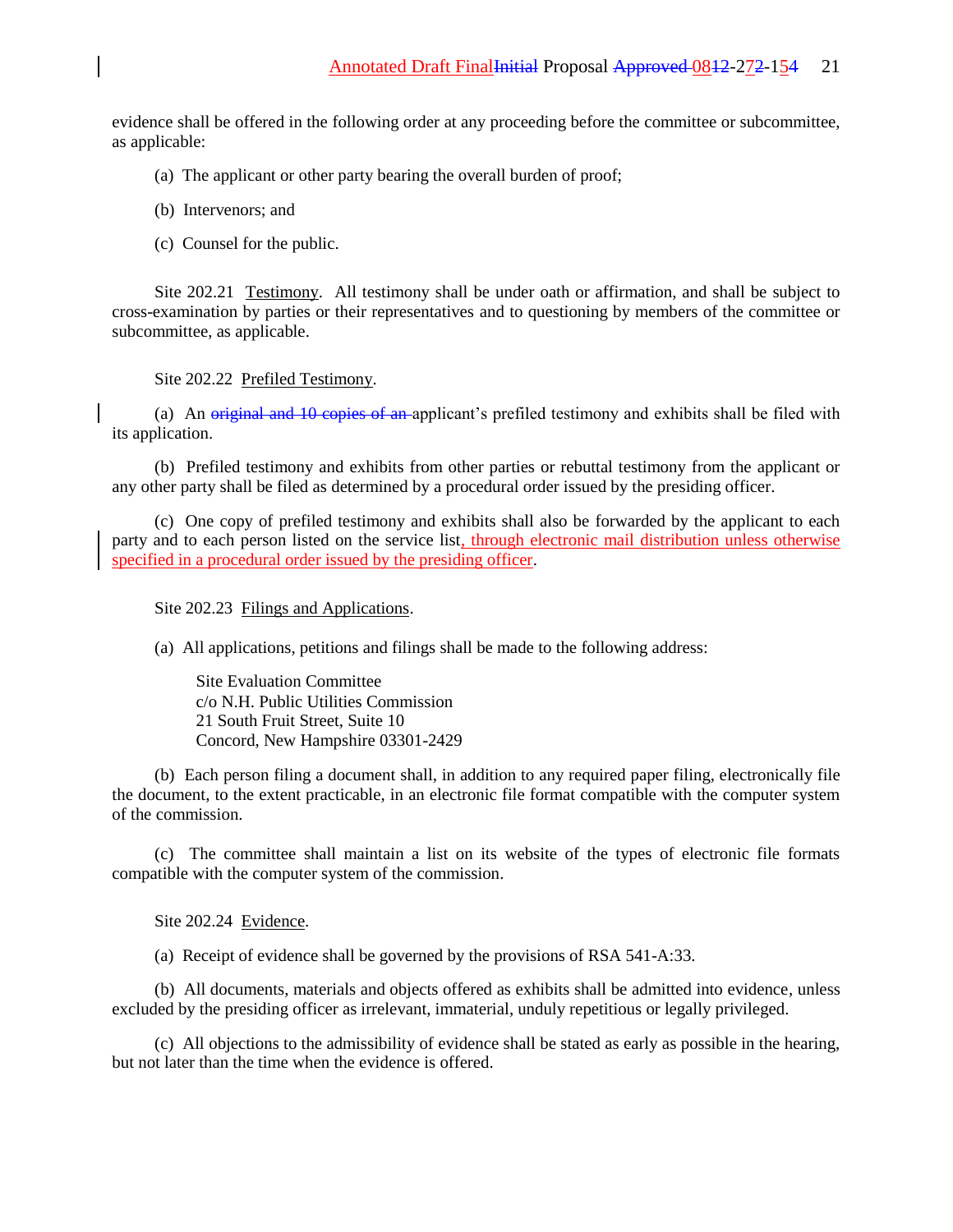(d) Transcripts of testimony and documents or other materials admitted into evidence shall be public records, unless the presiding officer determines that all or part of a transcript or document is exempt from disclosure under RSA 91-A:5, as interpreted by case law.

#### Site 202.25 Public Statements.

(a) Members of the public who do not have intervenor status in a proceeding but have an interest in the subject matter shall be provided with an opportunity at a hearing or prehearing conference to state their positions.

(b) The committee shall require members of the public desiring to make oral statements at a hearing or prehearing conference to so indicate by providing their names, contact information, and parties represented on a roster made available for this purpose prior to the commencement of the hearing or prehearing conference. Individuals who do not wish to speak in public may submit a statement to be read by a person of their choice.

(c) Statements by members of the public shall be unsworn and shall not be subject to crossexamination.

(d) Any written information or reports submitted by members of the public pursuant to RSA 162- H:10, III shall be presented prior to the close of the record of the proceeding.

(e) Members of the public providing written information or reports pursuant to RSA 162-H:10, III shall provide copies of the written materials to the applicant.

(f) Records shall be maintained of all submittals of information and reports by members of the public and of all other actions, proceedings, and correspondence of or before the committee.

(g) The committee shall post on its website all written documents submitted in connection with an adjudicative proceeding, including those submitted by members of the public, except as provided in 202.24(d).

### Site 202.26 Closing the Record.

(a) At the conclusion of a hearing, the record shall be closed and no other evidence, testimony, exhibits, or arguments shall be allowed into the record, except as allowed by (b) below.

(b) Prior to the conclusion of the hearing, a party may request that the record be left open to accommodate the filing of evidence, exhibits or arguments not available at the hearing.

(c) If the other parties in the proceeding do not object, or if the presiding officer determines that such evidence, exhibits or arguments are necessary for a full consideration of the issues raised in the proceeding, the presiding officer shall specify a date no later than 30 days after the conclusion of the hearing for the record to remain open to receive the evidence, exhibits or arguments.

(d) If any other party in the proceeding requests time to respond to the evidence, exhibits or arguments submitted, the presiding officer shall specify a date no later than 30 days following the submission for the filing of a response.

(e) If any other party in the proceeding requests the opportunity to cross-examine on the additional evidence, exhibits or arguments submitted, the presiding officer shall specify a date no later than 30 days following the submission for a hearing at which cross-examination on the additional evidence, exhibits or arguments submitted shall be allowed.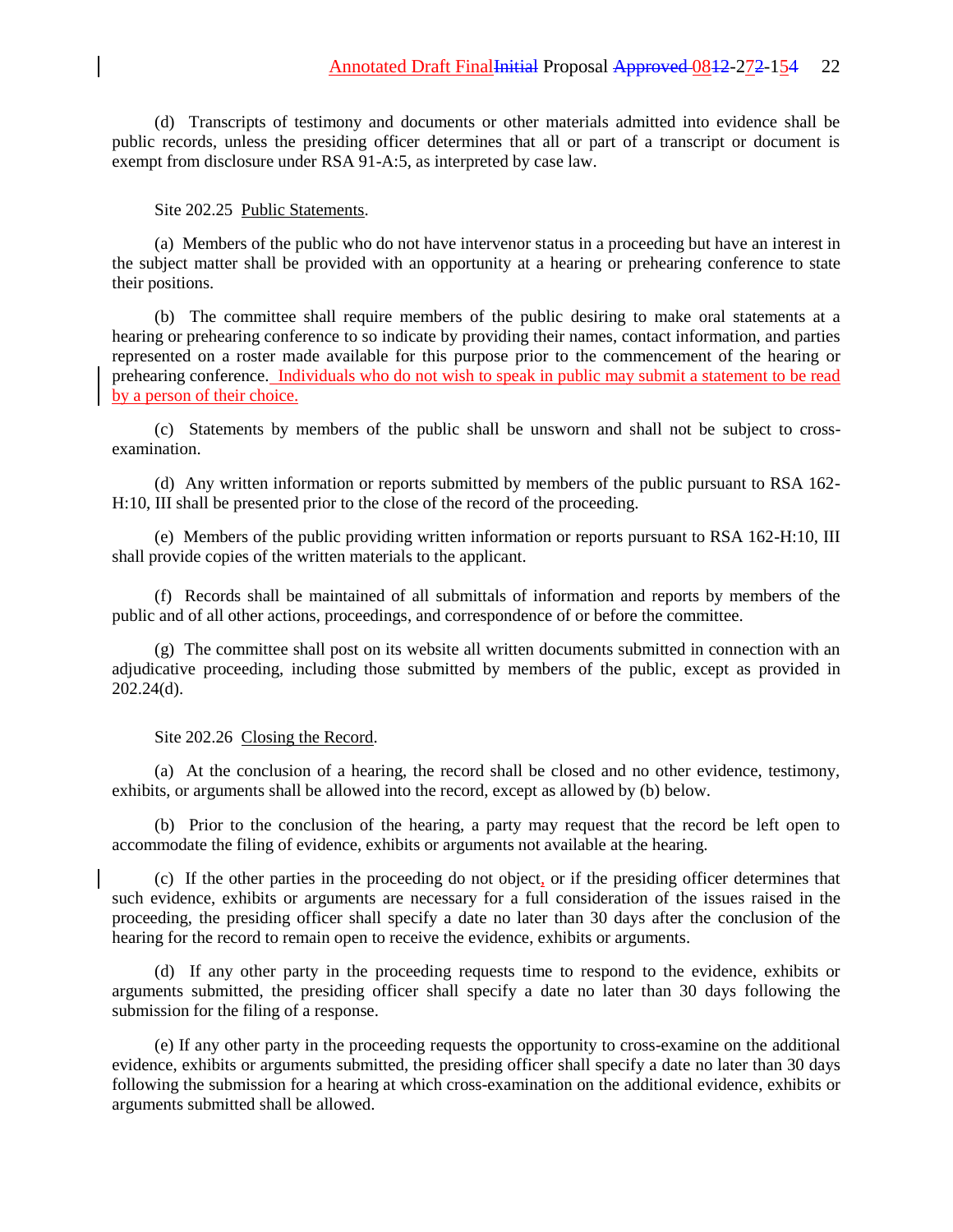## Site 202.27 Reopening the Record.

(a) A party may request by written motion that the record in any proceeding be re-opened to receive relevant, material and non-duplicative testimony, evidence or argument.

(b) If the presiding officer determines that additional testimony, evidence or argument is necessary for a full consideration of the issues presented in the proceeding, the record shall be reopened to accept the offered testimony, evidence or argument.

(c) The presiding officer shall specify a date no later than 30 days from the date of receiving the additional testimony, evidence or argument by which other parties shall respond to or rebut the newly submitted testimony, evidence or argument.

## Site 202.28 Issuance or Denial of Certificate.

(a) The committee or subcommittee, as applicable, shall make a finding regarding the criteria stated in RSA 162-H:16, IV, and Site 301.13 through 301.176, and issue an order pursuant to RSA 541-A:35 issuing or denying a certificate.

(b) The committee shall keep an written decision or order and all filings related to an application on file in its public records for not less than 5at least 10 years following the date of the final decision or order or the date of the decision on any appeal,. unless the director of the division of records management and archives of the department of state sets a different retention period pursuant to rules adopted under RSA 5:40.

## Site 202.29 Rehearing.

(a) The rules in this section are intended to supplement RSA 541, which requires or allows a person to request rehearing of an order or decision of the committee prior to appealing the order or decision.

(b) The rules in this section shall apply whenever any person has a right under applicable law to request a rehearing of an order or decision prior to filing an appeal of the order or decision with the court having appellate jurisdiction.

(c) A motion for rehearing shall be filed within 30 days of the date of a committee decision or order.

(d) A motion for rehearing shall:

(1) Identify each error of fact, error of reasoning, or error of law which the moving party wishes to have reconsidered;

(2) Describe how each error causes the committee's order or decision to be unlawful, unjust or unreasonable, or illegal in respect to jurisdiction, authority or observance of the law, an abuse of discretion or arbitrary, unreasonable or capricious;

(3) State concisely the factual findings, reasoning or legal conclusion proposed by the moving party; and

(4) Include any argument or memorandum of law the moving party wishes to file.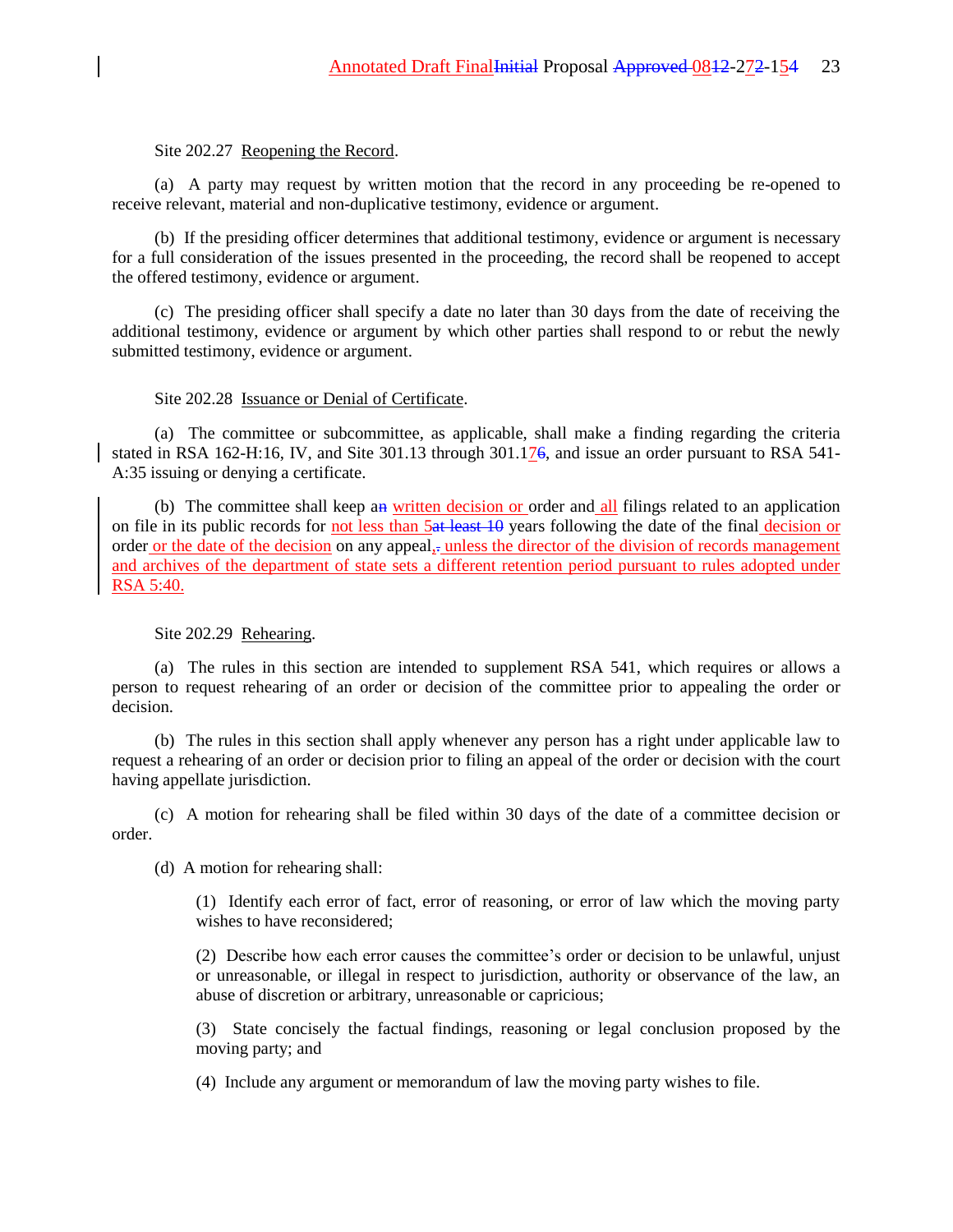(e) A motion for rehearing in a case subject to appeal under RSA 541 shall be granted in writing if it demonstrates that the committee's order or decision is unlawful, unjust or unreasonable.

(ef) The committee shall grant or deny a motion for rehearing, or suspend the order or decision pending further consideration, within 10 days of the filing of the motion for rehearing.

### Site 202.30 Ex Parte Communications Prohibited.

(a) Committee members shall not communicate directly or indirectly with any person or party about the merits of an application or petition, unless all parties are given notice of the communication and are afforded an opportunity to participate.

(b) Communications between or among committee members, or between committee members and their attorneys, the administrator or committee staff, or between or among the presiding officer and one or more personal assistants or support staff personnel are not prohibited under this section.

## PART Site 203 DECLARATORY RULINGS

Site 203.01 Declaratory Rulings.

(a) Any person may submit a petition for declaratory ruling from the committee on matters within its jurisdiction by filing an original written petition and 10 copies with the committee.

(b) A petition for declaratory ruling shall set forth the following information:

(1) The exact ruling being requested; and

(2) The statutory and factual basis for the requested ruling, including any supporting affidavits or memoranda of law.

### Site 203.02 Action on Requests.

(a) The person filing a petition to request a declaratory ruling shall provide such further information or participate in such evidentiary or other proceedings as the committee shall direct after reviewing the petition and any objections or other replies received with respect to the petition.

(b) Upon review and consideration, the committee shall issue a written ruling either granting or denying the petition, including an explanation of the factual and legal basis for granting or denying the petition, within 90 days of receipt of the petition.

(c) The committee may dismiss a petition for declaratory ruling that:

(1) Fails to set forth factual allegations that are definite and concrete;

(2) Involves a hypothetical situation or otherwise seeks advice as to how the committee would decide a future case;

(3) Does not implicate the legal rights or responsibilities of the petitioner; or

(4) Is not within the committee's jurisdiction.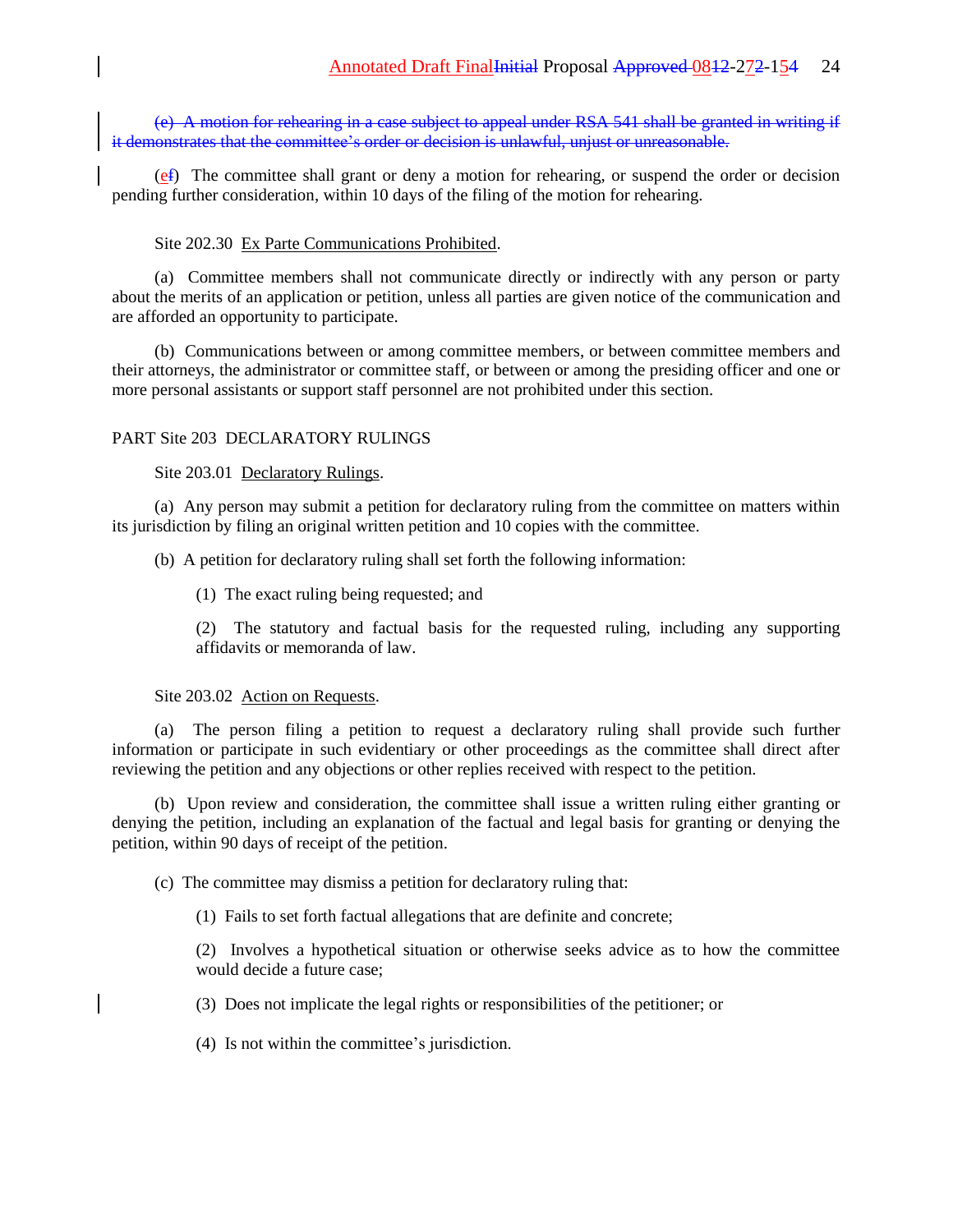### PART Site 204 RULEMAKING

### Site 204.01 How Adopted.

(a) A rule of the committee or any amendment or repeal thereof shall be adopted by the committee after notice and opportunity for hearing in accordance with this part.

(b) Rules may be proposed by any person or by the committee.

#### Site 204.02 Manner for Adoption.

(a) The committee shall commence a rulemaking proceeding by drafting a proposed rule or by accepting as a proposed rule the draft of a rule proposed by any person.

(b) With respect to any proposed rule, the committee shall conduct rulemaking and adoption proceedings pursuant to RSA 541-A.

Site 204.03 Requests to Committee for Rulemaking. A request from an interested person proposing the adoption, amendment or repeal of a rule shall be submitted, received and resolved in the following manner:

(a) Requests shall be submitted to the committee by letter addressed to the chairperson;

(b) Requests shall contain the following:

- (1) The date of the request;
- (2) The name, address and telephone number of the person making the request; and

(3) The name and address of any other person or organization represented by the person making the request;

(c) The person making the request shall sign the request;

(d) The request shall be typed or printed in a legible fashion;

(e) The person making the request shall cite the rule and its provisions and specify any changes desired if repeal or amendment is sought, and, if possible, shall provide the text of the proposed rule if promulgation is sought;

(f) The person making the request shall include a detailed and complete statement of the reasons offered in support of the requested action;

(g) If the committee determines that any rulemaking request is deficient in any respect, the committee shall, within 15 days of receipt of said request, notify the person making the request in writing of the specific deficiencies and allow such person to amend the request;

(h) Within 30 days of receipt of a request or amended request for rulemaking, the committee shall take one of the following actions:

(1) Initiate the requested rulemaking procedures, in accordance with this part; or

(2) Deny the request, in writing, stating the reasons for denial;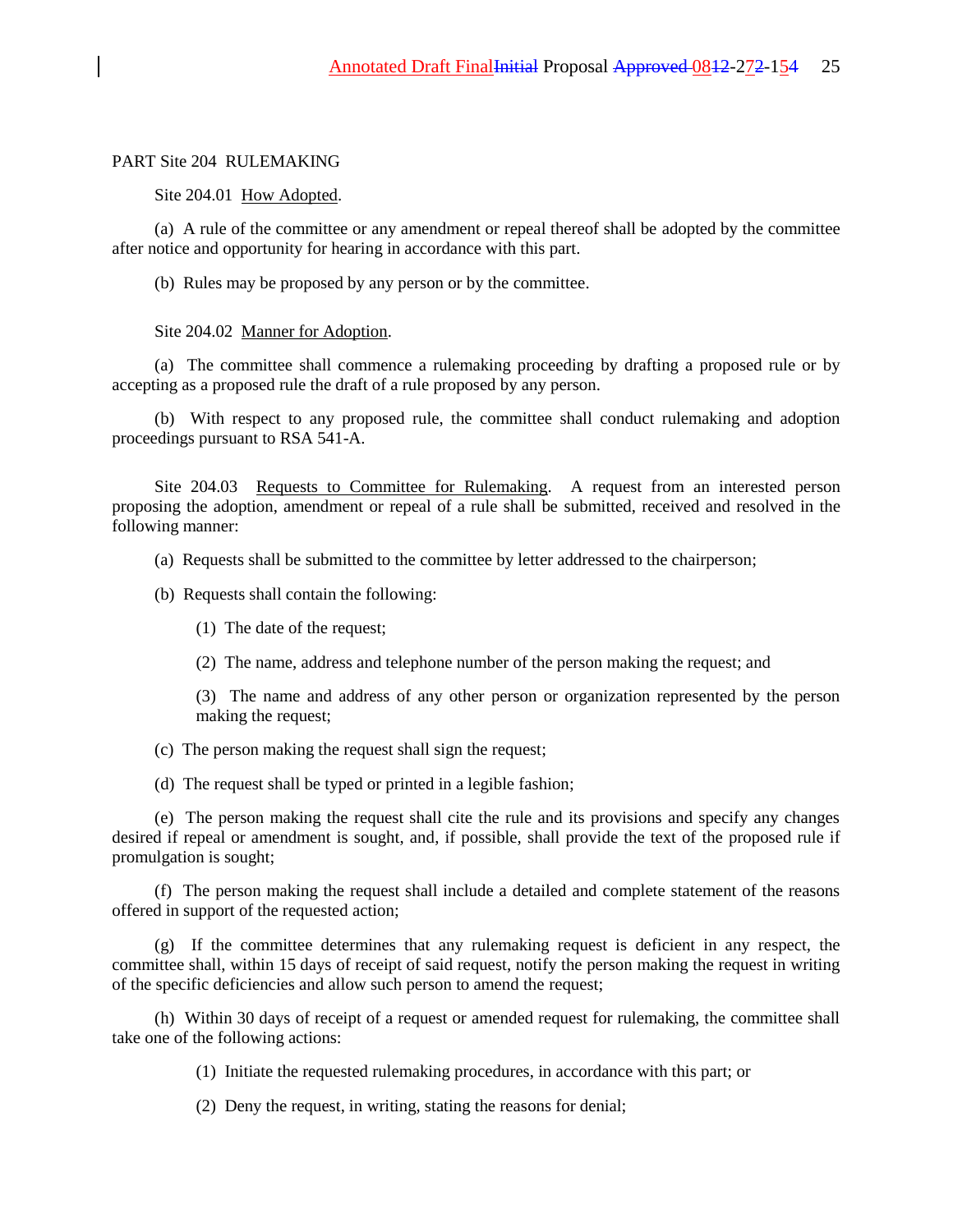(i) The committee shall grant the rulemaking request if the request is consistent with statute and case law and will assist the committee with its statutory duties.

Site 204.04 Request for Notice of Intended Rulemaking Action. Pursuant to the provisions of RSA 541-A:6, III, the committee shall maintain a current listing of all persons having made a request for advance notice of rulemaking proceedings.

Site 204.05 Public Hearing.

(a) If the committee initiates rulemaking proceedings under RSA 541-A, or if rulemaking is initiated pursuant to a request for rulemaking, the committee shall hold not less than at least one public hearing pursuant to RSA 541-A:11.

(b) Notice shall be given not less than at least 20 days prior to the public hearing pursuant to RSA 541-A:6, I.

(c) The committee shall limit the time allowed at hearing for each person's comments when necessary to allow all persons who wish to make oral comments a reasonable opportunity to do so.

(d) The committee shall require persons desiring to make oral comments to so indicate by providing their names, contact information, and parties represented on a roster made available for this purpose prior to the commencement of the public hearing.

(e) The committee shall permit persons to submit written comments in any rulemaking proceeding for a period of time ending not less than 5 days following the close of the public hearing.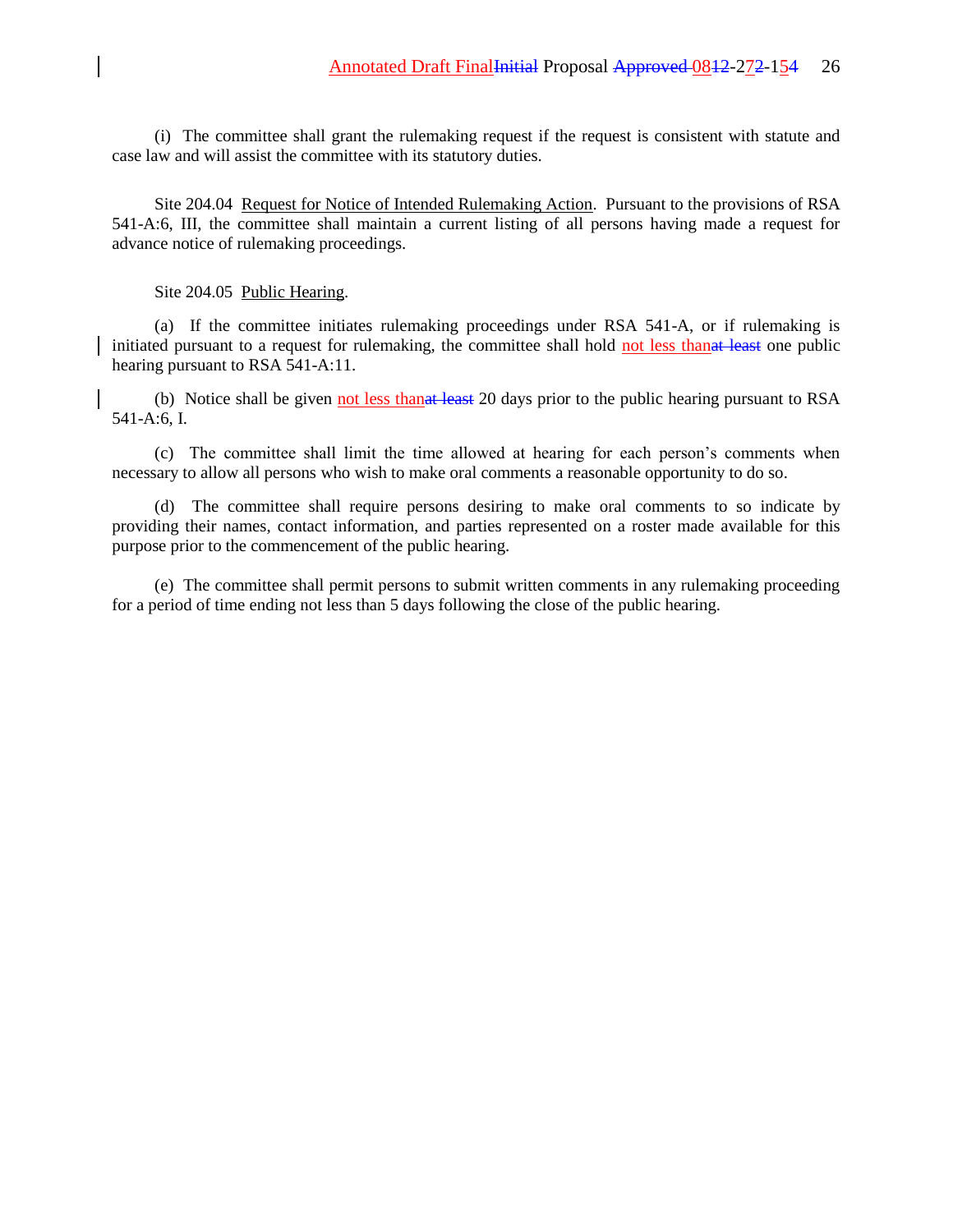## **Readopt Site 205, effective 6-17-08 (Document #9183-B), to read as follows:**

Site 205 EXPLANATION OF PROPOSED RULE

Site 205.01 Explanation of Proposed Rule.

(a) If requested by an interested person at any time before 30 days after final adoption of a rule, the committee shall issue a written explanation of the rule pursuant to RSA 541-A:11, VII.

(b) An explanation issued pursuant to this section shall include:

(1) A concise statement of the principal reasons for and against the adoption of the rule in its final form; and

(2) An explanation of why the committee overruled the arguments and considerations against the rule.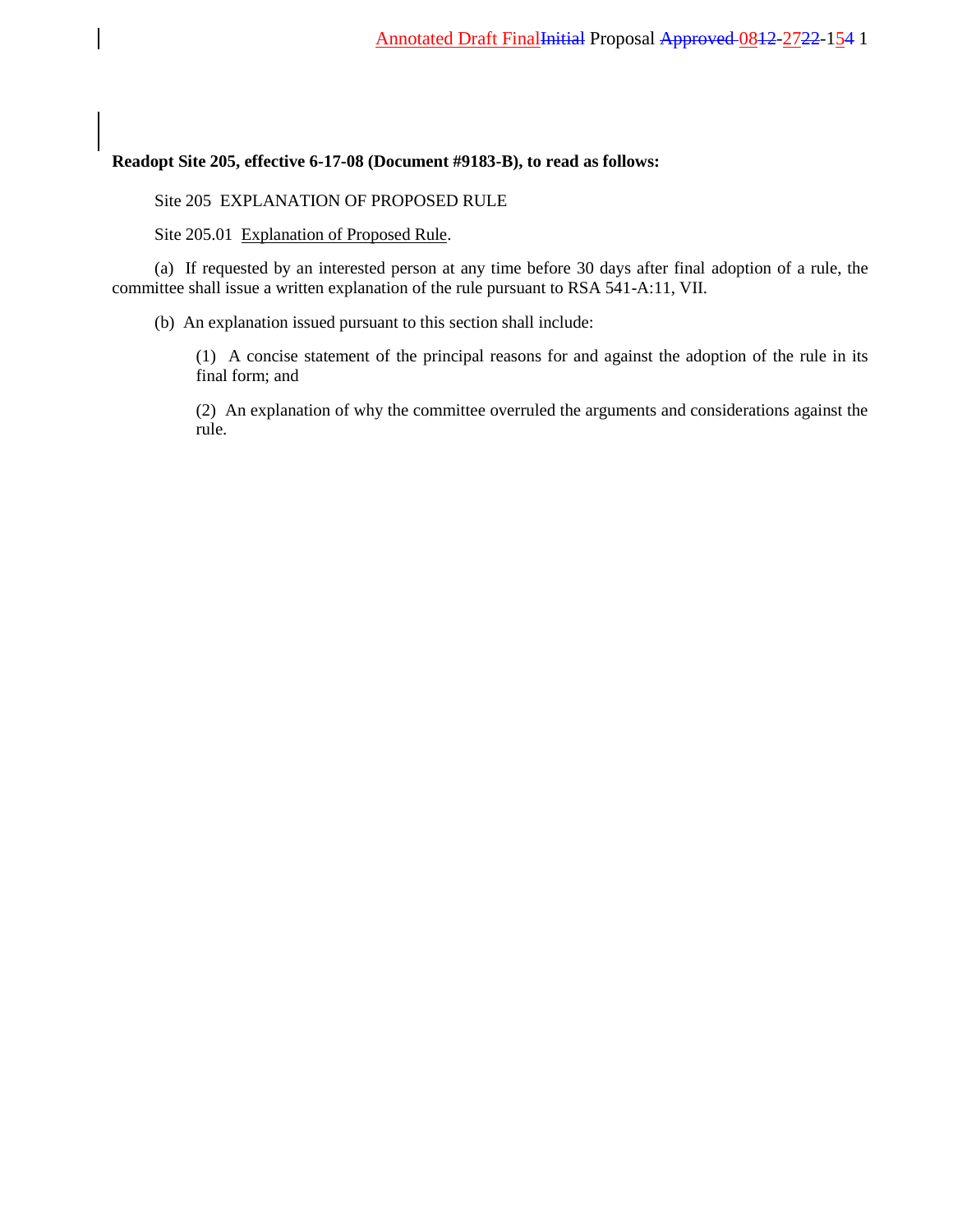**Readopt with amendments Site 300, effective 6-17-08 (Document #9183-B), to read as follows:**

# CHAPTER Site 300 CERTIFICATES OF SITE AND FACILITY

## PART Site 301 REQUIREMENTS FOR APPLICATIONS FOR CERTIFICATES

Site 301.01 Filing.

(a) Each applicant for a certificate for an energy facility shall file with the committee one original and 15 paper copies of its application and an electronic version of its application in PDF format, unless otherwise directed by the chairperson or the administrator, after consultation with state agencies that are required to be provided a copy of the application under this chapter, in order to permit the timely and efficient review and adjudication of the application.

## (b) The committee or the administrator shall:

(1) Acknowledge receipt of an application filed under Site 301.01(a) in writing directed to the applicant;

(2) Forward a copy of the application and acknowledgment to each member of the committee; and

(3) Forward a copy of the application to each state agency required to receive a copy under Site 301.10(a) and (b); and

 $\left(\frac{43}{3}\right)$  Post a copy of each application on the committee's website.

## Site 301.02 Format of Application.

(a) Paper copies of aApplications shall be prepared on standard  $8\frac{1}{2} \times 11$  inch sheets, and plans shall be folded to that size. Electronic copies of applications shall be submitted through electronic mail, on compact discs, or in an electronic file format compatible with the computer system of the commission.

(b) Each application shall contain a table of contents.

(c) All information furnished shall follow the numbering systems set forth in Site 301.03 through 301.09.

(d) If any numbered item is not applicable or the information is not available, an appropriate comment shall be made so that no numbered item shall remain unanswered.

(e) To the extent practicable, copies of applications shall be double-sided.

## Site 301.03 Contents of Application.

(a) Each application for a certificate of site and facility for an energy facility shall be signed and sworn to by the person, or by an authorized executive officer of the corporation, company, association or other organization, making such application.

(b) Each application shall include the information contained in this subparagraph, and in (c) through (h) below, as follows:

(1) The name of the applicant;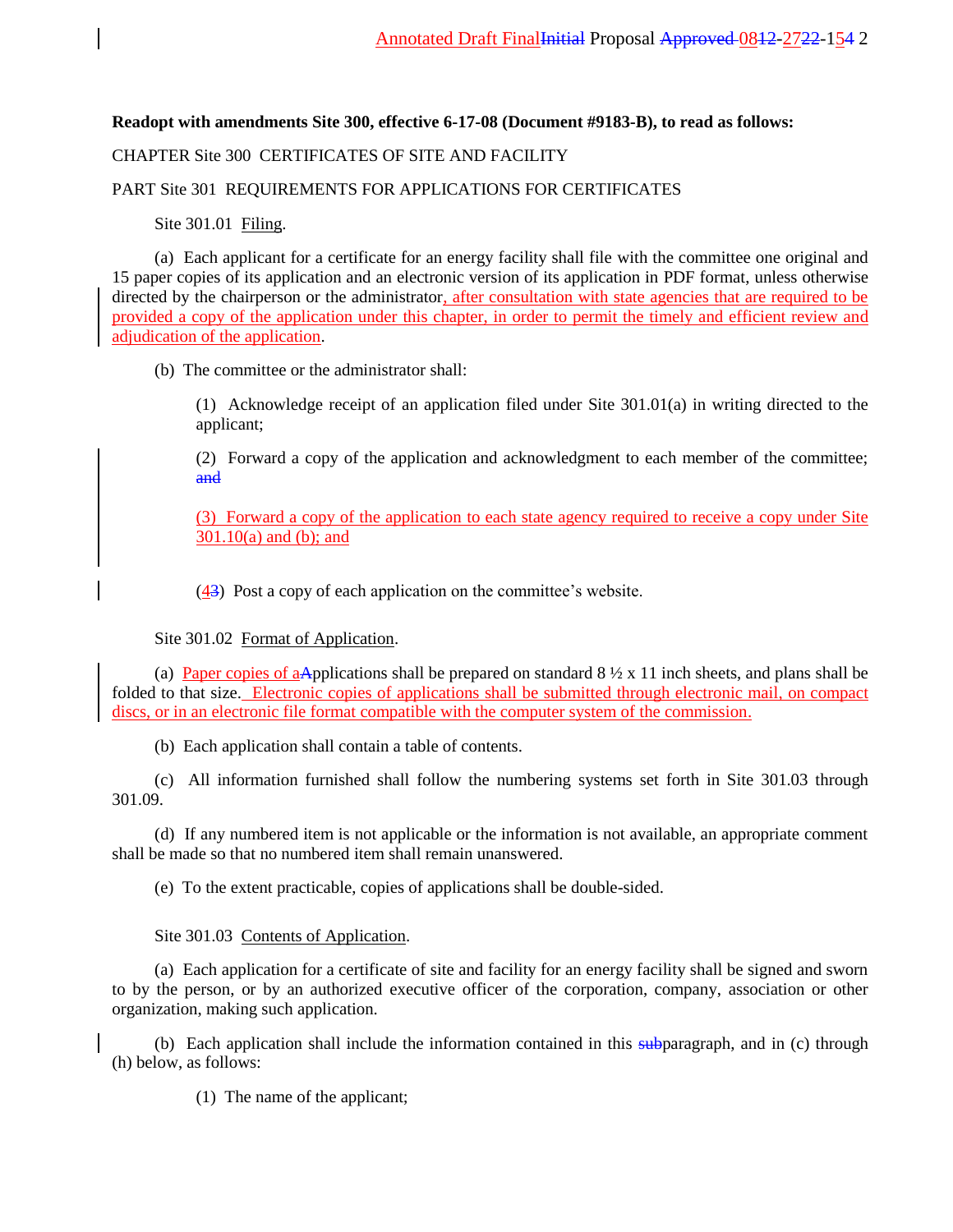(2) The applicant's mailing address, telephone and fax numbers, and e-mail address;

(3) The name and address of the applicant's parent company, association or corporation if the applicant is a subsidiary;

- (4) If the applicant is a corporation:
	- a. The state of incorporation;
	- b. The corporation's principal place of business; and
	- c. The names and addresses of the corporation's directors, officers and stockholders;

(5) If the applicant is a limited liability company:

- a. The state of the company's organization;
- b. The company's principal place of business; and
- c. The names and addresses of the company's members, managers and officers;

(6) If the applicant is an association, the names and addresses of the residences of the members of the association; and

(7) Whether the applicant is or will be the owner or lessee of the proposed facility or has or will have some other legal or business relationship to the proposed facility, including a description of that relationship.

(c) Each application shall contain the following information with respect to the site of the proposed energy facility and alternative locations the applicant considers available for the proposed facility:

(1) The location and address of the site of the proposed facility;

(2) Site acreage, shown on an attached property map and located by scale on a U.S. Geological Survey or GIS map;

(3) The location, shown on a map, of with property lines, of residences, industrial buildings, and other structures and improvements within the site<sub>s</sub>; on abutting property with respect to the site, or within 100 feet of or adjacent to the site;

(4) Identification The location, shown on a map, of wetlands and surface waters of the state within the site,; on abutting property with respect to the site, or within 100 feet of or adjacent to the site;

(5) Identification The location, shown on a map, of natural, historic, cultural, and other resources at or within the site,; on abutting property with respect to the site, or within 100 feet ofor adjacent to the site; and

(6) Evidence that the applicant has a current right,  $-$ of legal access to and control of or an option, or other legal basis rightthe ability to acquire the right, to construct the facility on, over, or undercontrol of the site, in the form of:

a.  $\Theta$ Ownership, ground lease, easement, or  $\Theta$ tion, or other contractual rights or interests,;

b. written A license, permit, easement, or other permission from a federal, state, or local government agency, or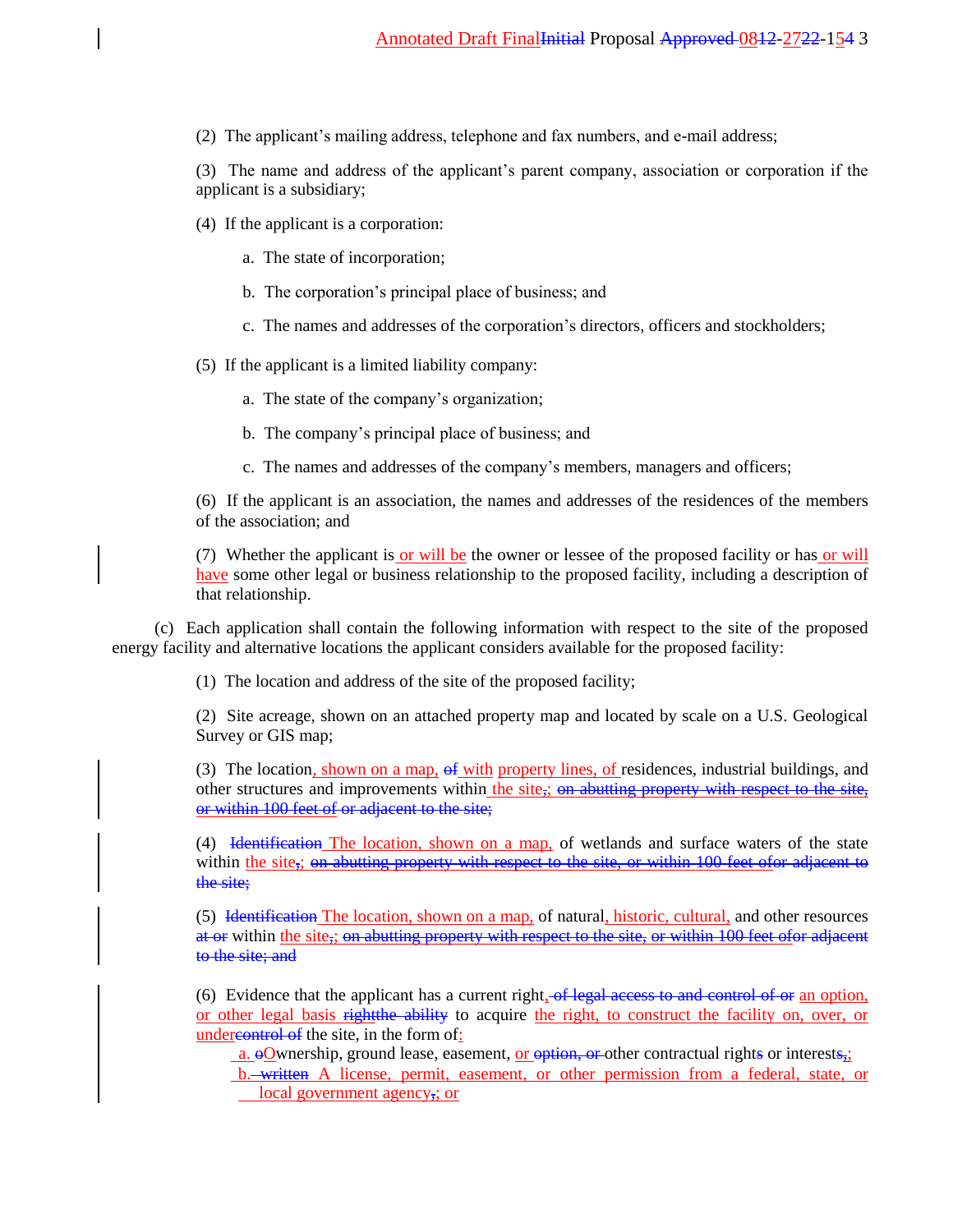c.  $t$  through  $t$ The simultaneous taking of other action that would provide the applicant with a right of eminent domain to acquire control of the site for the purpose of constructing the facility thereon;.

(7) Evidence that the applicant has a current or conditional right of access to private property within the boundaries of the proposed site sufficient to accommodate a site visit by the committee. and the performance of any required pre-construction monitoring or studies; and

(8) Identification of all participating landowners with respect to the proposed facility and description of the affected properties owned by such participating landowners and the scope the waivers included in their participating landowner agreements, easements, or other contractual documents.

(d) Each application shall include information about other required applications and permits as follows:

(1) Identification of all other federal and state government agencies having permitting or other regulatory authority, under federal or state law, to regulate any aspect of the construction or operation of the proposed energy facility;

(2) Documentation that demonstrates compliance with the application requirements of all such agencies;

(3) A copy of the completed application form for each such agency; and

(4) Identification of any requests for waivers from the information requirements of any state agency or department having permitting or other regulatory authority whether or not such agency or department is represented on the committee.

(e) If the application is for an energy facility, including an energy transmission pipeline, that is not an electric generating facility or, an electric transmission line, or an energy transmission pipeline, the application shall include:

(1) The type of facility being proposed;

(2) A description of the process to extract, produce, manufacture, transport or refine the source of energy;

- (3) The facility's size and configuration;
- (4) The ability to increase the capacity of the facility in the future;
- (5) Raw materials used or transported, as follows:
	- a. An inventory, including amounts and specifications;
	- b. A plan for procurement, describing sources and availability; and
	- c. A description of the means of transportation;
- (6) Production information, as follows:
	- a. An inventory of products and waste streams;
	- b. The quantities and specifications of hazardous materials; and
	- c. Waste management plans; and-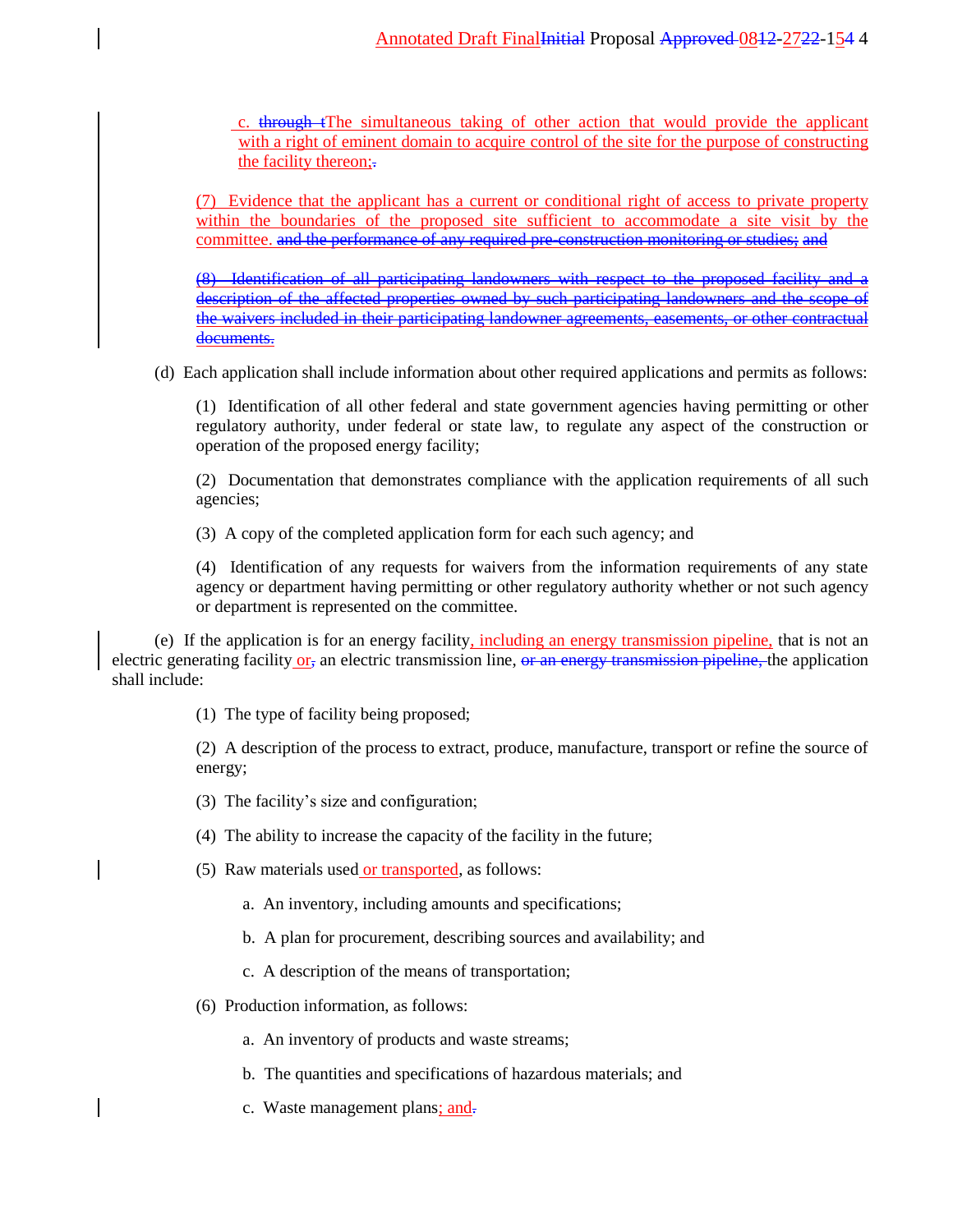# Annotated Draft FinalInitial Proposal Approved 0812-2722-154 5

(7) A map showing the entire facility, including, in the case of an energy transmission pipeline, the location of each compressor station, pumping station, storage facility, and other ancillary facilities associated with the facility.

(f) If the application is for an electric generating facility, the application shall include the following information:

- (1) Make, model and manufacturer of each turbine and generator unit;
- (2) Capacity in megawatts, as designed and as intended for operation;
- (3) Type of turbine and generator unit, including:
	- a. Fuel utilized;
	- b. Method of cooling condenser discharge; and
	- c. Unit efficiency;

(4) Any associated new substations, generator interconnection lines, and electric transmission lines, whether identified by the applicant or through a system impact study conducted by or on behalf of the interconnecting utility or ISO New England, Inc.; and

(5) Copy of system impact study report for interconnection of the facility as prepared by or on behalf of ISO New England, Inc. or the interconnecting utility, if available at the time of application;

 $(65)$  Construction schedule, including start date and scheduled completion date; $\frac{1}{2}$  and

(7) Description of anticipated mode and frequency of operation of the facility.

 $(g)$  If the application is for an electric transmission line or an electric generating facility with an associated electric transmission line, the application shall include the following information:

(1) Location shown on U.S. Geological Survey Map;

(2) A map showing the entire electric transmission line project, including the height and location of each pole or tower, the distance between each pole or tower, and the location of each substation, switchyard, converter station, and other ancillary facilities associated with the project;

- (32) Corridor width for:
	- a. New route; or
	- b. Widening along existing route;
- (43) Length of line;
- (54) Distance along new route;
- (65) Distance along existing route;
- (76) Voltage (design rating);
- (87) Any associated new electric generating unit or units;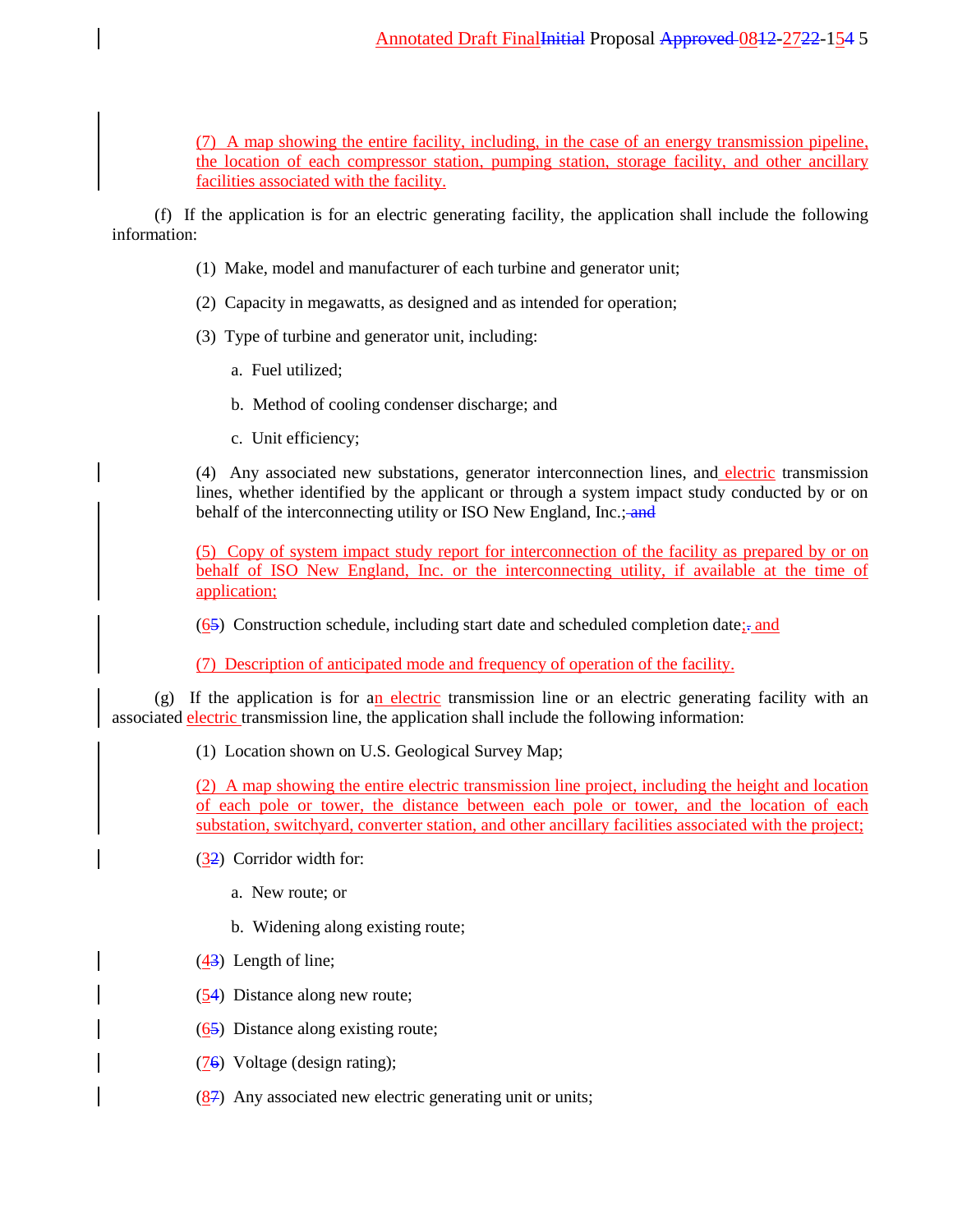$(98)$  Type of construction (described in detail);

(109) Construction schedule, including start date and scheduled completion date; and

(110) reliabilityCopy of any proposed plan application or other system study request documentation required to be submitted to ISO New England, Inc. in connection with construction and operation of the proposed facility; andImpact on system stability and reliability.

(12) Copy of system impact study report for the proposed electric transmission facility as prepared by or on behalf of ISO New England, Inc. or the interconnecting utility, if available at the time of application.

(h) Each application for a certificate for an energy facility shall include the following:

(1) A detailed description of the type and size of each major part of the proposed facility;

(2) Identification of the applicant's preferred choicelocation and otherany alternatives locations it considers available for the site and configuration of each major part of the proposed facility and the reasons for the preferred choice;

(3) Documentation that the applicant has held at least one public information session in each county where the proposed facility is to be located at least 30 days prior to filing its application, pursuant to RSA 162-H:10, I and Site 201.01;

(4) Documentation that written notification of the proposed facility, including copies of the application, has been given to the governing body of each municipality in which the facility is proposed to be located;

(5) Each application shall include tThe information described in Sections 301.04 through 301.09;

(6) Information regarding the cumulative impacts of the proposed energy facility on natural, wildlife, habitat, scenic, recreational, historic, and cultural resources, including, with respect to aesthetics, the potential impacts of combined observation, successive observation, and sequential observation of energy facilities by the viewer;

(76) Each application shall include iInformation describing how the proposed facility will be consistent with the public interest, including the specific criteria set forth in Site 301.16(a)-(d) how the proposed facility will serve the public interest, including benefits the facility will provide to: the economy; the environment; the stability, reliability, or security of energy supply or delivery; or state, regional, or national energy policy; and

 $(87)$  Each application shall include pPre-filed testimony and exhibits supporting the application.

Site 301.04 Financial, Technical and Managerial Capability. Each application shall include a detailed description of the applicant's financial, technical and managerial capability to construct and operate the proposed facility, as follows:

- (a) Financial information shall include:
	- (1) A description of the applicant's experience financing other energy facilities;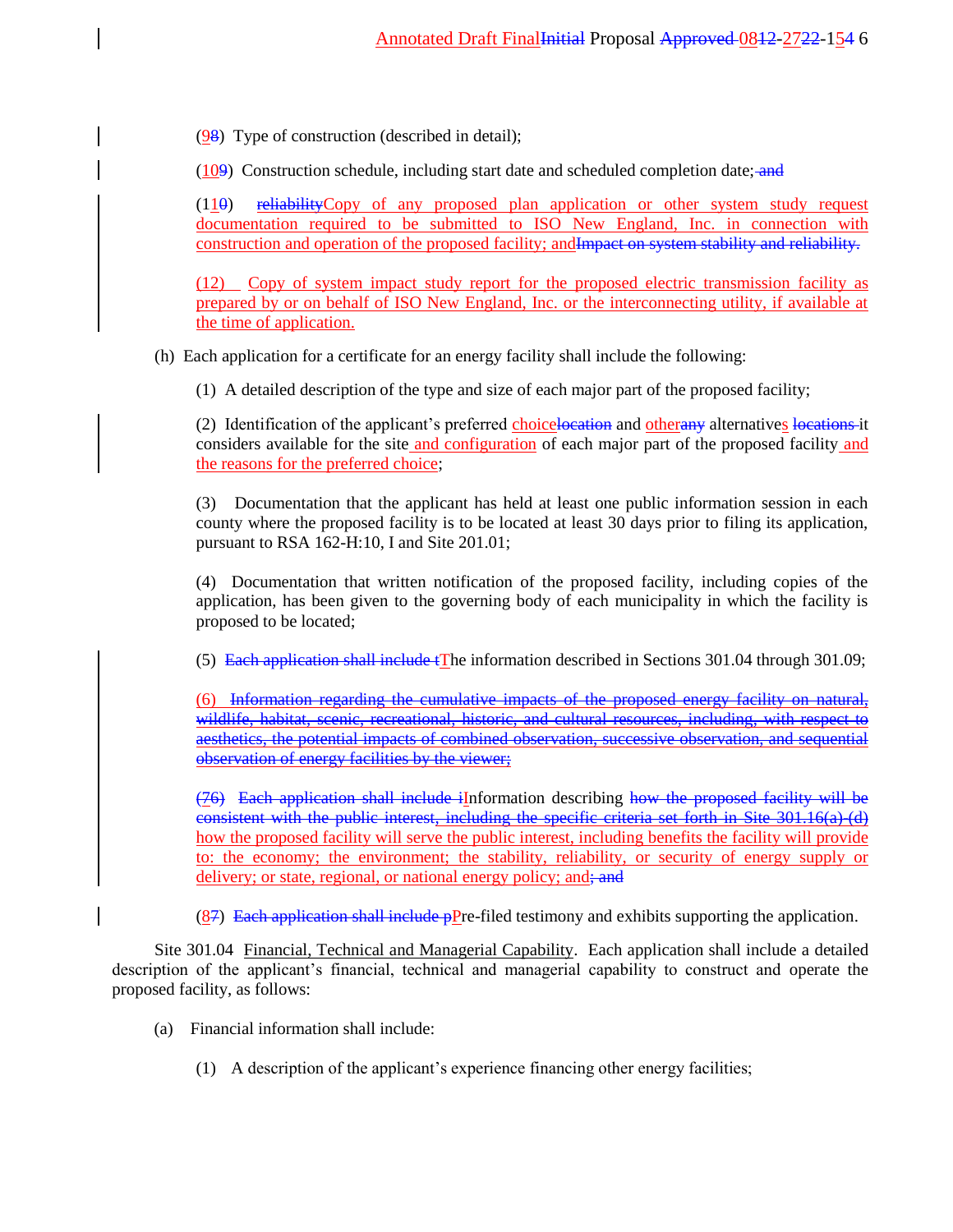(2) A description of the corporate structure of the applicant, including a chart showing the direct and indirect ownership of the applicant;

(3) A description of the applicant's financing plan for the proposed facility, including the amounts and sources of funds required for the construction and operation of the proposed facility;

(4) An explanation of how the applicant's financing plan compares with financing plans it has employed for other energy facilities that are similar in size and type to the proposed facility, including any increased risks or costs associated with the applicant's financing plan; and

(5) Current and pro forma statements of assets and liabilities of the applicant;

(b) Technical information shall include:

(1) A description of the applicant's qualifications and experience in constructing and operating energy facilities, including projects similar to the proposed facility; and

(2) A description of the experience and qualifications of any contractors or consultants engaged or to be engaged by the applicant to provide technical support for the construction and operation of the proposed facility, if known at the time of application;

(c) Managerial information shall include:

(1) A description of the applicant's management structure for the construction and operation of the proposed facility, including an organizational chart for the applicant;

(2) A description of the qualifications of the applicant and its executive personnel to manage the construction and operation of the proposed facility; and

(3) To the extent the applicant plans to rely on contractors or consultants for the construction and operation of the proposed facility, a description of the experience and qualifications of the contractors and consultants, if known at the time of application.

Site 301.05 Effects on Aesthetics. Each application shall include the following information regarding the effects of, and plans for avoiding, minimizing, or mitigating any unreasonable adverse effects of, the proposed facility on aesthetics:

(a) Each application shall include aA visual impact assessment of the proposed facility, prepared in a manner consistent with generally accepted professional standards by a professional trained or having experience in visual impact assessment procedures, regarding the effects of, and plans for avoiding, minimizing, or mitigating potential adverse effects of, the proposed facility on aesthetics.;

(b) The visual impact assessment shall contain the following components:

(1) A description and map depicting the locations of the proposed facility and all associated buildings, structures, roads, and other ancillary components, and all areas to be cleared and graded, that would be visible from any scenic resources, based on both bare ground conditions using topographic screening only and with consideration of screening by vegetation or other factors;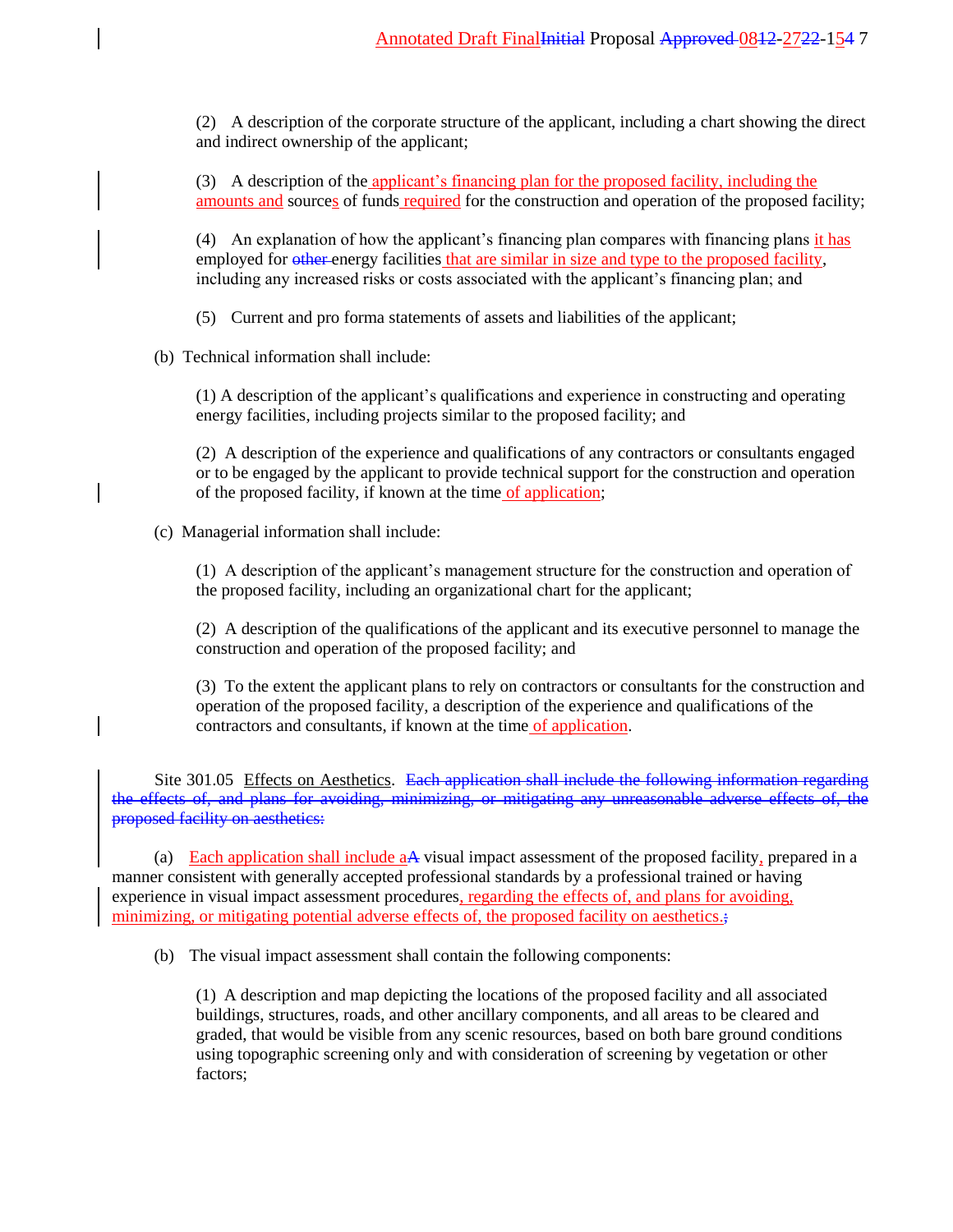(2) A description of how the applicant identified and evaluated the scenic quality of the landscape and potential visual impacts, including cumulative impacts for wind energy systems;

(3) A narrative and graphic description, including maps and photographs, of both the physiographic, and historical and cultural features of the landscape surrounding the proposed facility to provide the context for evaluating any visual impacts;

(4) A computer-based visibility analysis to determine the area of potential visual impacteffect, which, for proposed:

a. Wwind energy systems, shall extend to a 10-mile radius from each wind turbine in the proposed facility; and,

b. for Eelectric transmission lines longer than 1 mile, shall extend to abe  $\frac{1}{2}$  mile radius if located within any  $\frac{1}{2}$  urbanized area; s,

c. Electric transmission lines longer than 1 mile shall extend to a 21 miles radius if located within any urban cluster; in suburban, rural residential, and village areas,

d. Electric transmission lines longer than 1 mile shall extend to a 32 miles radius if located within a rural areain lightly developed or undeveloped landscapes where the line follows an existing transmission corridor;, and

e. Electric transmission lines longer than 1 mile shall extend to a 5 miles radius if located within a rural areain lightly developed or undeveloped landscapes where the line would be located in a new transmission corridor; and

f. Electric transmission lines longer than 1 mile, an "urbanized area" and an "urban cluster" are as designated by the U.S. Census Bureau, and a "rural area" is any geographic area that is not located within either an urbanized area or an urban cluster as so designated;

 $\left(4\right)$ (5) Identification of all scenic resources within the area of potential visual impacteffect and a description of those scenic resources from which the proposed facility would be visible;

 $\left( \frac{5}{6} \right)$  Characterization of the potential visual impacts of the proposed facility, and of any visible plume that would emanate from the proposed facility, on identified scenic resources as high, medium, or low, based on consideration of the following factors:

- a. The expectations of the typical viewer;
- b. The effect on future use and enjoyment of the scenic resource;
- c. The extent of the proposed facility, including all structures and disturbed areas, visible from the scenic resource;
- d. The distance of the proposed facility from the scenic resource;
- e. The horizontal breadth  $or$  (visual arc) of the visible elements of the proposed facility;
- f. The scale of the proposed facility relative to surrounding topography and existing structures;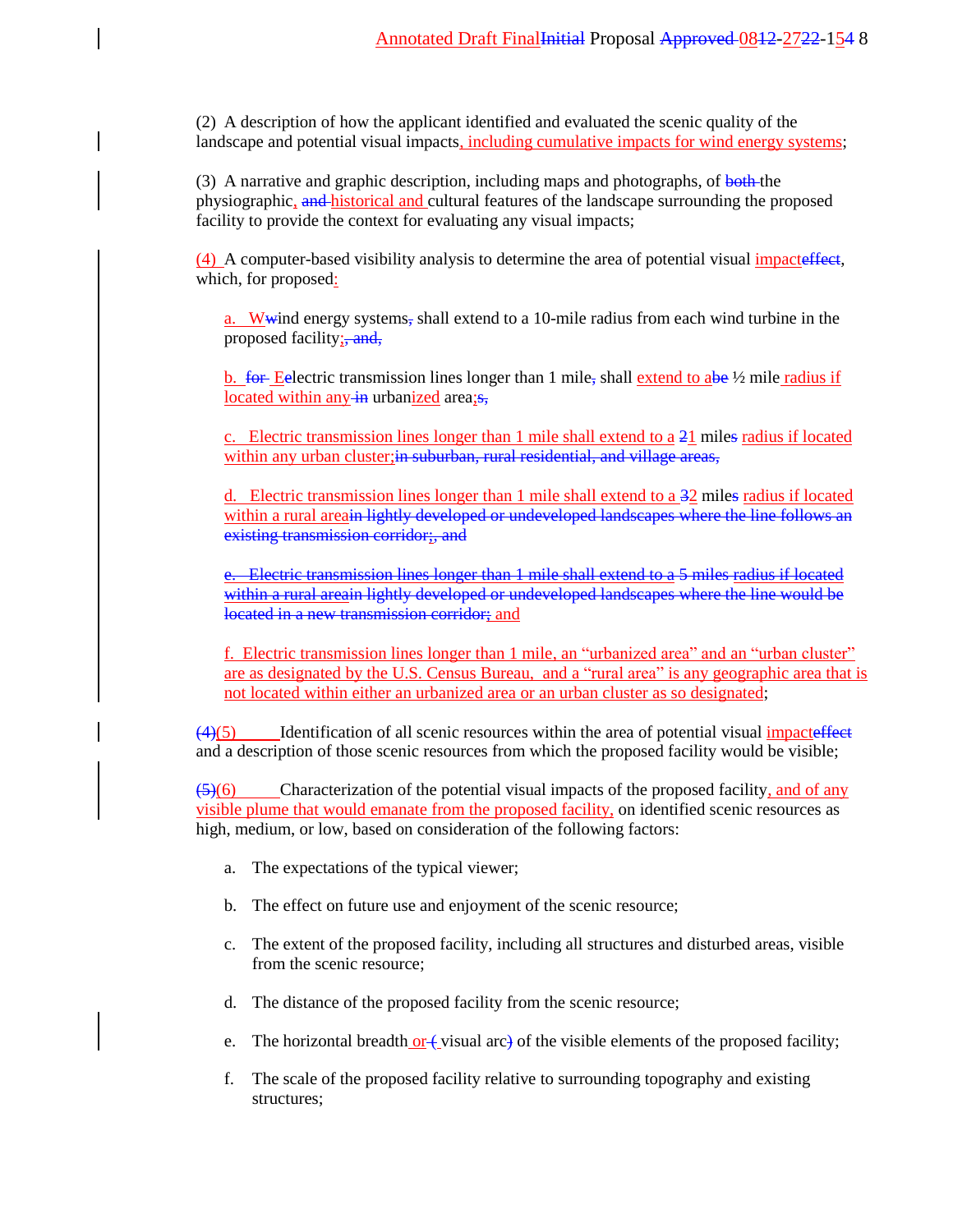- g. The duration and direction of the typical view of elements of the proposed facility; and
- h. The presence of intervening topography between the scenic resource and elements of the proposed facility;

(7) Photosimulations from representative key observation points, and from other scenic resources for which the potential visual impacts are characterized as "high" pursuant to (6) above, and, to the extent feasible, from a sample of private property observation points within the area of potential visual impact, to illustrate the potential change in the landscape that would result from construction of the proposed facility and associated infrastructure, including land clearing and grading and road construction, and from any visible plume that would emanate from the proposed facility; photographs used in the simulation shall be taken at an equivalent focal length of 50 millimeters and represent the equivalent of what would be taken with a 75 millimeter focal length lens on a full-frame 35 millimeter camera and printed at 15.3 inches by 10.2 inches, or 390 millimeters by 260 millimeters; at least one set of photosimulations shall represent winter season conditions without the presence of foliage typical of other seasons;

(8) If the proposed facility is required by Federal Aviation Administration regulations to install aircraft warning lighting, a description and characterization of the potential visual impacts of this lighting, including the number of lights visible from key observation points; and

(9) A description of the best practical measures, including any best practical measures for wind energy systems, planned to avoid, minimize, or mitigate the potential adverse effects visual impacts of the proposed facility, and of any visible plume that would emanate from the proposed facility, and any alternative measures considered but rejected by the applicant.

Site 301.06 Effects on Historic Sites. Each application shall include the following information regarding the identification of historic sites effects of, and plans for avoiding, minimizing, or mitigating any unreasonablepotential adverse effects of, the proposed facility on historic sites:

(a) Demonstratione that project review of the proposed facility has been initiated for purposes of compliance with Section 106 of the National Historic Preservation Act, 5416 U.S.C. §306108470, or RSA 227-C:9, as applicable;

(b) Identify all areas of potential archaeological sensitivity located in the proposed facility area;

 $(be)$  Identification of  $\psi$  all historic sites and areas of potential archaeological sensitivity resources located in the proposed facility area or within the area of potential effects, as defined in 36 C.F.R. §800.16(d);

(c) Finding Determination by the division of historical resources of the department of cultural resources and, if applicable, the lead federal agency, of no historic properties affected, no adverse effect, or adverse effect to historic properties, if determined at the time of application.

(d) Description and evaluation of Identify the best practical measures, including any best practical measures for wind energy systems, planned to avoid, minimize, or mitigate potential adverse effects on historic sites and archaeological and historic resources;

(e) Description ofbe the applicant's plans to implement any measures identified pursuant to (d) above; and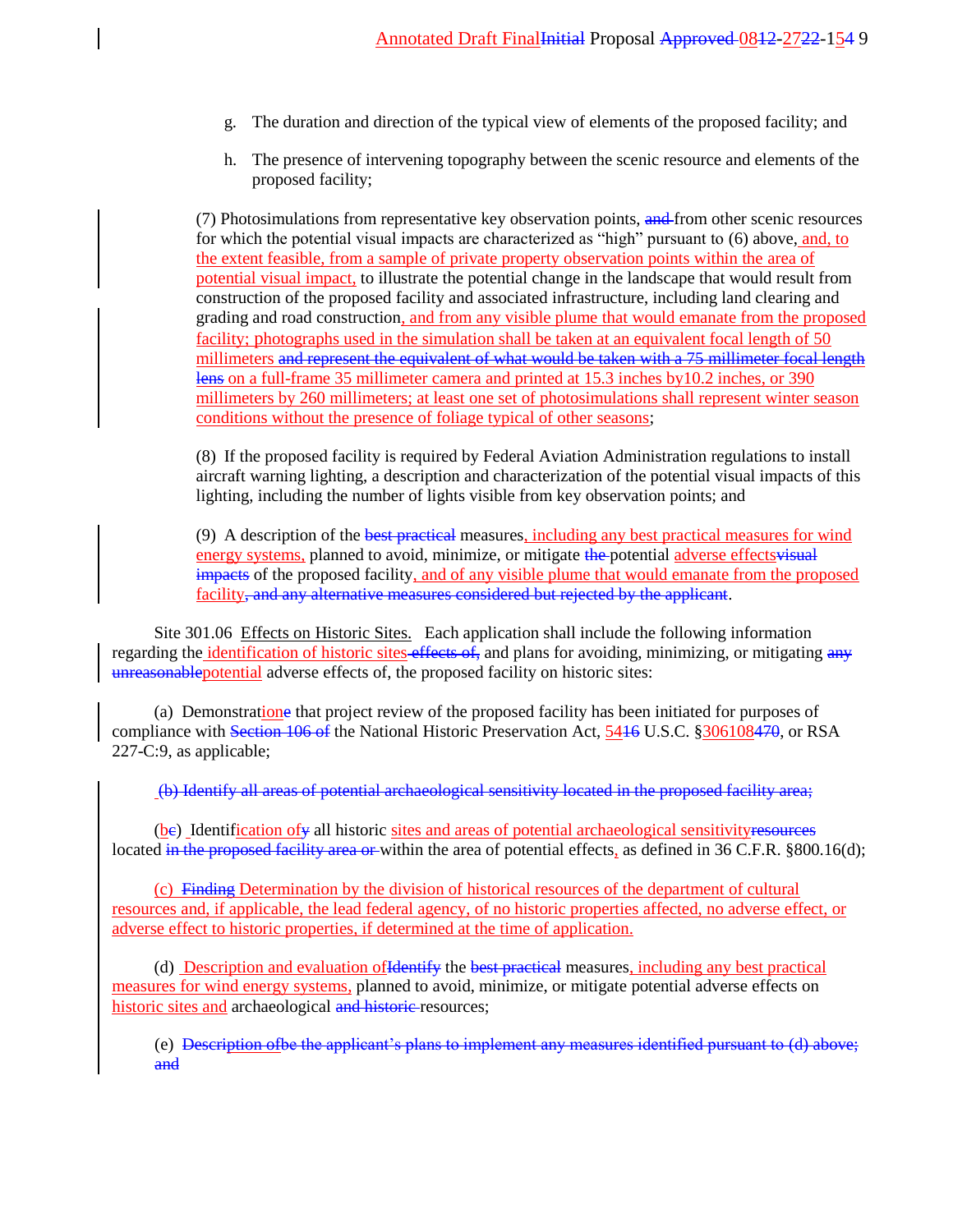(f) Description of be the status of the applicant's consultations with the  $New$  Hampshire Ddivision of Hhistorical Rresources of the department of cultural resources, and, if applicable, with the lead federal agency, and consulting parties, as such term is defined in 36 C.F.R. §800.2(c).

Site 301.07 Effects on Environment. Each application shall include the following information regarding the effects of, and plans for avoiding, minimizing, or mitigating any unreasonable potential adverse effects of, the proposed facility on air quality, water quality, and the natural environment:

(a) Information including the applications and permits filed pursuant to Site 301.03(d) regarding issues of air quality;

(b) Information including the applications and permits filed pursuant to Site 301.03(d) regarding issues of water quality;

(c) Information regarding the natural environment, including the following:

(1) Description ofbe how the applicant identified significant wildlife species, rare plants, rare natural communities, and other exemplary natural communities potentially affected by construction and operation of the proposed facility, including communications with and documentation received from the New Hampshire  $d$ **Department of F**ish and  $g$ **Game**, the New Hampshire nNatural hHeritage bBureau, the United States Fish and Wildlife Service, and any other federal or state agencies having permitting or other regulatory authority over fish, wildlife, and other natural resources;

(1) Identification of  $\gamma$  significant wildlife species, rare plants, rare natural communities, and other exemplary natural communities potentially affected by construction and operation of the proposed facility;

(2) Identification of  $\psi$  critical wildlife habitat and significant habitat resources potentially affected by construction and operation of the proposed facility;

(3) Assessment of potential impacts, including cumulative impacts for wind energy systems, of construction and operation of the proposed facility on significant wildlife species, rare plants, rare natural communities, and other exemplary natural communities, and on critical wildlife habitat and significant habitat resources, including fragmentation or other alteration of terrestrial or aquatic significant habitat resources;

(4) Description of be the best practical measures, including any best practical measures for wind energy systems, planned to avoid, minimize, or mitigate potential adverse impacts of construction and operation of the proposed facility on wildlife species, rare plants, rare natural communities, and other exemplary natural communities, and on critical wildlife habitat and significant habitat resources; and

(5) Description of be the status of the applicant's consultations discussions, if any, with the New Hampshire dDepartment of fFish and gGame, the New Hampshire nNatural hHeritage bBureau, the United States Fish and Wildlife Service, and any other federal or state agencies authorized to identify and manage significant wildlife species, rare plants, rare natural communities, and other exemplary natural communitieshaving permitting or other regulatory authority over fish, wildlife, and other natural resources.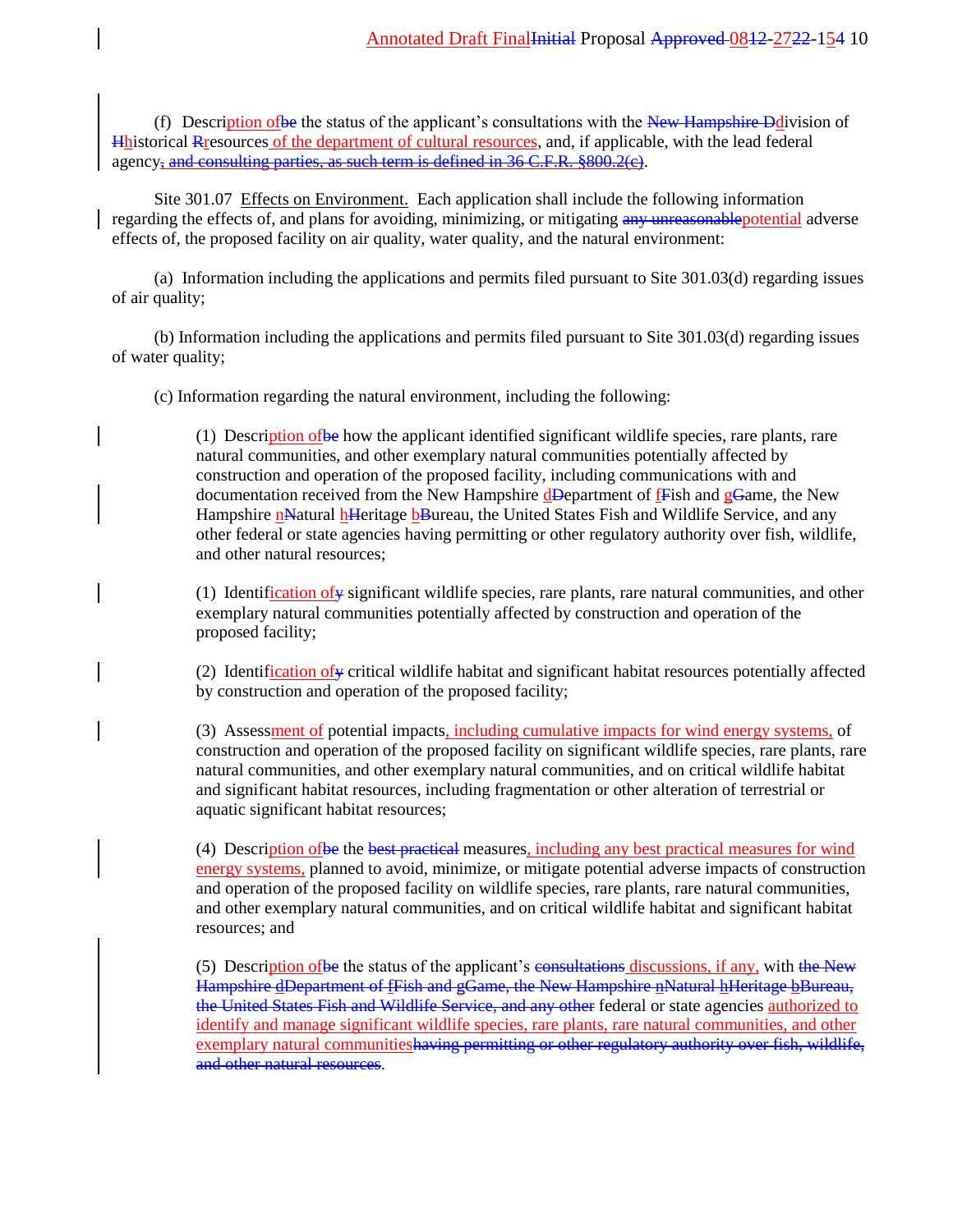Site 301.08 Effects on Public Health and Safety. Each application shall include the following information regarding the effects of, and plans for avoiding, minimizing, or mitigating any unreasonablepotential adverse effects of, the proposed facility on public health and safety:

(a) For proposed wind energy systems:

(1) Include  $a\Delta$  sound impact assessment prepared in accordance with professional standards by an expert in the field, which assessment shall include the reports of a preconstruction sound background study and a sound modeling study, as specified in Site 301.18; follows:

a. The preconstruction sound background study shall:

1. Use measurement procedures that are consistent with the most recent versions of ANSI S12.18 and ANSI S12.9, Part 3 (with or without an observer present) guidelines;

2. Include measurements taken using a sound meter that meets or exceeds the most current version of ANSI S1.4 specifications for a Type II sound meter; and

3. Be conducted in locations that are representative of nearby sound receptors, including occupied permanent residences, schools, day care centers, health care facilities, elderly care facilities, places of worship, operating businesses, and municipal buildings;

b. The preconstruction sound background study report shall:

1. Include a map showing proposed wind turbine locations and all permanently occupied residences, schools, day care centers, health care facilities, elderly care facilities, places of worship, operating businesses, and municipal buildings located within the study area;

2. Indicate topography, temperature, weather conditions, sources of ambient sound, and prevailing wind direction for the monitoring period; and

3. Describe the test locations with GPS coordinates or a similar level of detail that permits others to identify the specific test locations;

c. The sound modeling study shall:

1. Be performed based on the most recent version of International Organization for Standards ISO 9613-2; and

2. Use wind turbine sound power levels determined according to the most recent version of International Electrotechnical Commission Standard IEC 61400, Part 11;

d. The sound modeling study report shall:

1.Include the results of the modeling described in (c) above as well as a map with sound contour lines showing dBA sound emitted from the proposed wind energy system at 5 dBA intervals;

2. Include locations out to the 35 dBA sound contour line or 2 miles from any wind turbine included in the proposed facility, whichever is closer to the nearest wind turbine; and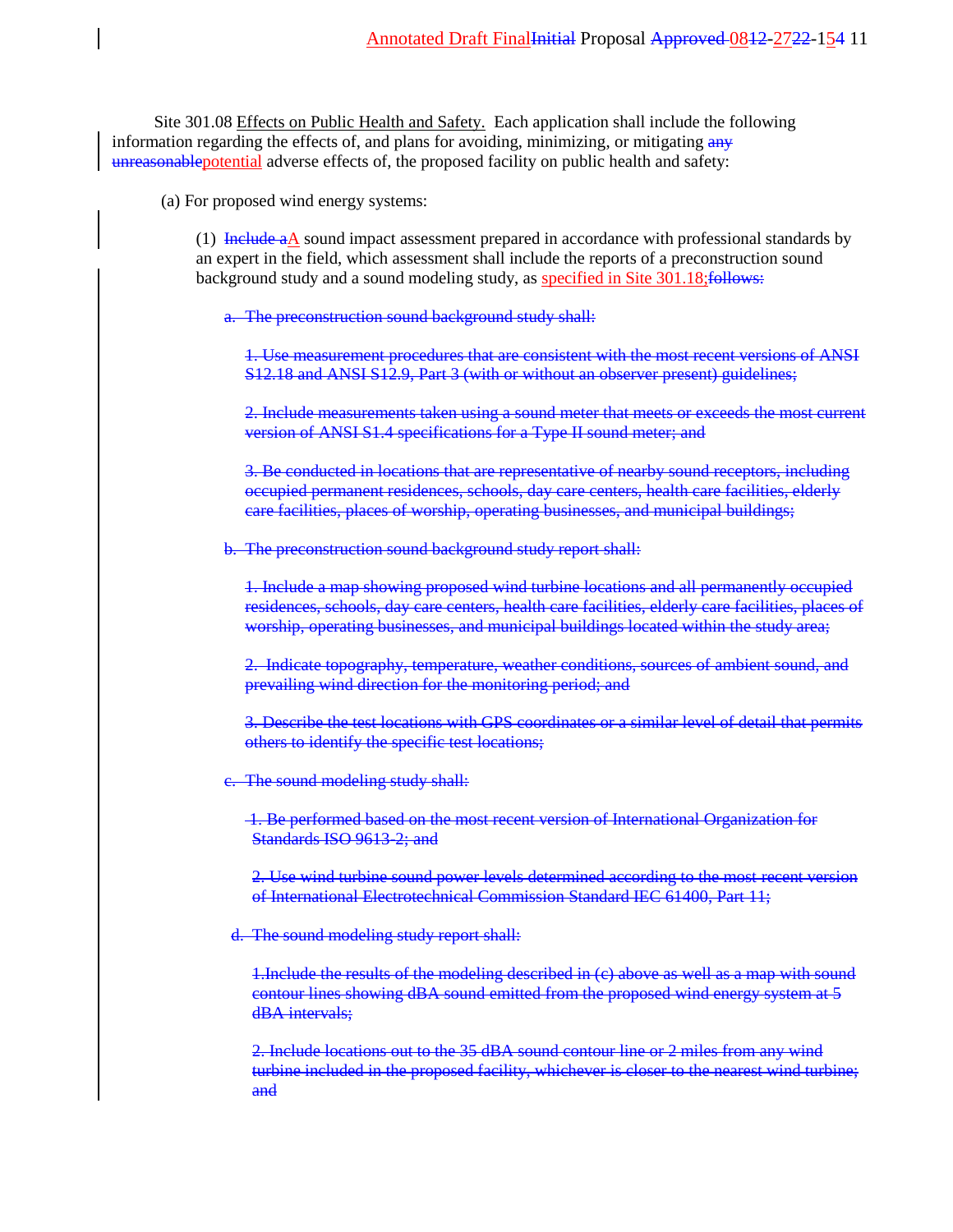3. Show proposed wind turbine locations and all occupied permanent residences, schools, day care centers, health care facilities, elderly care facilities, places of worship, operating businesses, and municipal buildings located within the study area;

(2) Include aAn assessment that identifies the astronomical maximum as well as the anticipated hours per year of shadow flicker expected to be perceived at each residence, learning space, workplace, health care setting, public gathering area (outdoor and indoor), other occupied building, and roadway, that falls within 1 mile of any turbine, based on shadow flicker modeling that assumes an impact distance of 1 mile from each of the turbines; "astronomical maximum" means the theoretical maximum number of hours that shadow flicker will be produced at a location assuming the sun is shining all day from sunrise to sunset, the rotor-plane of the turbine is always perpendicular to the sun, and the turbine is always operating report evaluating the shadow flicker expected to be perceived at all buildings occupied or used for another purpose, which report shall be based upon computer modeling programs and input data defining the most conservative case scenario, including the astronomical maximum shading duration;

(3) Description of be planned setbacks that indicate the distance between each wind turbine and the nearest nonparticipating landowner's existing occupied building and property line, and between each wind turbine and the nearest public road and overhead utility line, and explain why the indicated distances are adequate to protect the public from risks associated with the operation of the proposed wind energy facility;

(4) Include aAn assessment of the risks of ice throw, blade shear, and tower collapse on public safety, including a description of the probability of occurrence of such events under varying conditions, the distances at which such events may have an impact, and the best practical measures taken or planned to avoid or minimize the occurrence of such events, if necessary;

(5) Description ofbe the lightning protection system planned for the proposed facility;

(6) Description ofbe any determination made by the Federal Aviation Administration regarding whether any hazard to aviation is expected from any of the wind turbines included in the proposed facility, and describe the Federal Aviation Administration's lighting, turbine color, and other requirements for the wind turbines;

(7) Include  $a\underline{A}$  decommissioning plan prepared by an independent, qualified person with demonstrated knowledge and experience in wind generation projects and cost estimates, which plan shall provideing for removal of all structures and restoration of the facility site with a description of sufficient and secure funding to implement the plan, which shall not account for the anticipated salvage value of facility components or materials, including the provision of financial assurance in the form of an irrevocable standby letter of credit, performance bond, or surety bond, or unconditional payment guaranty executed by a parent company of the facility owner maintaining at all times an investment grade credit rating; and that describes in detail the elements of and financial assurances for facility decommissioning.

(8) The decommissioning plan required under (7) above shall include each of the following:

a. All turbines, including the blades, nacelles and towers, shall be disassembled and transported off-site;

b. All transformers shall be transported off-site;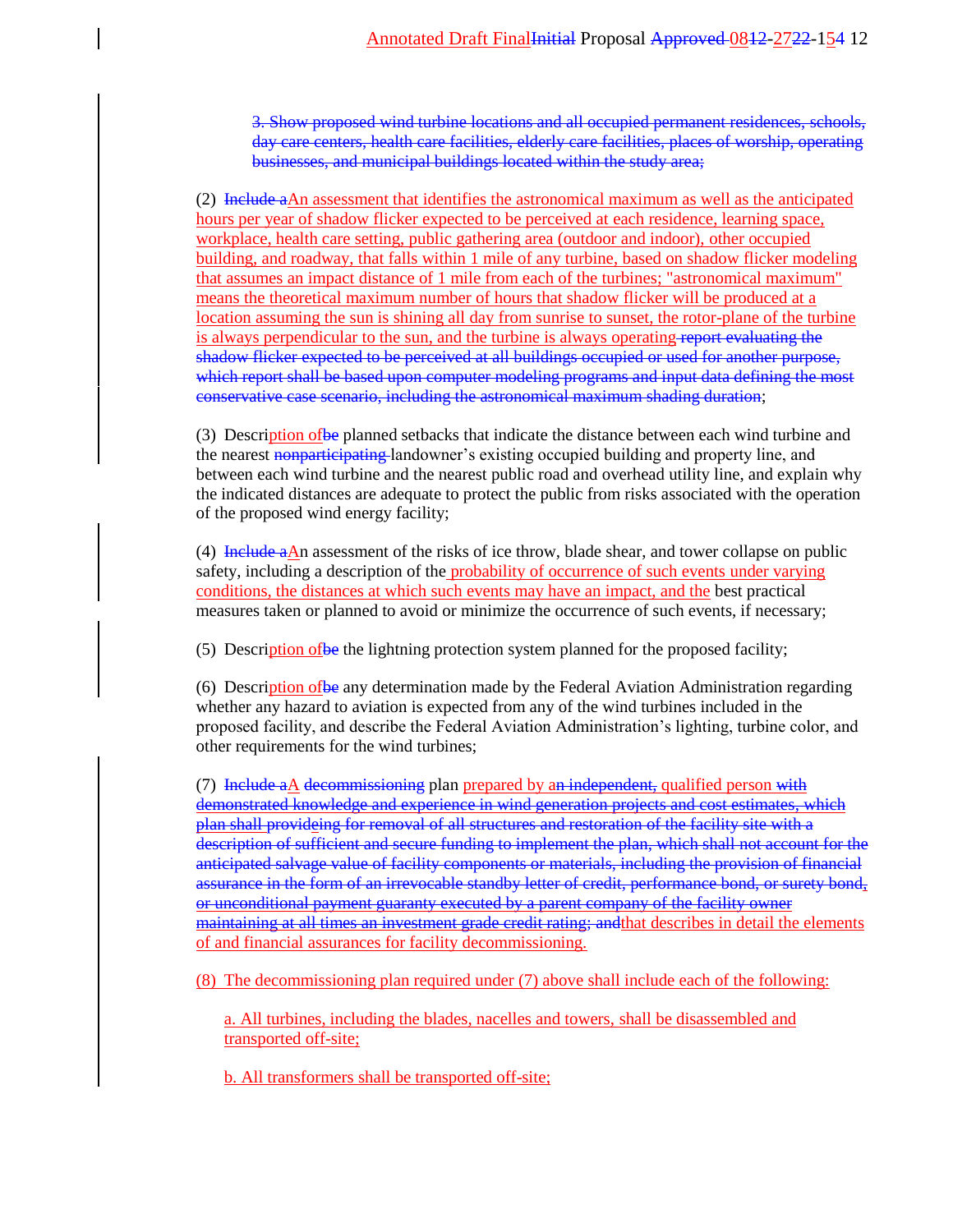c. The overhead power collection conductors and the power poles shall be removed from the site;

d. All underground infrastructure at depths less than four feet below grade shall be removed from the site and all underground infrastructure at depths greater than four feet below finished grade shall be abandoned in place; and

e. Areas where subsurface components are removed shall be filled, graded to match adjacent contours, reseeded, stabilized with an appropriate seed and allowed to re-vegetate naturally; and

(9) Include aA plan for fire protection for the proposed facility prepared by or in consultation with a fire safety expert.;

(b) For electric transmission facilities, an assessment of electric and magnetic fields generated by the proposed facility and the potential impacts of such fields on public health and safety, based on current established scientific knowledge.:

Include an assessment of electric and magnetic fields and the potential impacts of such fields on public health and safety; and

Include an assessment of operational sound associated with the proposed facility, if the facility would involve use of equipment that might reasonably be expected to increase sound by 10 dBA or more over ambient levels at the edge of the right-of-way, or at the edge of the property boundary if the proposed facility, or portion thereof, will be located on land owned, leased or otherwise controlled by the applicant or an affiliate of the applicant;

(c) For all energy facilities:

(1) Include a Except as otherwise provided in  $(a)(1)$  above, an assessment of operational sound associated with the proposed facility, if the facility would involve use of equipment that might reasonably be expected to increase sound by 10 decibel A-weighted (dBA) or more over background levels (measured at the L-90 sound level) at the property boundary of the proposed facility site or, in the case of an electric transmission line or an energy transmission pipeline, at the edge of the right-of-way or the edge of the property boundary if the proposed facility, or portion thereof, will be located on land owned, leased or otherwise controlled by the applicant or an affiliate of the applicant, except as provided elsewhere herein;

(2) Include a $\Delta$  facility decommissioning plan prepared by an independent, qualified person with demonstrated knowledge and experience in similar energy facility projects and cost estimates, which plan shall includewith a description of sufficient and secure funding to implement the plan, which shall not account for the anticipated salvage value of facility components or materials, including the provision of financial assurance in the form of an irrevocable standby letter of credit, performance bond, or surety bond, or unconditional payment guaranty executed by a parent company of the facility owner maintaining at all times an investment grade credit rating that describes in detail the elements of and financial assurances for facility decommissioning;

- (3) Include  $a\Delta$  plan for fire safety prepared by or in consultation with a fire safety expert;
- (4) Include  $a\Delta$  plan for emergency response to the proposed facility site; and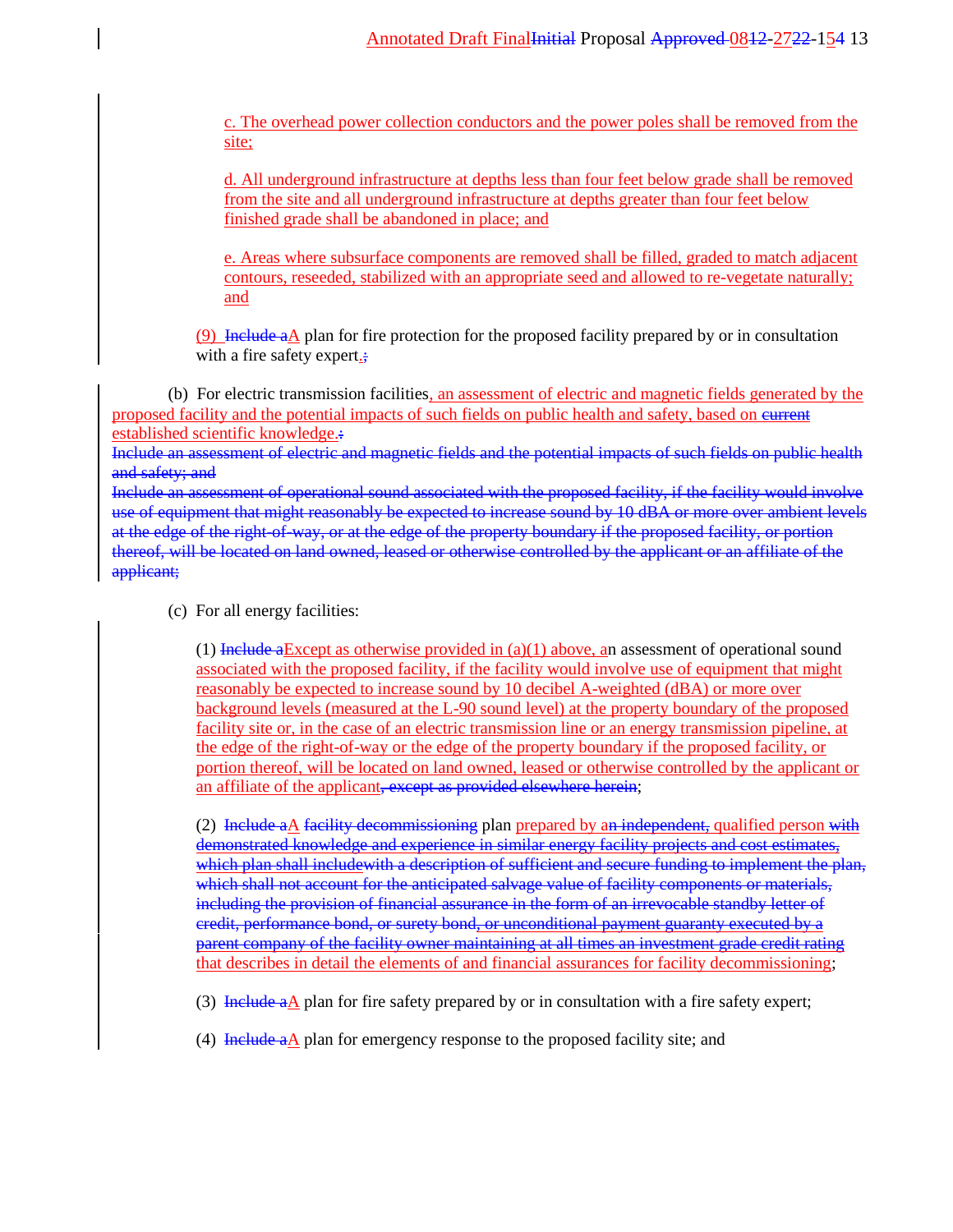(5) Include aA description of any additional plans or measures to avoid, minimize, or mitigate public health and safety impacts that would result from the construction and operation of the proposed facility.

Site 301.09 Effects on Orderly Development of Region. Each application shall include information regarding the effects of the proposed facility on the orderly development of the region, including the views of municipal and regional planning commissions and municipal governing bodies regarding the proposed facility, if such views have been expressed in writing, and master plans and zoning ordinances of the proposed facility host municipalities and unincorporated places, municipalities and unincorporated places abutting the host municipalities and unincorporated places, and other municipalities and unincorporated places that are the subject of or covered by studies included with or referenced in the application, and the applicant's estimate of the effects of the construction and operation of the facility on:

(a) Land use in the region, including the following:

(1) A description of the prevailing land uses in the host communities. <del>proposed facility host</del> municipalities and unincorporated places, municipalities and unincorporated places abutting the host municipalities and unincorporated places, and other municipalities and unincorporated places that are the subject of or covered by studies included with or referenced in the applicationhost communities and communities abutting the proposed facility; and

(2) A description of how the proposed facility is consistent with such land uses and identification of how the proposed facility is inconsistent with such land uses;

(b) The economy of the region, including an assessment of:

(1) The economic effect of the facility on the proposed facility host municipalities and unincorporated places, municipalities and unincorporated places abutting the host municipalities and unincorporated places, and other municipalities and unincorporated places that are the subject of or covered by studies included with or referenced in the applicationhost communities and communities abutting the proposed facility;

(2) The economic effect of the proposed facility on in-state economic activity during construction and operation periods;

(3) The effect of the proposed facility on State and local tax revenues;

(4) The effect of the proposed facility on regional real estate values;

(5) The effect of the proposed facility on tourism and recreation in the proposed facility host municipalities and unincorporated places, municipalities and unincorporated places abutting the host municipalities and unincorporated places, and other municipalities and unincorporated places that are the subject of or covered by studies included with or referenced in the applicationhost communities and communities abutting the facility; and

(6) The effect of the proposed facility on community services and regional infrastructure;

(c) Employment in the region, including an assessment of: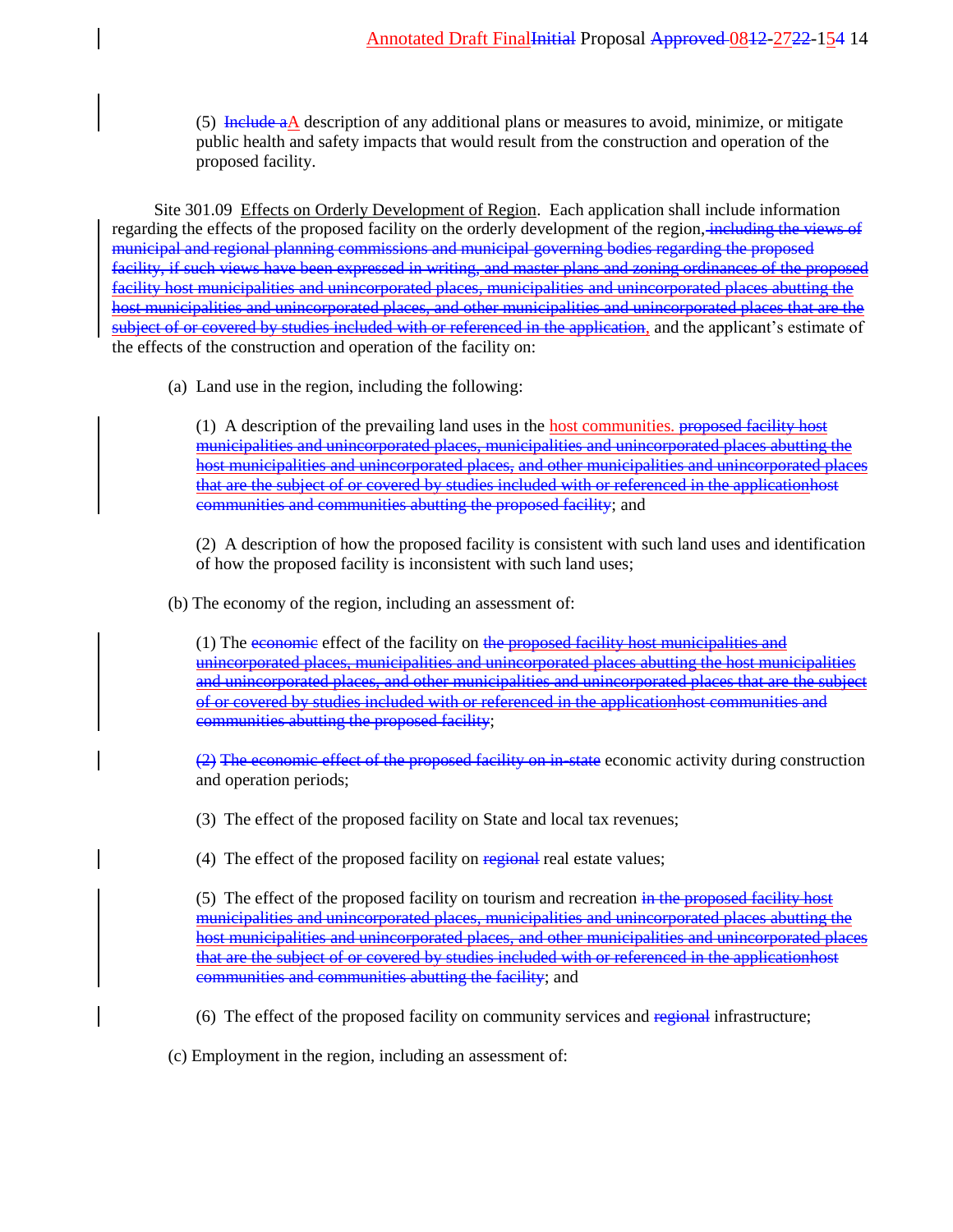(1) The number and types of full-time equivalent local jobs expected to be created, preserved, or otherwise affected by the construction of the proposed facility, including direct construction employment and indirect employment induced by facility-related wages and expenditures; and

(2) The number and types of full-time equivalent jobs expected to be created, preserved, or otherwise affected by the operation of the proposed facility, including direct employment by the applicant and indirect employment induced by facility-related wages and expenditures.

Site 301.10 Completeness Review and Acceptance of Applications for Energy Facilities.

(a) Upon the filing of an application for an energy facility, the committee shall forward to each of the other state agencies having permitting or other regulatory authority and to other state agencies identified in administrative rules, under state or federal law, to regulate any aspect of the construction or operation of the proposed facility, a copy of the application for the agency's review as described in RSA 162-H:7, IV.

(b) The committee also shall forward a copy of the application to the department of fish and game, the department of health and human services, the division of historical resources of the department of cultural resources, the natural heritage bureau, the governor's office of energy and planning, and the division of fire safety of the department of safety, unless any such agency or office has been forwarded a copy of the application under (a) above.

 $(c<sub>b</sub>)$  Upon receiving an application, the committee shall conduct a preliminary review to ascertain if the application contains sufficient information for the committee to review the application under RSA 162-H and these rules.

(de) Each state agency having permitting or other regulatory authority shall have 45 days from the time the committee forwards the application to notify the committee in writing whether the application contains sufficient information for its purposes the agency to begin its review.

 $\left(\frac{ed}{ed}\right)$  Within 60 days after the filing of the application, the committee shall determine whether the application is administratively complete and has been accepted for review.

(fe) If the committee determines that an application is administratively incomplete, it shall notify the applicant in writing, specifying each of the areas in which the application has been deemed incomplete.

 $(gf)$  If the applicant is notified that its application is administratively incomplete, the applicant may file a new and more complete application or complete the filed application by curing the specified defects within 10 days of the applicant's receipt of notification of incompleteness.

 $(\frac{h\cdot g}{g})$  If, within the 10-day time frame, the applicant files a new and more complete application or completes the filed application, in either case curing the defects specified in the notification of incompleteness, the committee shall, no later than 14 days after receipt of the new or completed application, accept the new or completed application.

(ih) If the new application is not complete or the specified defects in the filed application remain uncured, the committee shall notify the applicant in writing of its rejection of the application and instruct the applicant to file a new application.

Site 301.11 Exemption Determination.

(a) The committee shall have the authority to exempt an applicant from the approval and certificate provisions of RSA 162-H and the rules of the committee according to this section.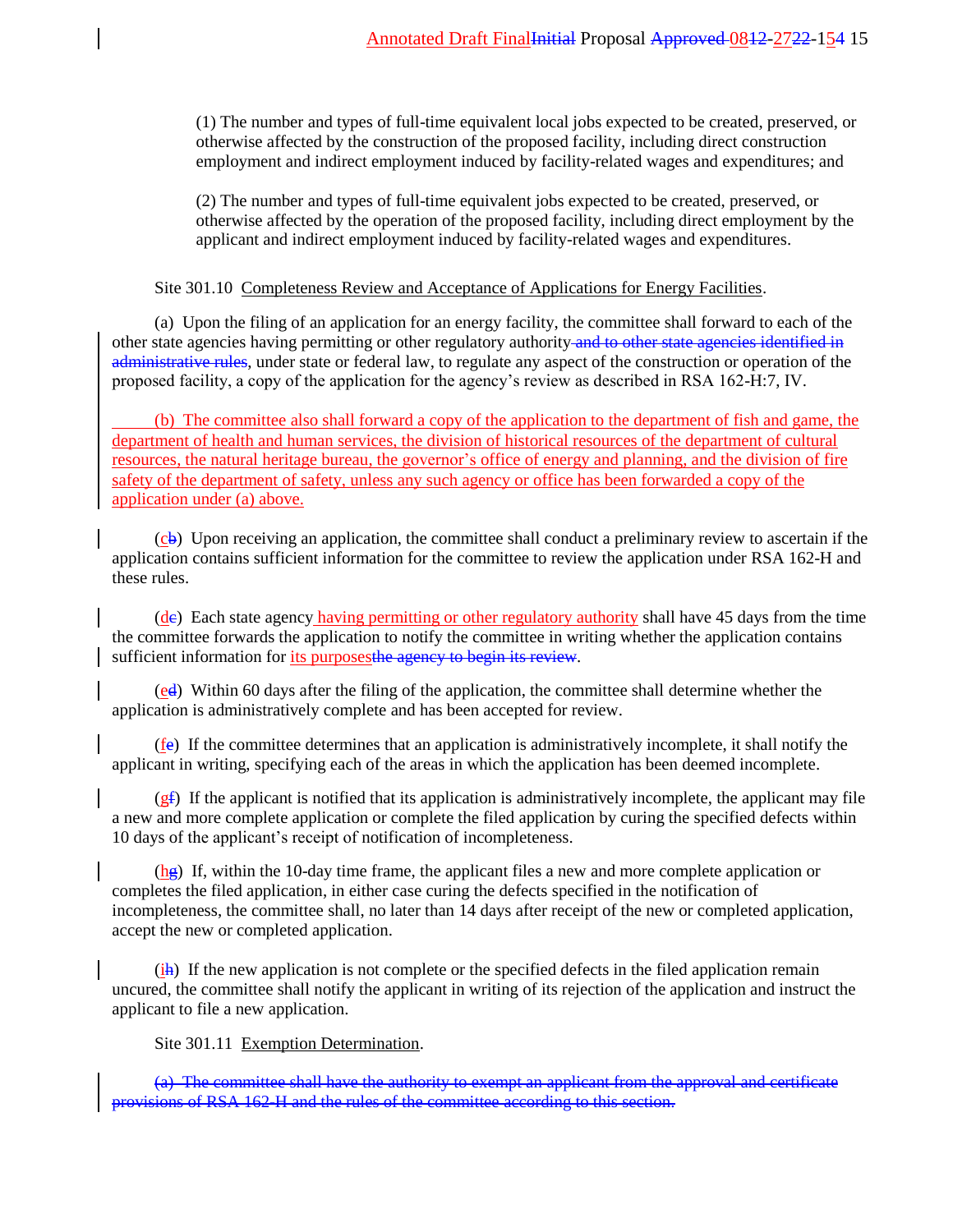$(a\bar{b})$  Within 60 days of acceptance of an application or the filing of a petition for exemption, the committee shall exempt the applicant from the approval and certificate provisions of RSA 162-H and these rules, if the committee finds that:

> (1) Existing state or federal statutes, state or federal agency rules or municipal ordinances provide adequate consideration and protection of the objectives set forth in RSA 162-H:1;

(2) Consideration of the proposed energy facility by only selected agencies represented on the committee is required and the objectives of RSA 162-H:1 can be met by those agencies without exercising the provisions of RSA 162-H;

(3) Response to the application or request for exemption from the general public, provided through written submissions or in the adjudicative proceeding provided for in (b) below, indicates that the objectives of RSA 162-H:1 are met through the individual review processes of the participating agencies; and

(4) All environmental impacts or effects are adequately regulated by other federal, state, or local statutes, rules, or ordinances.

(be) The committee shall make the determination described in  $(a\bar{b})$  above after conducting an adjudicative proceeding that includes a public hearing held in a county where the energy facility is proposed to be located.

Site 301.12 Timeframe for Application Review.

(a) Pursuant to RSA 162-H:7, VI-b, each state agency having permitting or other regulatory authority over the proposed energy facility shall report its progress to the committee within 150 days after application acceptance, outlining draft permit conditions and specifying additional data requirements necessary to make a final decision on the parts of the application that relate to its permitting or other regulatory authority;

(b) Pursuant to RSA 162-H:7, VI-c, each state agency having permitting or other regulatory authority over the proposed energy facility shall make and submit to the committee a final decision on the parts of the application that relate to its permitting and other regulatory authority, no later than 240 days after application acceptance.

(c) Pursuant to RSA 162-H:7, VI-d, tThe committee shall issue or deny a certificate for an energy facility within 365 days after application acceptance.

(d) Pursuant to RSA 162-H:14, I, t<sub>T</sub>he committee shall temporarily suspend its deliberations and the time frames set forth in this section at any time while an application is pending before the committee, if it finds that such suspension is in the public interest.

Site 301.13 Criteria Relative to Findings of Financial, Technical, and Managerial Capability.

(a) In determining whether an applicant has the financial capability to construct and operate the proposed facility, the committee shall consider:

> (1) The applicant's experience in securing funding to construct and operate energy facilities similar to the proposed facility;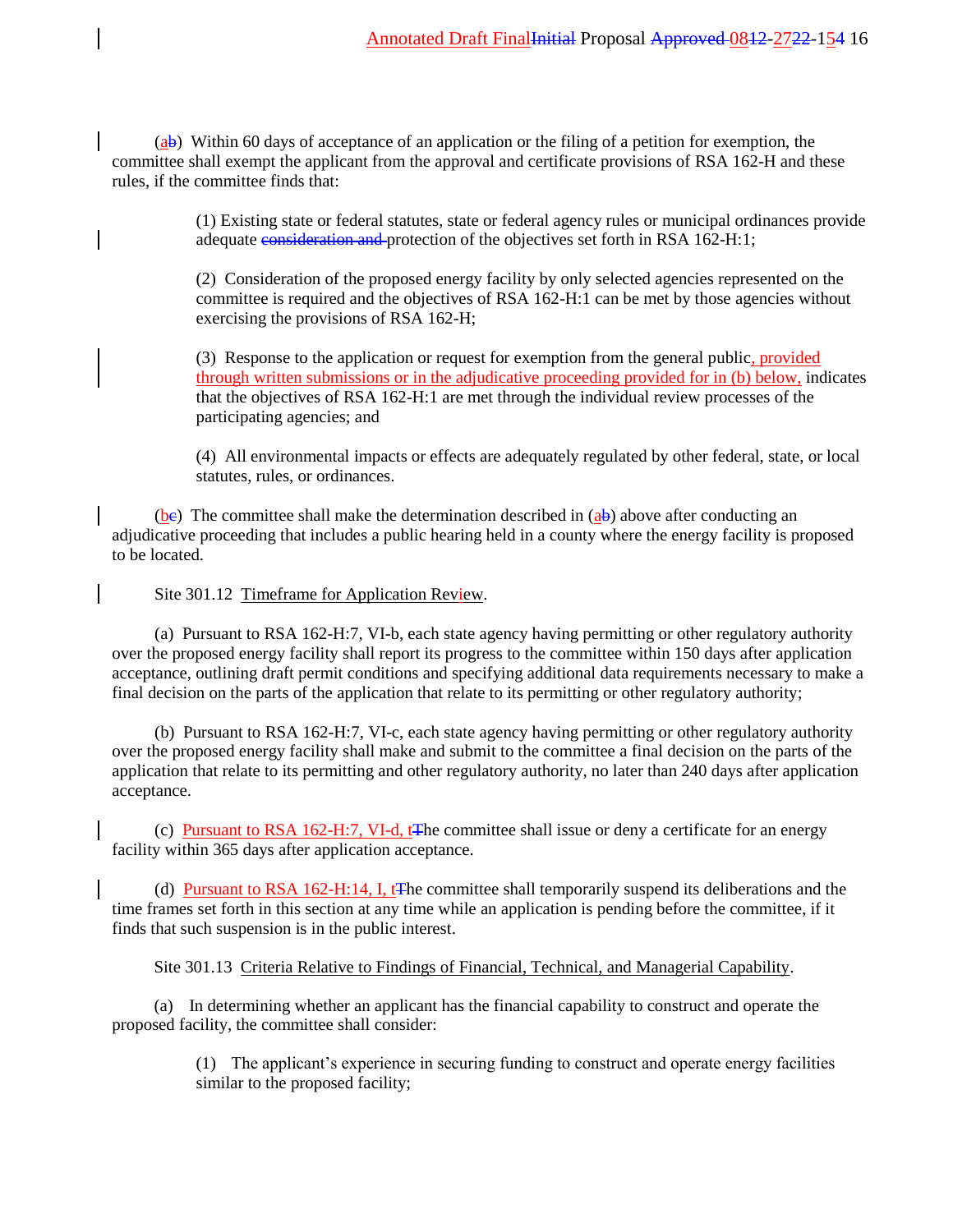(2) The experience and expertise of the applicant and its advisors, to the extent the applicant is relying on advisors;

(3) The applicant's statements of current and pro forma assets and liabilities; and

(4) Financial commitments the applicant has obtained or made in support of the construction and operation of the proposed facility.

(b) In determining whether an applicant has the technical capability to construct and operate the proposed facility, the committee shall consider:

> (1) The applicant's experience in designing, constructing, and operating energy facilities similar to the proposed facility; and

> (2) The experience and expertise of any contractors or consultants engaged or to be engaged by the applicant to provide technical support for the construction and operation of the proposed facility, if known at the time.

(c) In determining whether an applicant has the managerial capability to construct and operate the proposed facility, the committee shall consider:

> (1) The applicant's experience in managing the construction and operation of energy facilities similar to the proposed facility; and

(2) The experience and expertise of any contractors or consultants engaged or to be engaged by the applicant to provide managerial support for the construction and operation of the proposed facility, if known at the time.

Site 301.14 Criteria Relative to Findings of Unreasonable Adverse Effects.

(a) In determining whether a proposed energy facility will have an unreasonable adverse effect on aesthetics, the committee shall consider:

> (1) The existing character of the area of potential visual impacteffect in the proposed facility host municipalities or unincorporated placescommunity and in municipalities or unincorporated placescommunities abutting or in the vicinity of the proposed facility;

(2) The significance of affected scenic resources and their distance from the proposed facility;

(3) The extent, nature, and duration of public uses of affected scenic resources;

(4) The scope and scale of the change in the landscape visible from affected scenic resources;

(5) The evaluation of the overall visual impacts of the facility as described in the visual impact assessment submitted by the applicant and other relevant evidence submitted pursuant to Site 202.24;

(6) Whether the proposed facility would be a dominant feature of a landscape in which existing human development is not already a prominent feature as viewed from affected scenic resources;

(7) Whether the visibility of the proposed facility would offend the sensibilities of a reasonable person during daytime or nighttime periods; and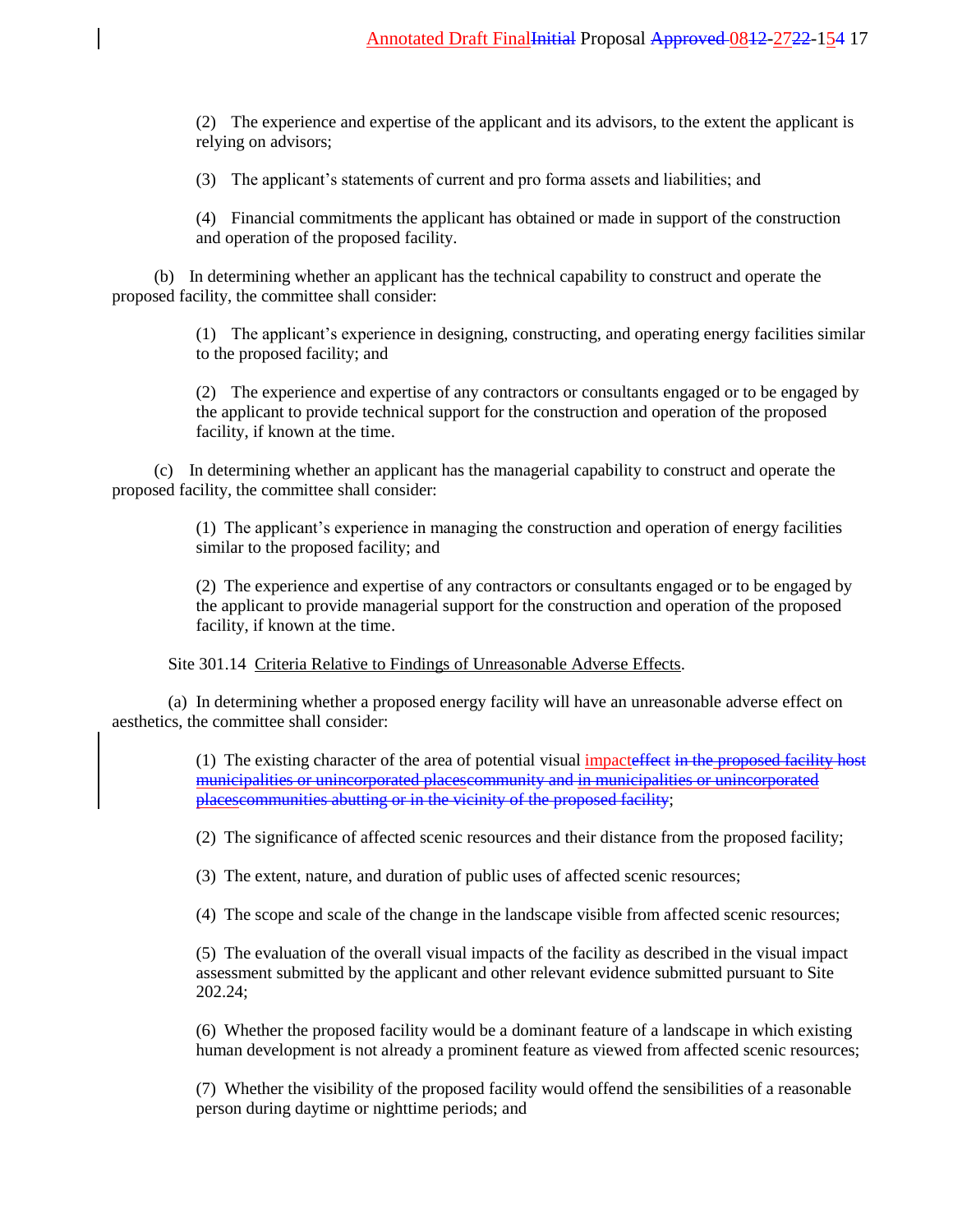(8) The effectiveness of the best practical measures planned by the applicant to avoid, minimize, or mitigate unreasonable adverse effects on aesthetics.

(b) In determining whether a proposed energy facility will have an unreasonable adverse effect on historic sites, the committee shall consider:

> (1) Whether the application has identified all historic sites and archaeological resources potentially affected by the proposed facility and any anticipated potential adverse effects on such sites and resources, in consultation with the New Hampshire division of historical resources of the department of cultural resources and, if applicable, the federal lead agencyConsider the nature and significance of the historic and archaeological resources identified by the applicant;

(2) The significance of the affected historic sites and archeological resources;

(3) The extent, nature, and duration of the potential effects on the historic sites and archeological resources;

(2) Consider t(4) The effectiveness of the measures proposed by the applicant undertaken or planned to avoid, minimize, or mitigate unreasonable potential adverse effects on historic sites and archaeological resources; and

Consider<sub>t</sub>

(5) The status of the applicant's consultations with the New Hampshire dDivision of hHistorical rResources of the department of cultural resources and, if applicable, the federal lead agency, and consulting parties, as such term is defined in 36 C.F.R. §800.2(e); and.

(3)Whether the proposed facility will adversely affect historical sites and archaeological resources to an unusual or disproportionate degree, such as:

Adversely affecting a large number of historic sites or archaeological resources, given the scale of the facility; or

b. Adversely affecting historic sites or archaeological resources that have been demonstrated to be of a rare or unique nature or of national significance.

(c) In determining whether a proposed energy facility will have an unreasonable adverse effect on air quality, the committee shall consider the determinations of the New Hampshire dDepartment of eEnvironmental sServices with respect to applications or permits identified in Site 301.03(d) and other relevant evidence submitted pursuant to Site 202.24.

(d) In determining whether a proposed energy facility will have an unreasonable adverse effect on water quality, the committee shall consider the determinations of the New Hampshire dDepartment of eEnvironmental sServices, the United States Army Corps of Engineers, and other state or federal agencies having permitting or other regulatory authority, under state or federal law, to regulate any aspect of the construction or operation of the proposed facility, with respect to applications and permits identified in Site 301.03(d), and other relevant evidence submitted pursuant to Site 202.24.

(e) In determining whether construction and operation of a proposed energy facility will have an unreasonable adverse effect on the natural environment, including wildlife species, rare plants, rare natural communities, and other exemplary natural communities, the committee shall consider: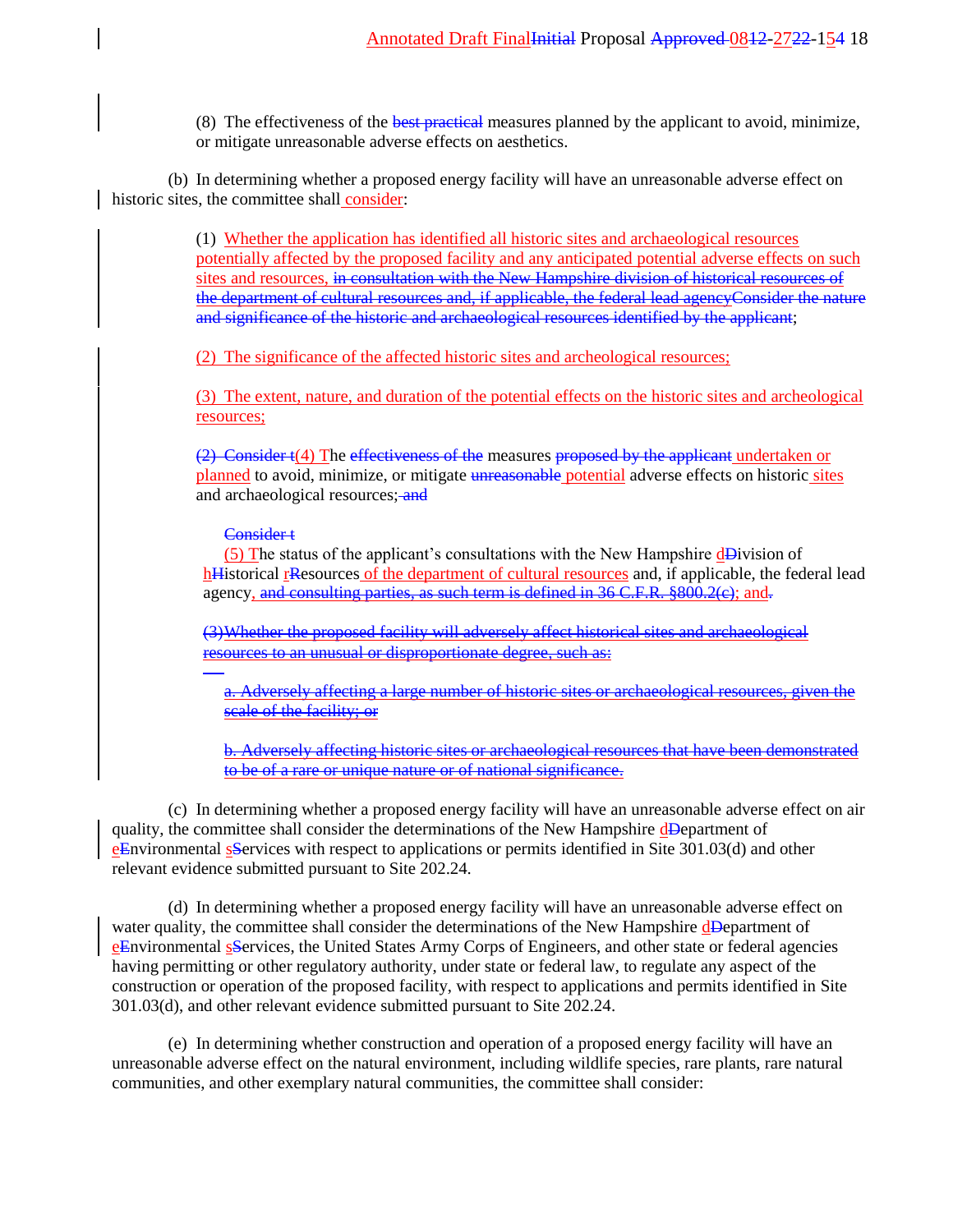(1) The significance of the affected wildlife species, rare plants, rare natural communities, and other exemplary natural communities, including the size, prevalence, dispersal, and viability of the populations in the area;

(2) The nature, extent, and duration of the potential effects on the affected wildlife species, rare plants, rare natural communities, and other exemplary natural communities;

(3) The nature, extent, and duration of the potential fragmentation or other alteration of terrestrial or aquatic significant habitat resources;

(4) The analyses and recommendations<del>views</del> of participating the New Hampshire Ddepartment of Ffish and Ggame, the New Hampshire Nnatural Hheritage Bhureau, the United States Fish and Wildlife Service, and other agencies authorized to identify and manage significant wildlife species, rare plants, rare natural communities, and other exemplary natural communities;

(5) The best practical measures undertaken or planned to avoid, minimize, or mitigate potential adverse effects on the affected wildlife species, rare plants, rare natural communities, and other exemplary natural communities;

(6) The best practical measures undertaken or planned to avoid, minimize, or mitigate potential adverse effects on terrestrial or aquatic significant habitat resources; and

(7) Whether conditions should be included in the certificate for post-construction monitoring and reporting and for adaptive management to address potential adverse effects that cannot reliably be predicted at the time of application.

(f) In determining whether a proposed energy facility will have an unreasonable adverse effect on public health and safety, the committee shall:

> (1) For all energy facilities, consider the information submitted pursuant to Site 301.08 and other relevant evidence submitted pursuant to Site 202.24;

(2) For wind energy systems, apply the following standards:

a. With respect to Ssound Sstandards, the  $\div$  A-weighted equivalent sound levels produced by the applicant's energy facility during operations shall not exceed the greater of 45 dBA or 5 dBA above **backgroundambient** levels (measured at the L-90 sound level) between the hours of 8:00 a.m. and 8:00 p.m. each day, and the greater of 40 dBA or 5 dBA above backgroundambient levels (measured at the L-90 sound level) at all other times during each day, as measured using microphone placement at least 7.5 meters from any surface where reflections may influence measured sound pressure levels, on property at the exterior wall of any existing permanently occupied building on a non-participating landownerthat is used in whole or in part for permanent or temporary residential purposes's property, or at the non-participating landowner's property line if it is less than 300 feet from an existing occupied building, and these sound levels shall not be exceeded for more than 3 minutes within any 60 minute period;

b. With respect to Sshadow Fflicker, the Standard: Sshadow flicker created by the applicant's energy facility during operations shall not occur more than 30 hours per year or 30 minutes per day at or within any residence, learning space, workplace,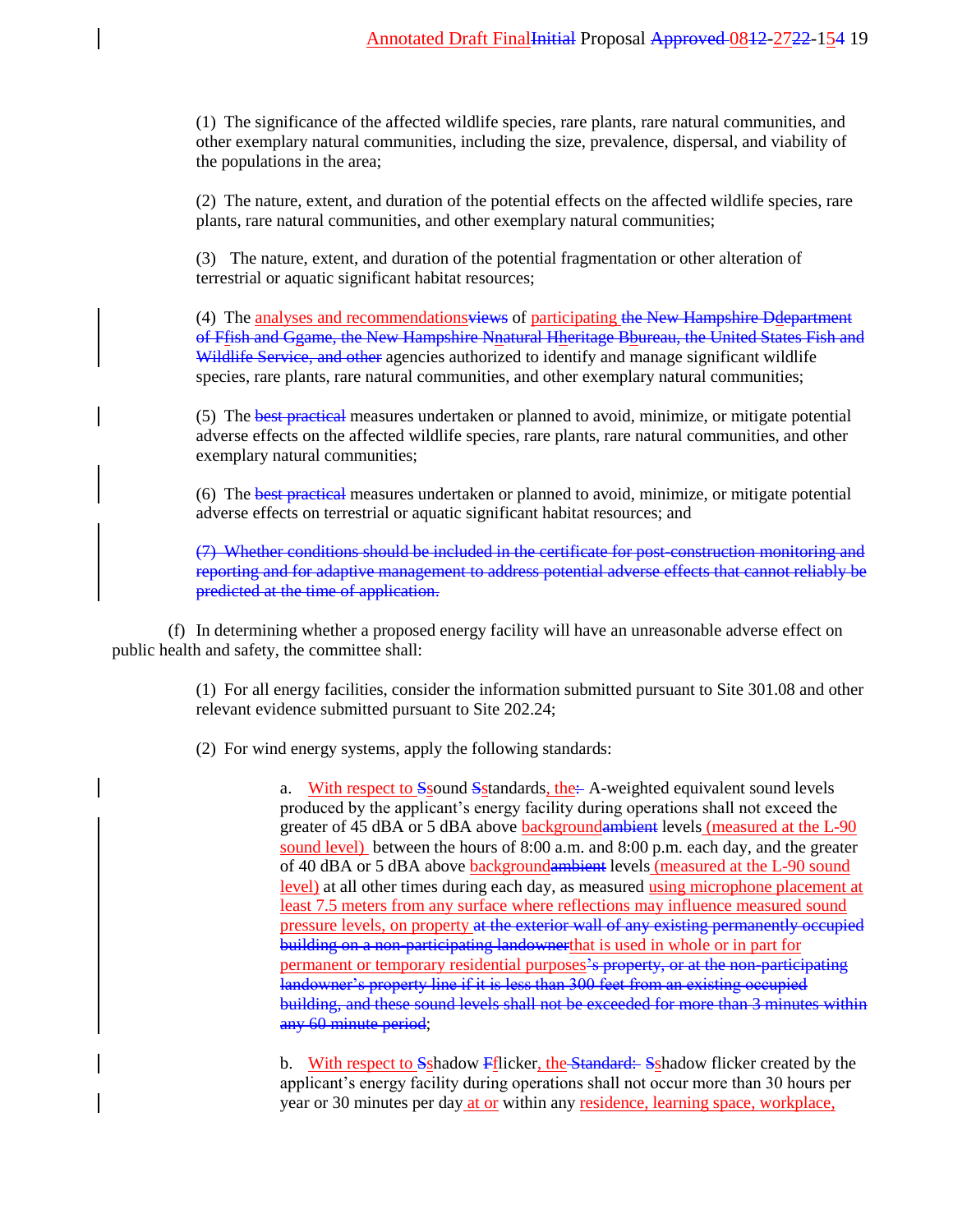health care setting, public gathering area (outdoor and indoor), or other occupied buildingoccupied permanent residence of a non-participating landowner; and

c. With respect to Ssetbacks, Standards: Tthe setback distance between a wind turbine tower and an non-participating landowner's existing permanently occupied building shall be no less than 3 times the turbine tower height as measured from the center of the wind turbine base to the nearest point of the foundation of the permanently occupied building, the setback distance between a wind turbine tower and another non-participating landowner's property line shall be no less than 1.1 times the turbine tower height as measured from the center of the wind turbine base, and the setback distance between a wind turbine tower and the nearest public road shall be no less than 1.5 times the turbine tower height as measured from the center of the wind turbine base to the right-of-way line of the public road, in each case with the turbine tower height measured from the base of the turbine foundation to the tip of the blade in the vertical position.; and

d. Participating Landowners: The applicant's energy facility may exceed the sound, shadow flicker, and setback requirements set forth in a., b., and c. above with respect to any residence, occupied building, or other property if the owner thereof has agreed in writing to waive those requirements.

 $(g)$  In determining whether a proposed energy facility will have unreasonable adverse effects, the committee shall consider the best practical measures to avoid, minimize, or mitigate any potential adverse effects of the proposed facility.

(h) In determining whether to grant a certificate of site and facility for a proposed energy facility, the committee shall consider cumulative impacts to natural, wildlife, habitat, scenic, recreational, historic, and cultural resources, including aesthetic impacts and sound impacts, and, with respect to aesthetics, the potential impacts of combined observation, successive observation, and sequential observation of energy facilities by the viewer.

Site 301.15 Criteria Relative to a Finding of Undue Interference. In determining whether a proposed energy facility will unduly interfere with the orderly development of the region, the committee shall consider:

(a) The extent to which the siting, construction, and operation of the proposed facility will affect land use, employment, and the economy of the county or counties in which the facility is proposed to be located;

(b) The provisions of, and financial assurances for, the proposed decommissioning plan for the proposed facility; and

(c) The views of municipal and regional planning commissions and municipal governing bodies regarding the proposed facility.

Site 301.16 Additional Criteria Relative to Wind Energy Systems. In addition to the criteria set forth in Site 301.13 through 301.15, in determining whether to grant a certificate of site and facility for a proposed wind energy system, the committee shall consider:

(a) Cumulative impacts to natural, scenic, recreational, and cultural resources, including with respect to aesthetics the potential impacts of combined observation, successive observation, and sequential observation of energy facilities by the viewer; and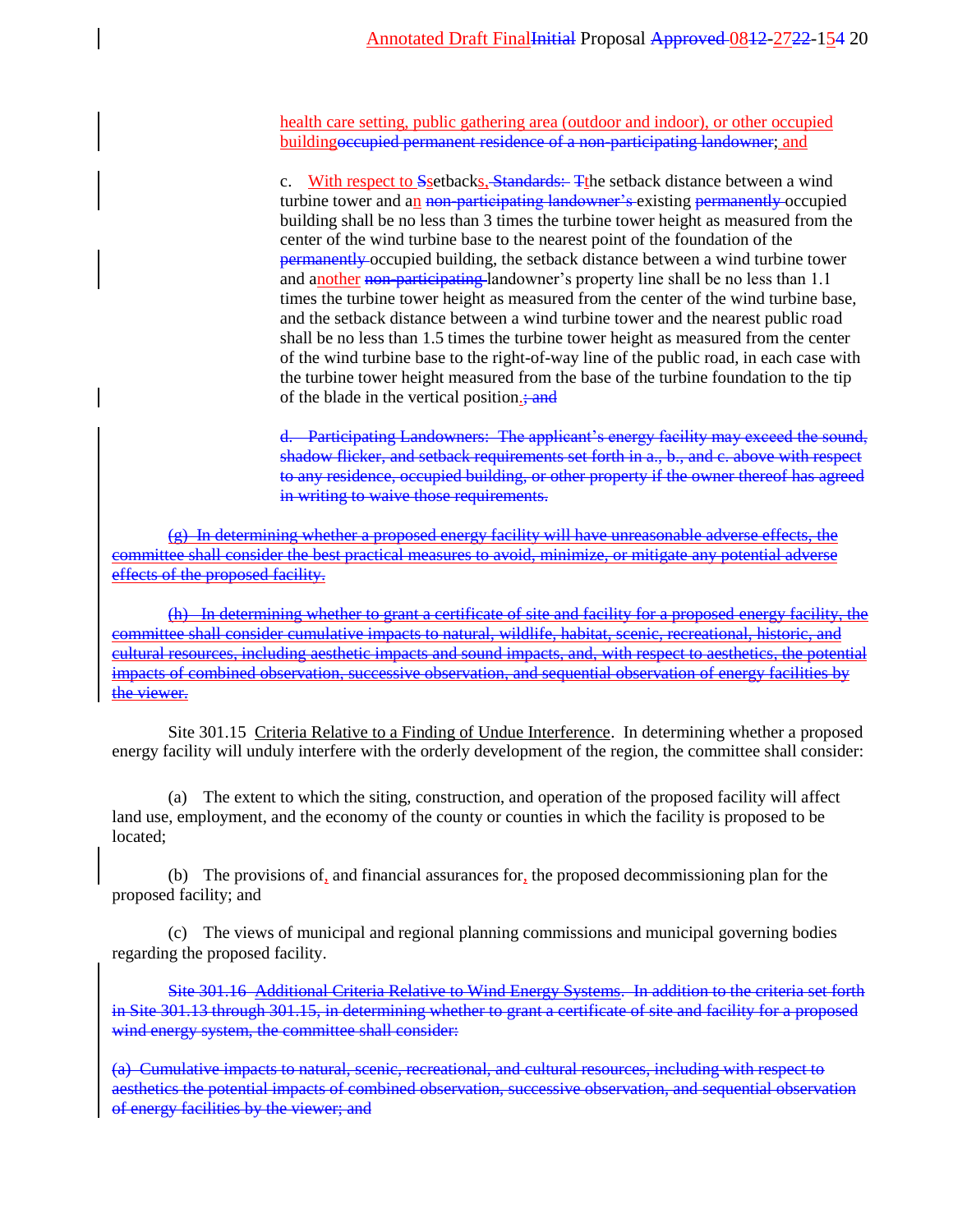(b) Best practical measures to avoid, minimize, or mitigate adverse effects of the proposed wind energy system.

Site 301.16 Criteria Relative to Finding of Public Interest. In determining whether a proposed energy facility will serve the public interest, the committee shall consider whether the facility will benefit or promote one or more of the following:

(a) The economyWhether the environmental effects of the facility, considering both beneficial and adverse effects, serve the public interest;

(b) The environment<del>Whether the beneficial and adverse economic effects of the facility, including the</del> costs and benefits to energy consumers, property owners, state and local tax revenues, employment opportunities, and local and regional economies, serve the public interest;

(c) The stability, reliability or security of energy supply or deliveryWhether construction and operation of the facility will be consistent with federal, regional, state, and local policies, including those specified in RSA 378:37 and RSA 362-F:1;or,

(d) State, regional, or national energy policy. Whether the facility as proposed is consistent with municipal master plans and land use regulations pertaining to (i) natural, scenic, historic, and cultural resources, and (ii) public health and safety, air quality, economic development, and energy resources; and

(e) Additional public interest criteria as are developed through the record in the proceeding.

Site 301.17 Conditions of Certificate. In determining whether a certificate shall be issued for a proposed energy facility, the committee shall consider whether the following conditions should be included in the certificate:

(a) A requirement that the certificate holder promptly notify the committee of any proposed or actual change in the ownership or ownership structure of the holder or its affiliated entities and request approval of the committee of such change;

(b) A requirement that the certificate holder promptly notify the committee of any proposed or actual material change in the location, configuration, design, specifications, construction, operation, or equipment components of the energy facility subject to the certificate and request approval of the committee of such change;

(c) A requirement that the certificate holder continue consultations with the New Hampshire division of historical resources of the department of cultural resources and, if applicable, the federal lead agency, and comply with any agreement or memorandum of understanding entered into with the New Hampshire division of historical resources of the department of cultural resources and, if applicable, the federal lead agency;

> (7) A requirement in the certificate for a wind energy system for post-construction monitoring and reporting to address potential adverse effects identified by avian mortality studies;

(d) Delegation to the administrator or another state agency or official of the authority to monitor the construction or operation of the energy facility subject to the certificate and to ensure that related terms and conditions of the certificate are met;

(e) Delegation to the administrator or another state agency or official of the authority to specify the use of any technique, methodology, practice, or procedure approved by the committee within the certificate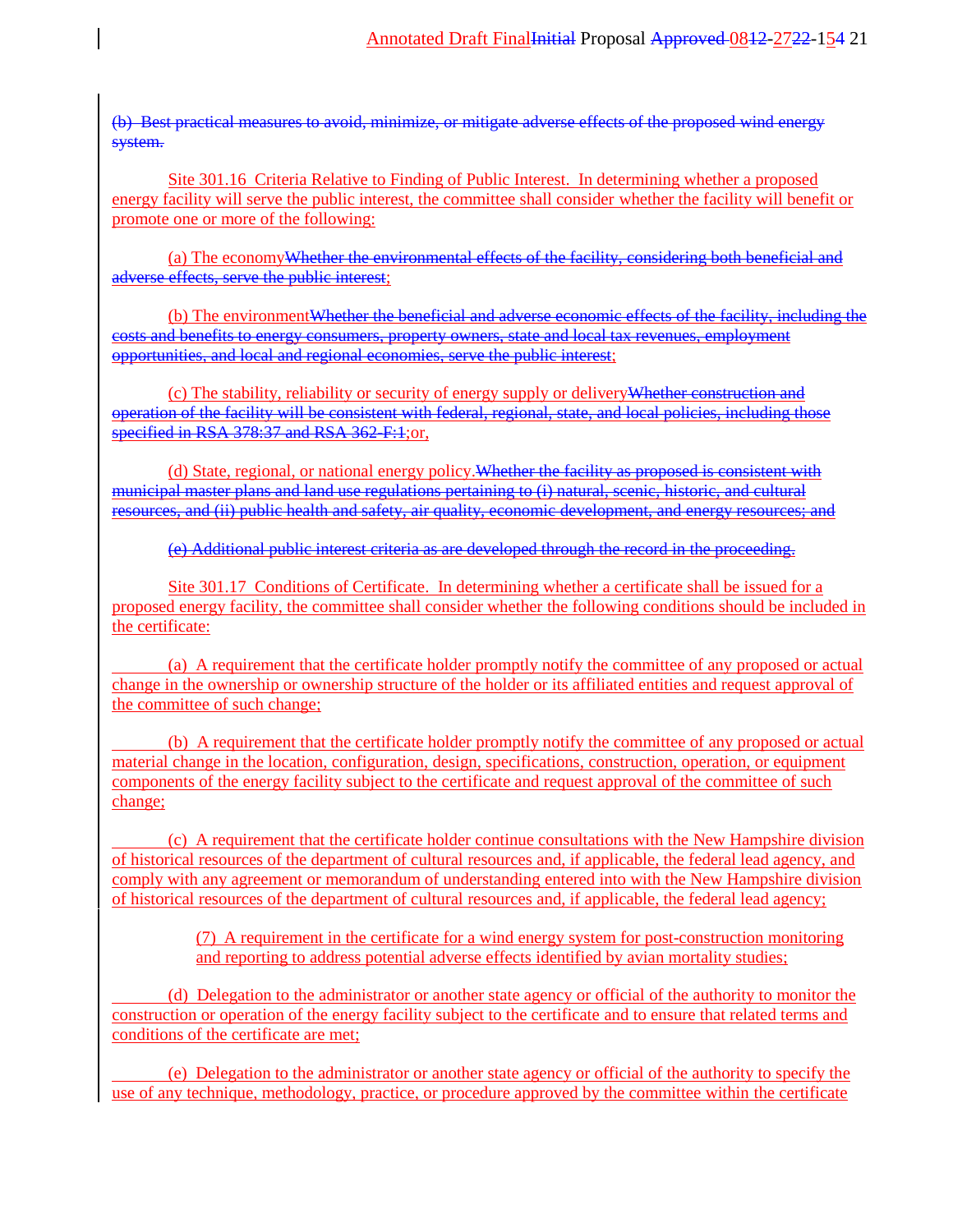and with respect to any permit, license, or approval issued by a state agency having permitting or other regulatory authority;

(f) Delegation to the administrator or another state agency or official of the authority to specify minor changes in route alignment to the extent that such changes are authorized by the certificate for those portions of a proposed electric transmission line or energy transmission pipeline for which information was unavailable due to conditions which could not have been reasonably anticipated prior to the issuance of the certificate;

(g) Other conditions necessary to ensure construction and operation of the energy facility subject to the certificate in conformance with the specifications of the application; and

(h) Any other conditions necessary to serve the objectives of RSA 162-H or to support findings made pursuant to RSA 162-H:16.

Site 301.18 Sound Study Methodology.

(a) The methodology for conducting a preconstruction sound background study for a wind energy system shall include:

- (1) Adherence to the ANSI/ASA S12.9-2013 Part 3 standard, a standard that requires short-term attended measurements;
- (2) Long-term unattended monitoring shall be conducted in accordance with the ANSI S12.9- 992 2013 Part 2 standard, provided that audio recordings are taken in order to clearly identify and remove transient noises from the data, with frequencies above 1250 hertz 1/3 octave band to be filtered out of the data;
- (3) Measurements shall be conducted at the nearest properties from the proposed wind turbines that are representative of all residential properties within 2 miles of any turbine; and
- (4) Sound measurements shall be omitted when the wind velocity is greater than 4 meters per second at the microphone position, when there is rain, or with temperatures below instrumentation minima; following ANSI S12.9-2013 Part 3 protocol, microphones shall be placed 1 to 2 meters above ground level, and at least 15 feet from any reflective surface; a windscreen of the type recommended by the monitoring instrument's manufacturer must be used for all data collection; microphones should be field-calibrated before and after measurements; and an anemometer shall be located within close proximity to each microphone.

(b) Pre-construction sound reports shall include a map or diagram clearly showing the following:

(1) Layout of the project area, including topography, project boundary lines, and property lines;

(2) Locations of the sound measurement points;

(3) Distance between any sound measurement point and the nearest wind turbine;

(4) Location of significant local non-turbine sound and vibration sources;

(5) Distance between all sound measurement points and significant local sound sources;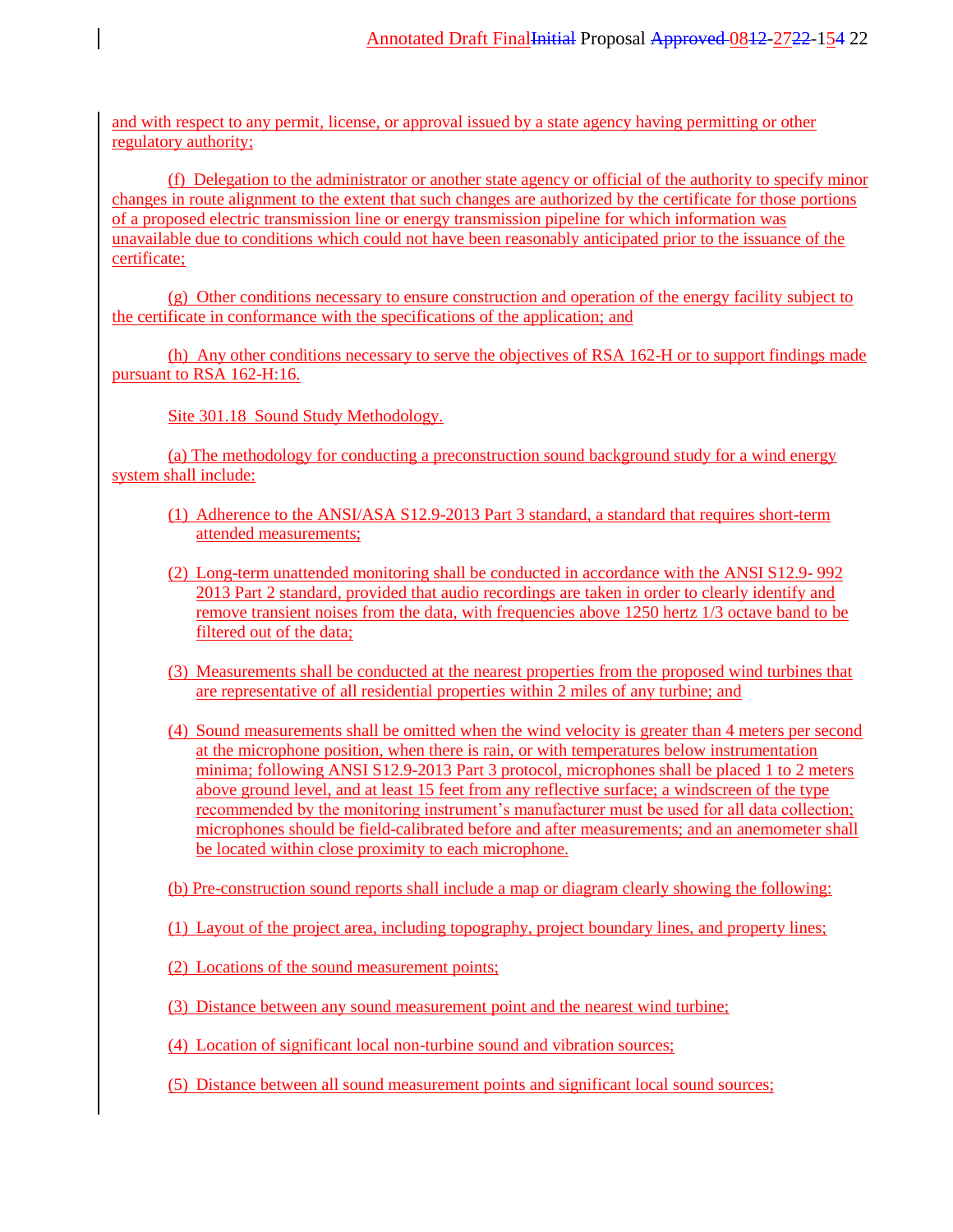- (6) Location of all sensitive receptors including schools, day-care centers, health care facilities, residences, residential neighborhoods, places of worship, and elderly care facilities;
- (7) Indication of temperature, weather conditions, sources of ambient sound, and prevailing wind direction and speed for the monitoring period; and

(8) Final report shall provide A-weighted and C-weighted sound levels for L-10, Leq, and L-90.

(c) The predictive sound modeling study shall:

(1) Be conducted in accordance with ISO 9613-2 1996-12-15 standards and specifications;

(2) Include an adjustment to the Leq sound level produced by the model applied in order to adjust for turbine manufacturer uncertainty, such adjustment to be determined in accordance with the most recent release of the IEC 61400 Part 11 standard (Edition 3.0 2012-11); this standard anticipates that the analysis of wind turbine acoustical emissions shall also consider sound power level and tonality for a batch of wind turbines as opposed to a single machine, pursuant to IEC 61400 Part 14 (First Edition 2005-03);

(3) Include predictions to be made at all properties within 2 miles from the project wind turbines for the wind speed and operating mode that would result in the worst case wind turbine sound emissions during the hours before 8:00 a.m. and after 8:00 p.m. each day; and

(4) Incorporate other corrections for model algorithm error to be disclosed and accounted for in the model.

(d) The predictive sound modeling study report shall:

(1) Include the results of the modeling described in  $(c)(3)$  above as well as a map with sound contour lines showing dBA sound emitted from the proposed wind energy system at 5 dBA intervals;

(2) Include locations out to 2 miles from any wind turbine included in the proposed facility; and

(3) Show proposed wind turbine locations and the location of all sensitive receptors, including schools, day-care centers, health care facilities, residences, residential neighborhoods, places of worship, and elderly care facilities;

(e) Post-construction noise compliance monitoring shall include:

(1) Adherence to the ANSI/ASA S12.9-2013 Part 3 standard that requires short-term attended measurements to ensure transient noises are removed from the data; measurements shall include at least one nighttime hour where turbines are operating at full sound power with winds less than 3 meters per second at the microphone;

(2) Unattended long-term monitoring shall also be conducted;

(3) Sound measurements shall be omitted when there is rain, or when temperatures are below instrumentation minima; microphones shall be placed 1 to 2 meters above ground level and at least 15 feet from any reflective surface, following ANSI/ASA S12.9-2013 Part 3 protocols; proper microphone screens shall be required; microphones shall be field-calibrated before and after measurements; and an anemometer shall be located within close proximity to each microphone;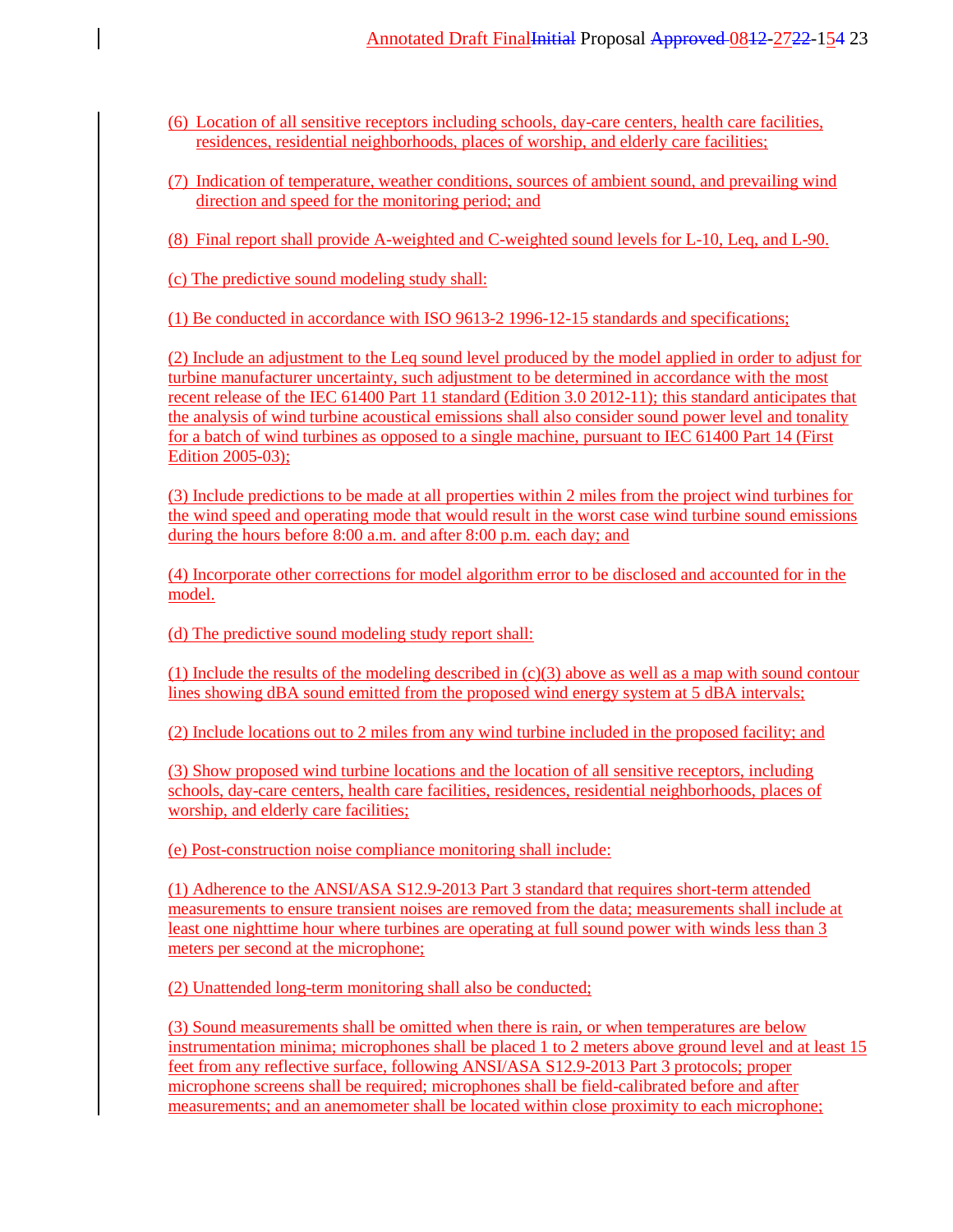(4) Monitoring shall involve measurements being made with the turbines in both operating and nonoperating modes, and supervisory control and data acquisition system data shall be used to record hub height wind speed and turbine power output;

(5) Locations shall be pre-selected where noise measurements will be taken; measurements shall be performed at night with winds above 4.5 meters per second at hub height and less than 3 meters per second at ground level;

(6) All sound measurements during post-construction monitoring shall be taken at 0.125-second intervals measuring both fast response and Leq metrics; and

(7) Post-construction monitoring surveys shall be conducted once within 3 months of commissioning, and once during each season thereafter for the first year; additional surveys shall be conducted at the request of the committee or the administrator; adjustments to this schedule shall be permitted subject to review by the committee or the administrator.

(f) Post-construction sound monitoring reports shall include a map or diagram clearly showing the following:

(1) Layout of the project area, including topography, project boundary lines, and property lines;

(2) Locations of the sound measurement points;

(3) Distance between any sound measurement point and the nearest wind turbine;

(4) For each sound measurement period during post-construction monitoring, reports shall include each of the following measurements:

a. LAeq, LA-10, and LA-90; and

b. LCeq, LC-10, and LC-90;

(5) Noise emissions shall be free of audible tones, and if the presence of a pure tone frequency is detected, a 5 dB penalty shall be added to the measured dBA sound level; and

(6) Validation of noise complaints submitted to the committee shall require field sound surveys conducted under the same meteorological conditions as occurred at the time of the alleged exceedance that is the subject of the complaint.

## SITE 302 ENFORCEMENT OF TERMS AND CONDITIONS

Site 302.01 Determination of Certificate Violation.

(a) Whenever the committee or the administrator as designee determines, on its own or in response to a complaint, that any term or condition of an issued certificate is being violated, it shall give written notice to the person holding the certificate of the specific violation and order the person to immediately terminate the violation.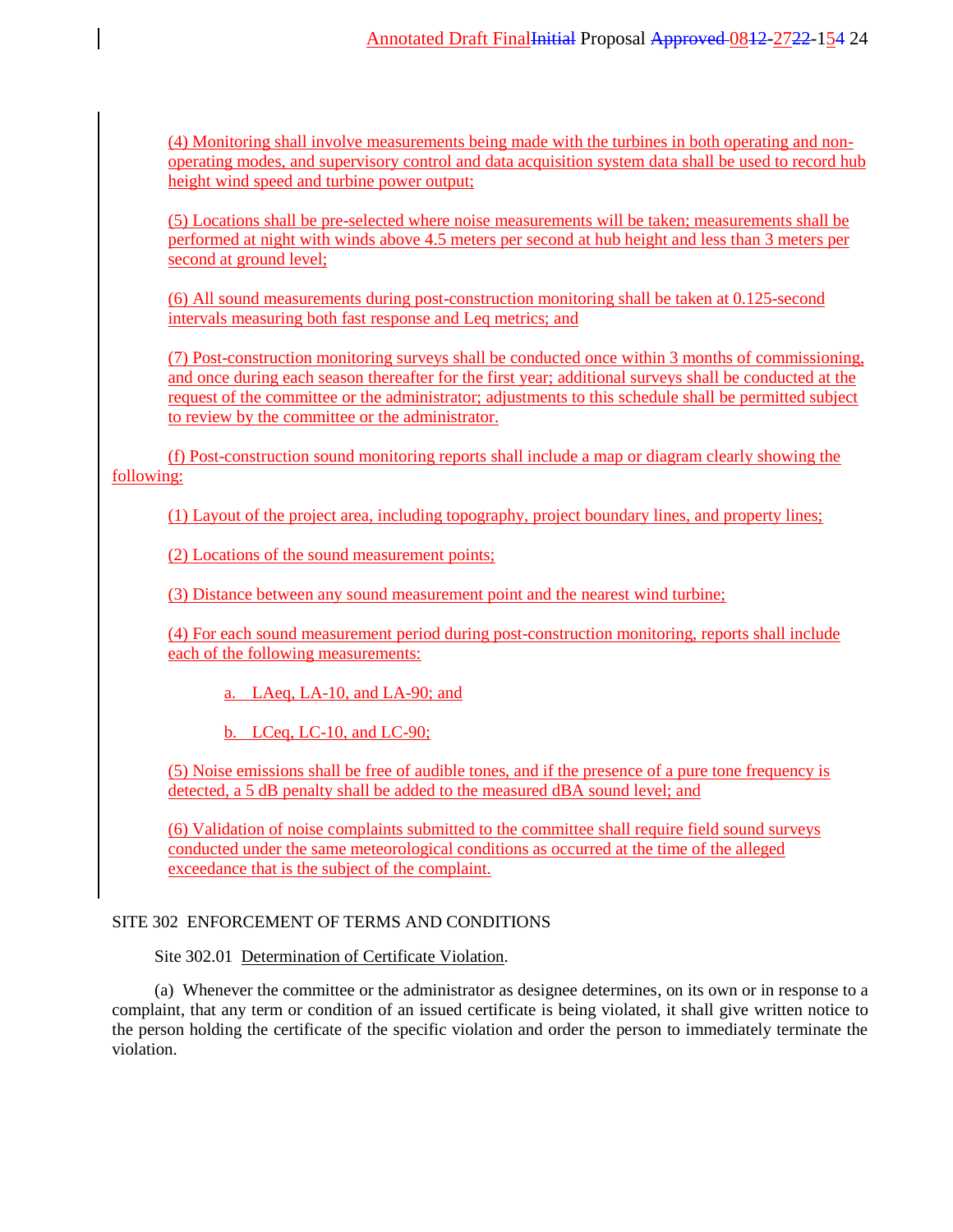(b) The person holding the certificate shall provide full access to the site of the energy facility subject to the certificate for purposes of inspection and monitoring by the administrator or another authorized representative of the committee, at reasonable times and subject to reasonable conditions.

(c) Except in the case of an emergency or when the chairperson or the administrator has determined based on credible information that a violation has occurred and is or may be ongoing, the chairperson or the administrator shall provide 5 days prior written notice of any inspection to be conducted pursuant to (b) above to the holder of the certificate.

 $(c_d)$  If the person holding the certificate has failed or neglected to terminate a specified violation within 15 days after receipt of the notice and order issued pursuant to (a) above, the committee shall commence a proceeding to suspend the person's certificate.

(de) Except in the case of an emergency, the committee shall give written notice of its consideration of suspension and of its reasons for consideration of suspension therefore and shall provide an opportunity for an adjudicative hearing pursuant to Site 201 with respect to the proposed suspension.

 $(e<sub>f</sub>)$  Except in the case of an emergency, the committee shall provide 14 days prior written notice of the hearing referred to in (de) above to the holder of the certificate and to the complainant, if any.

 $(f<sub>g</sub>)$  Pursuant to RSA 162-H:12, I, iff the committee determines following the adjudicative hearing that a certificate violation has occurred and is continuing, the committee may issue an order that suspends the holder's certificate until such time as the violation has been corrected.

## Site 302.02 Determination of Misrepresentation or Non-Compliance.

(a) If the committee determines that a person has made a material misrepresentation in the application or in any supplemental or additional statements of fact or studies required of the applicant, or if the committee determines that the person has violated the provisions of RSA 162-H or the rules of the committee, the committee shall commence an adjudicative proceeding to suspend the certificate held by such person.

(b) Except in the case of an emergency, the committee shall give written notice of its consideration of suspension and of its reasons therefor and shall provide an opportunity for an adjudicative hearing pursuant to Site 201 with respect to the proposed suspension.

(c) Except in the case of an emergency, the committee shall provide 14 days prior written notice of the hearing referred to in (b) above to the holder of the certificate.

(d) Pursuant to RSA 162-H:12, II, iIf the committee determines following the adjudicative hearing that a material misrepresentation or violation of RSA 162-H or its rules has occurred, the committee may issue an order that suspends the holder's certificate until such time as the holder has corrected and mitigated the consequences of such misrepresentation or violation.

(e) If the holder's certificate is suspended by order of the committee, then the holder shall cease construction or operation of the energy facility subject to the certificate as of the time specified in the order, and shall not resume construction or operation of the facility until such time as the suspension is lifted by further order of the committee.

### Site 302.03 Revocation of Certificate.

(a) The committee shall have the authority to revoke a certificate according to this section.